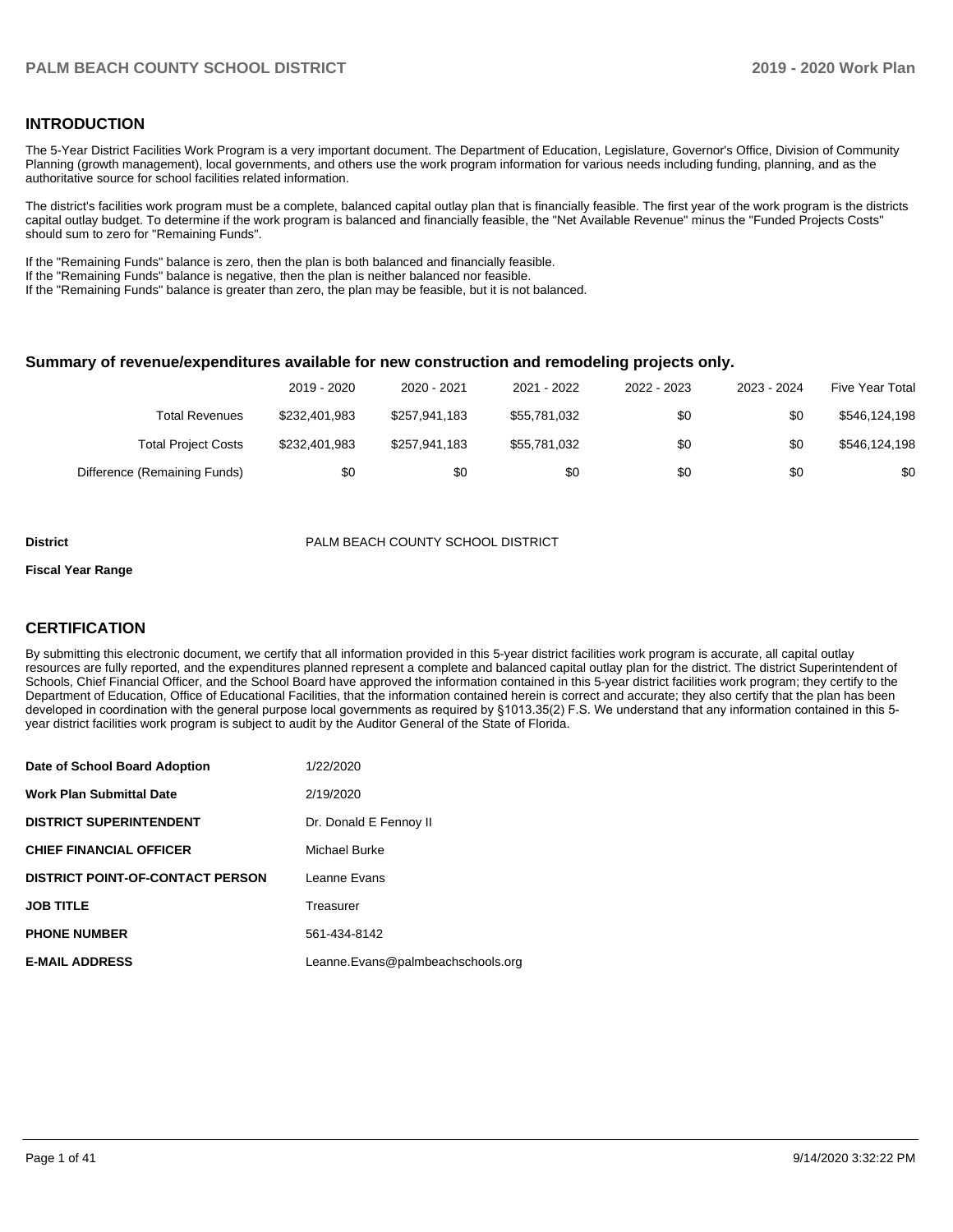# **Expenditures**

#### **Expenditure for Maintenance, Repair and Renovation from 1.50-Mills and PECO**

Annually, prior to the adoption of the district school budget, each school board must prepare a tentative district facilities work program that includes a schedule of major repair and renovation projects necessary to maintain the educational and ancillary facilities of the district.

| <b>Actual Budget</b><br>Projected<br>Projected<br>Projected<br>Projected                                                                                                                                                                                                                                                                                                                                                                                                                                                                                                                                                                                                                                                                                                                                                                                                                                                                                                                                                                                                                                                                                                                                                                                                                                                                                                                                                                                                                                                                                                                                                                                                                                                                                                                                                                                                                                                                                                                                                                                                                                                                                                                                                                                                                                                                                                                                                                                                                                                                                                                                                                                                                                                                                                                                                                                                                                                                                                                                                                                                                                                                                                                                                                                                                                                                                                                                                                                                                                                                                                                                                                                                                                                                                                                                                                                                                                                                                                                                                                                                                                                                                                                                                                                                                                                                                                                                                                                                                                                                                                                                                                                                                                                                                                                                                                                                                                                                                                                                                                                                                                                                                                                                                                                                                                                                                                                                                                                                                                                                                                                                                                                                                                                                                                                                                |
|-------------------------------------------------------------------------------------------------------------------------------------------------------------------------------------------------------------------------------------------------------------------------------------------------------------------------------------------------------------------------------------------------------------------------------------------------------------------------------------------------------------------------------------------------------------------------------------------------------------------------------------------------------------------------------------------------------------------------------------------------------------------------------------------------------------------------------------------------------------------------------------------------------------------------------------------------------------------------------------------------------------------------------------------------------------------------------------------------------------------------------------------------------------------------------------------------------------------------------------------------------------------------------------------------------------------------------------------------------------------------------------------------------------------------------------------------------------------------------------------------------------------------------------------------------------------------------------------------------------------------------------------------------------------------------------------------------------------------------------------------------------------------------------------------------------------------------------------------------------------------------------------------------------------------------------------------------------------------------------------------------------------------------------------------------------------------------------------------------------------------------------------------------------------------------------------------------------------------------------------------------------------------------------------------------------------------------------------------------------------------------------------------------------------------------------------------------------------------------------------------------------------------------------------------------------------------------------------------------------------------------------------------------------------------------------------------------------------------------------------------------------------------------------------------------------------------------------------------------------------------------------------------------------------------------------------------------------------------------------------------------------------------------------------------------------------------------------------------------------------------------------------------------------------------------------------------------------------------------------------------------------------------------------------------------------------------------------------------------------------------------------------------------------------------------------------------------------------------------------------------------------------------------------------------------------------------------------------------------------------------------------------------------------------------------------------------------------------------------------------------------------------------------------------------------------------------------------------------------------------------------------------------------------------------------------------------------------------------------------------------------------------------------------------------------------------------------------------------------------------------------------------------------------------------------------------------------------------------------------------------------------------------------------------------------------------------------------------------------------------------------------------------------------------------------------------------------------------------------------------------------------------------------------------------------------------------------------------------------------------------------------------------------------------------------------------------------------------------------------------------------------------------------------------------------------------------------------------------------------------------------------------------------------------------------------------------------------------------------------------------------------------------------------------------------------------------------------------------------------------------------------------------------------------------------------------------------------------------------------------------------------------------------------------------------------------------------------------------------------------------------------------------------------------------------------------------------------------------------------------------------------------------------------------------------------------------------------------------------------------------------------------------------------------------------------------------------------------------------------------------------------------------------------------------------------------------|
| <b>HVAC</b><br>\$24,307,934<br>\$16.119.320<br>\$0<br>\$5,000,000<br>\$5,000,000<br>\$50,427,254                                                                                                                                                                                                                                                                                                                                                                                                                                                                                                                                                                                                                                                                                                                                                                                                                                                                                                                                                                                                                                                                                                                                                                                                                                                                                                                                                                                                                                                                                                                                                                                                                                                                                                                                                                                                                                                                                                                                                                                                                                                                                                                                                                                                                                                                                                                                                                                                                                                                                                                                                                                                                                                                                                                                                                                                                                                                                                                                                                                                                                                                                                                                                                                                                                                                                                                                                                                                                                                                                                                                                                                                                                                                                                                                                                                                                                                                                                                                                                                                                                                                                                                                                                                                                                                                                                                                                                                                                                                                                                                                                                                                                                                                                                                                                                                                                                                                                                                                                                                                                                                                                                                                                                                                                                                                                                                                                                                                                                                                                                                                                                                                                                                                                                                        |
| Locations: ACREAGE PINES ELEMENTARY, ADDISON MIZNER ELEMENTARY, ADULT EDUCATION CENTER, ALEXANDER W DREYFOOS JR<br>SCHOOL OF THE ARTS, ALLAMANDA ELEMENTARY, ANCILLARY @ CO TAYLOR/KIRKLANE, ANCILLARY @ MARY & ROBERT PEW<br>LEADERSHIP CTR (HL WATKINS MS), ANCILLARY AT CENTRAL AREA ADMINISTRATION, ANCILLARY AT FLORIDA MANGO<br>(MCKESSON), ANCILLARY AT FULTON-HOLLAND EDUCATIONAL SERVICES CENTER, ANCILLARY AT LANTANA ELEM, ANCILLARY AT<br>NORTH COUNTY SUPPORT CENTER, ANCILLARY AT SAFE SCHOOLS (BOCA RATON), ANCILLARY AT TEC WAREHOUSE<br>(AUSTRALIAN), ANCILLARY AT WEST GATE ELEM, ATLANTIC COMMUNITY HIGH (NEW), BAK MIDDLE SCHOOL OF THE ARTS,<br>BANYAN CREEK ELEMENTARY, BARTON ELEMENTARY, BEACON COVE INTERMEDIATE BESSIE DUBOIS CAMPUS, BEAR LAKES<br>MIDDLE, BELLE GLADE ELEMENTARY, BELVEDERE ELEMENTARY, BENOIST FARMS ELEMENTARY, BERKSHIRE ELEMENTARY, BINK<br>FOREST ELEMENTARY, BOCA RATON COMMUNITY HIGH, BOCA RATON COMMUNITY MIDDLE, BOCA RATON ELEMENTARY,<br>BOYNTON BEACH COMMUNITY HIGH, CALUSA ELEMENTARY, CARVER COMMUNITY MIDDLE, CHOLEE LAKE ELEMENTARY,<br>CHRISTA MCAULIFFE MIDDLE, CITRUS COVE ELEMENTARY, CLIFFORD O TAYLOR/KIRKLANE ELEMENTARY, CONGRESS MIDDLE,<br>CONNISTON COMMUNITY MIDDLE, CORAL REEF ELEMENTARY, CORAL SUNSET ELEMENTARY, CRESTWOOD MIDDLE, CROSS<br>ROADS ACADEMY (LAKE SHORE ANNEX), CROSSPOINTE ELEMENTARY, CRYSTAL LAKES ELEMENTARY, CYPRESS TRAILS<br>ELEMENTARY, DEL PRADO ELEMENTARY, DELRAY FULL SERVICE CENTER, DIAMOND VIEW ELEMENTARY, DISCOVERY KEY<br>ELEMENTARY, DON ESTRIDGE HIGH TECH MIDDLE, DR MARY MCLEOD BETHUNE ELEMENTARY, DWIGHT D EISENHOWER<br>ELEMENTARY, EAGLES LANDING MIDDLE, EGRET LAKE ELEMENTARY, ELBRIDGE GALE ELEMENTARY, EMERALD COVE MIDDLE<br>(02-JJ), EQUESTRIAN TRAILS ELEMENTARY, EVERGLADES ELEMENTARY SCHOOL (03-W), FOREST HILL COMMUNITY HIGH, FORES'<br>HILL ELEMENTARY, FOREST PARK ELEMENTARY, FREEDOM SHORES ELEMENTARY, FRONTIER ELEMENTARY, GALAXY<br>ELEMENTARY, GLADE VIEW ELEMENTARY, GLADES CENTRAL COMMUNITY HIGH, GOLD COAST COMMUNITY SCHOOL, GOLDEN<br>GROVE ELEMENTARY, GOVE ELEMENTARY, GRASSY WATERS ELEMENTARY, GREENACRES ELEMENTARY, GROVE PARK<br>ELEMENTARY, H L JOHNSON ELEMENTARY, HAGEN ROAD ELEMENTARY (NEW), HAMMOCK POINTE ELEMENTARY, HERITAGE<br>ELEMENTARY, HIDDEN OAKS ELEMENTARY, HIGHLAND ELEMENTARY, HOPE CENTENNIAL ELEMENTARY (06-D), HOWELL L<br>WATKINS MIDDLE, INDEPENDENCE MIDDLE, INDIAN PINES ELEMENTARY, INDIAN RIDGE SCHOOL, INLET GROVE @ OLD<br>SUNCOAST, ITV STATION (THE EDUCATION NETWORK AT BOYNTON BEACH), J C MITCHELL ELEMENTARY, JEAGA MIDDLE, JERRY<br>THOMAS ELEMENTARY, JOHN F KENNEDY MIDDLE, JOHN I LEONARD SENIOR HIGH, JUPITER COMMUNITY HIGH, JUPITER<br>ELEMENTARY, JUPITER FARMS ELEMENTARY, JUPITER MIDDLE, K E CUNNINGHAM/CANAL POINT ELEMENTARY, L.C. SWAIN<br>MIDDLE, LAKE PARK ELEMENTARY, LAKE SHORE MIDDLE (NEW), LAKE WORTH COMMUNITY HIGH, LAKE WORTH MIDDLE, LANTAN/<br>COMMUNITY MIDDLE, LANTANA ELEMENTARY, LIBERTY PARK ELEMENTARY, LIGHTHOUSE ELEMENTARY, LIMESTONE CREEK<br>ELEMENTARY, LINCOLN ELEMENTARY, LOGGERS RUN MIDDLE, LOXAHATCHEE GROVES ELEMENTARY, LOXAHATCHEE TV RELAY<br>STATION, MAINTENANCE & TRANSPORTATION @ SUMMIT, MAINTENANCE AT CRESTWOOD, MANATEE ELEMENTARY, MARSH<br>POINTE ELEMENTARY (03-X), MEADOW PARK ELEMENTARY, MELALEUCA ELEMENTARY, MORIKAMI PARK ELEMENTARY, NEW<br>HORIZONS ELEMENTARY, NORTH GRADE ELEMENTARY, NORTHBORO ELEMENTARY, NORTHMORE ELEMENTARY, ODYSSEY<br>MIDDLE, OKEEHEELEE MIDDLE, OLYMPIC HEIGHTS COMMUNITY HIGH, OMNI MIDDLE, ORCHARD VIEW ELEMENTARY, OSCEOLA<br>CREEK MIDDLE, PAHOKEE ELEMENTARY, PAHOKEE MIDDLE / SENIOR HIGH, PALM BEACH CENTRAL HIGH, PALM BEACH<br>GARDENS COMMUNITY HIGH, PALM BEACH GARDENS ELEMENTARY, PALM BEACH LAKES COMMUNITY HIGH, PALM BEACH<br>PUBLIC SCHOOL, PALM SPRINGS COMMUNITY MIDDLE, PALM SPRINGS ELEMENTARY, PALMETTO ELEMENTARY, PANTHER RUN<br>ELEMENTARY, PARK VISTA COMMUNITY HIGH, PIERCE HAMMOCK ELEMENTARY, PINE GROVE ELEMENTARY, PINE JOG<br>ELEMENTARY (03-Y), PIONEER PARK ELEMENTARY, PLEASANT CITY ELEMENTARY, PLUMOSA ELEMENTARY, PLUMOSA<br>ELEMENTARY SCHOOL OF THE ARTS, POINCIANA ELEMENTARY, POLO PARK MIDDLE, RIVIERA BEACH PREPARATORY &<br>ACHIEVEMENT ACADEMY, ROLLING GREEN ELEMENTARY, ROOSEVELT COMMUNITY MIDDLE, ROOSEVELT ELEMENTARY,<br>ROOSEVELT FULL SERVICE CENTER, ROSENWALD ELEMENTARY, ROYAL PALM BEACH COMMUNITY HIGH, ROYAL PALM BEACH<br>ELEMENTARY, ROYAL PALM SCHOOL, S D SPADY ELEMENTARY, SABAL PALM/HIGHRIDGE, SANDPIPER SHORES ELEMENTARY,<br>SANTALUCES COMMUNITY HIGH, SEACREST TRAINING CENTER, SEMINOLE RIDGE COMMUNITY HIGH, SEMINOLE TRAILS<br>ELEMENTARY, SOUTH GRADE ELEMENTARY, SOUTH INTENSIVE TRANSITION, SOUTH OLIVE ELEMENTARY, SOUTH TECHNICAL<br>COMMUNITY HIGH, SPANISH RIVER COMMUNITY HIGH, STARLIGHT COVE ELEMENTARY, SUNCOAST COMMUNITY HIGH SCHOOL<br>(NEW), SUNRISE PARK ELEMENTARY, SUNSET PALMS ELEMENTARY (03-Z), THE CONSERVATORY SCHOOL AT NORTH PALM<br>BEACH, TIMBER TRACE ELEMENTARY, TRADEWINDS MIDDLE, TRANSPORTATION AND MPO AT NORTH AREA (BLUE HERON),<br>TRANSPORTATION AT EAST (RANCH ROAD). TRANSPORTATION AT SOUTH AREA. TRANSPORTATION AT WEST CENTRAL (ROYAL<br>PALM), TRANSPORTATION WEST AREA (BELLE GLADE), TURNING POINTS ACADEMY, U B KINSEY/PALMVIEW ELEMENTARY,<br>VERDE ELEMENTARY, VILLAGE ACADEMY, WASHINGTON ELEMENTARY, WATERS EDGE ELEMENTARY, WATSON B DUNCAN<br>MIDDLE, WELLINGTON COMMUNITY HIGH, WELLINGTON ELEMENTARY, WELLINGTON LANDINGS MIDDLE, WEST BOCA RATON<br>COMMUNITY HIGH, WEST GATE ELEMENTARY, WEST RIVIERA ELEMENTARY, WEST TECHNICAL EDUCATION CENTER, WESTERN<br>PINES MIDDLE, WESTWARD ELEMENTARY, WHISPERING PINES ELEMENTARY, WILLIAM T DWYER HIGH, WOODLANDS MIDDLE,<br>WYNNEBROOK ELEMENTARY |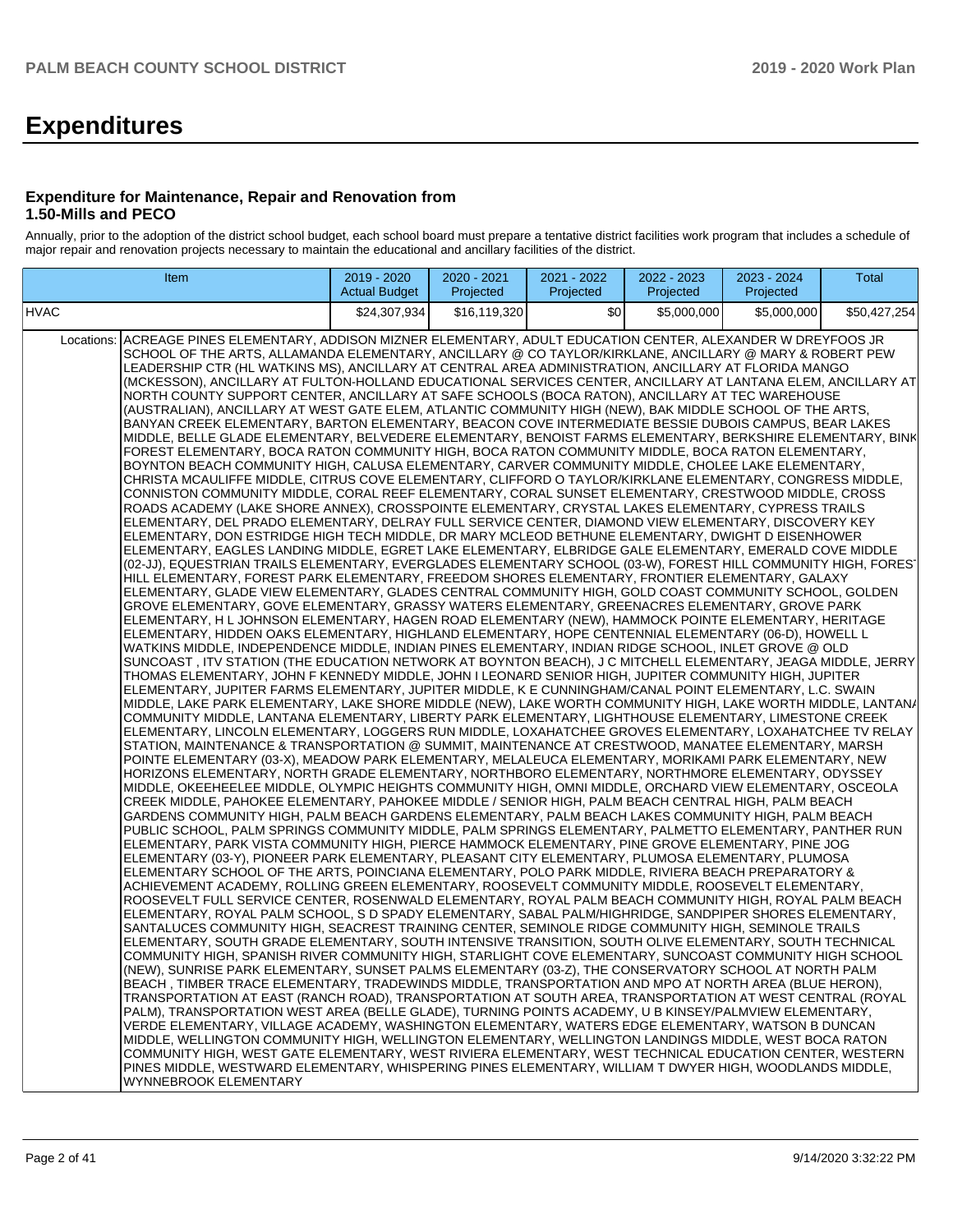| Flooring              |                                                                                                                                                                                                                                                                                                                                                                                                                                                                                                                                                                                                                                                                                                                                                                                                                                                                                                                                                                                                                                                                                                                                                                                                                                                                                                                                                                                                                                                                                                                                                                                                                                                                                                                                                                                                                                                                                                                                                                                                                                                                                                                                                                                                                                                                                                                                                                                                                                                                                                                                                                                                                                                                                                                                                                                                                                                                                                                                                                                                                                                                                                                                                                                                                                                                                                                                                                                                                                                                                                                                                                                                                                                                                                                                                                                                                                                                                                                                                                                                                                                                                                                                                                                                                                                                                                                                                                                                                                                                                                                                                                                                                                                                                                                                                                                                                                                                                                                                                                                                                                                                                                                                                                                                                                                                                                                                                                                                                                                                                                                                                                                                                                                                                                                                                                                                              | \$0         | \$0         | \$0         | \$0         | \$0         | \$0          |
|-----------------------|--------------------------------------------------------------------------------------------------------------------------------------------------------------------------------------------------------------------------------------------------------------------------------------------------------------------------------------------------------------------------------------------------------------------------------------------------------------------------------------------------------------------------------------------------------------------------------------------------------------------------------------------------------------------------------------------------------------------------------------------------------------------------------------------------------------------------------------------------------------------------------------------------------------------------------------------------------------------------------------------------------------------------------------------------------------------------------------------------------------------------------------------------------------------------------------------------------------------------------------------------------------------------------------------------------------------------------------------------------------------------------------------------------------------------------------------------------------------------------------------------------------------------------------------------------------------------------------------------------------------------------------------------------------------------------------------------------------------------------------------------------------------------------------------------------------------------------------------------------------------------------------------------------------------------------------------------------------------------------------------------------------------------------------------------------------------------------------------------------------------------------------------------------------------------------------------------------------------------------------------------------------------------------------------------------------------------------------------------------------------------------------------------------------------------------------------------------------------------------------------------------------------------------------------------------------------------------------------------------------------------------------------------------------------------------------------------------------------------------------------------------------------------------------------------------------------------------------------------------------------------------------------------------------------------------------------------------------------------------------------------------------------------------------------------------------------------------------------------------------------------------------------------------------------------------------------------------------------------------------------------------------------------------------------------------------------------------------------------------------------------------------------------------------------------------------------------------------------------------------------------------------------------------------------------------------------------------------------------------------------------------------------------------------------------------------------------------------------------------------------------------------------------------------------------------------------------------------------------------------------------------------------------------------------------------------------------------------------------------------------------------------------------------------------------------------------------------------------------------------------------------------------------------------------------------------------------------------------------------------------------------------------------------------------------------------------------------------------------------------------------------------------------------------------------------------------------------------------------------------------------------------------------------------------------------------------------------------------------------------------------------------------------------------------------------------------------------------------------------------------------------------------------------------------------------------------------------------------------------------------------------------------------------------------------------------------------------------------------------------------------------------------------------------------------------------------------------------------------------------------------------------------------------------------------------------------------------------------------------------------------------------------------------------------------------------------------------------------------------------------------------------------------------------------------------------------------------------------------------------------------------------------------------------------------------------------------------------------------------------------------------------------------------------------------------------------------------------------------------------------------------------------------------------------------------------|-------------|-------------|-------------|-------------|-------------|--------------|
| Locations:            | No Locations for this expenditure.                                                                                                                                                                                                                                                                                                                                                                                                                                                                                                                                                                                                                                                                                                                                                                                                                                                                                                                                                                                                                                                                                                                                                                                                                                                                                                                                                                                                                                                                                                                                                                                                                                                                                                                                                                                                                                                                                                                                                                                                                                                                                                                                                                                                                                                                                                                                                                                                                                                                                                                                                                                                                                                                                                                                                                                                                                                                                                                                                                                                                                                                                                                                                                                                                                                                                                                                                                                                                                                                                                                                                                                                                                                                                                                                                                                                                                                                                                                                                                                                                                                                                                                                                                                                                                                                                                                                                                                                                                                                                                                                                                                                                                                                                                                                                                                                                                                                                                                                                                                                                                                                                                                                                                                                                                                                                                                                                                                                                                                                                                                                                                                                                                                                                                                                                                           |             |             |             |             |             |              |
| Roofing               |                                                                                                                                                                                                                                                                                                                                                                                                                                                                                                                                                                                                                                                                                                                                                                                                                                                                                                                                                                                                                                                                                                                                                                                                                                                                                                                                                                                                                                                                                                                                                                                                                                                                                                                                                                                                                                                                                                                                                                                                                                                                                                                                                                                                                                                                                                                                                                                                                                                                                                                                                                                                                                                                                                                                                                                                                                                                                                                                                                                                                                                                                                                                                                                                                                                                                                                                                                                                                                                                                                                                                                                                                                                                                                                                                                                                                                                                                                                                                                                                                                                                                                                                                                                                                                                                                                                                                                                                                                                                                                                                                                                                                                                                                                                                                                                                                                                                                                                                                                                                                                                                                                                                                                                                                                                                                                                                                                                                                                                                                                                                                                                                                                                                                                                                                                                                              | \$0         | \$0         | \$0         | \$0         | \$0         | \$0          |
| Locations:            | No Locations for this expenditure.                                                                                                                                                                                                                                                                                                                                                                                                                                                                                                                                                                                                                                                                                                                                                                                                                                                                                                                                                                                                                                                                                                                                                                                                                                                                                                                                                                                                                                                                                                                                                                                                                                                                                                                                                                                                                                                                                                                                                                                                                                                                                                                                                                                                                                                                                                                                                                                                                                                                                                                                                                                                                                                                                                                                                                                                                                                                                                                                                                                                                                                                                                                                                                                                                                                                                                                                                                                                                                                                                                                                                                                                                                                                                                                                                                                                                                                                                                                                                                                                                                                                                                                                                                                                                                                                                                                                                                                                                                                                                                                                                                                                                                                                                                                                                                                                                                                                                                                                                                                                                                                                                                                                                                                                                                                                                                                                                                                                                                                                                                                                                                                                                                                                                                                                                                           |             |             |             |             |             |              |
| Safety to Life        |                                                                                                                                                                                                                                                                                                                                                                                                                                                                                                                                                                                                                                                                                                                                                                                                                                                                                                                                                                                                                                                                                                                                                                                                                                                                                                                                                                                                                                                                                                                                                                                                                                                                                                                                                                                                                                                                                                                                                                                                                                                                                                                                                                                                                                                                                                                                                                                                                                                                                                                                                                                                                                                                                                                                                                                                                                                                                                                                                                                                                                                                                                                                                                                                                                                                                                                                                                                                                                                                                                                                                                                                                                                                                                                                                                                                                                                                                                                                                                                                                                                                                                                                                                                                                                                                                                                                                                                                                                                                                                                                                                                                                                                                                                                                                                                                                                                                                                                                                                                                                                                                                                                                                                                                                                                                                                                                                                                                                                                                                                                                                                                                                                                                                                                                                                                                              | \$3,280,464 | \$2,000,000 | \$2,000,000 | \$5,000,000 | \$5,000,000 | \$17,280,464 |
| Locations:<br>Fencing | ACREAGE PINES ELEMENTARY, ADDISON MIZNER ELEMENTARY, ADULT EDUCATION CENTER, ALEXANDER W DREYFOOS JR<br>SCHOOL OF THE ARTS, ALLAMANDA ELEMENTARY, ANCILLARY @ CO TAYLOR/KIRKLANE, ANCILLARY @ MARY & ROBERT PEW<br>LEADERSHIP CTR (HL WATKINS MS), ANCILLARY AT CENTRAL AREA ADMINISTRATION, ANCILLARY AT FLORIDA MANGO<br>(MCKESSON), ANCILLARY AT FULTON-HOLLAND EDUCATIONAL SERVICES CENTER, ANCILLARY AT LANTANA ELEM, ANCILLARY AT<br>NORTH COUNTY SUPPORT CENTER, ANCILLARY AT SAFE SCHOOLS (BOCA RATON), ANCILLARY AT TEC WAREHOUSE<br>(AUSTRALIAN), ANCILLARY AT WEST GATE ELEM, ATLANTIC COMMUNITY HIGH (NEW), BAK MIDDLE SCHOOL OF THE ARTS,<br>BANYAN CREEK ELEMENTARY, BARTON ELEMENTARY, BEACON COVE INTERMEDIATE BESSIE DUBOIS CAMPUS, BEAR LAKES<br>MIDDLE, BELLE GLADE ELEMENTARY, BELVEDERE ELEMENTARY, BENOIST FARMS ELEMENTARY, BERKSHIRE ELEMENTARY, BINK<br>FOREST ELEMENTARY, BOCA RATON COMMUNITY HIGH, BOCA RATON COMMUNITY MIDDLE, BOCA RATON ELEMENTARY,<br>BOYNTON BEACH COMMUNITY HIGH, CALUSA ELEMENTARY, CARVER COMMUNITY MIDDLE, CHOLEE LAKE ELEMENTARY,<br>CHRISTA MCAULIFFE MIDDLE, CITRUS COVE ELEMENTARY, CLIFFORD O TAYLOR/KIRKLANE ELEMENTARY, CONGRESS MIDDLE,<br>CONNISTON COMMUNITY MIDDLE, CORAL REEF ELEMENTARY, CORAL SUNSET ELEMENTARY, CRESTWOOD MIDDLE, CROSS<br>ROADS ACADEMY (LAKE SHORE ANNEX), CROSSPOINTE ELEMENTARY, CRYSTAL LAKES ELEMENTARY, CYPRESS TRAILS<br>ELEMENTARY, DEL PRADO ELEMENTARY, DELRAY FULL SERVICE CENTER, DIAMOND VIEW ELEMENTARY, DISCOVERY KEY<br>ELEMENTARY, DON ESTRIDGE HIGH TECH MIDDLE, DR MARY MCLEOD BETHUNE ELEMENTARY, DWIGHT D EISENHOWER<br>ELEMENTARY, EAGLES LANDING MIDDLE, EGRET LAKE ELEMENTARY, ELBRIDGE GALE ELEMENTARY, EMERALD COVE MIDDLE<br>(02-JJ), EQUESTRIAN TRAILS ELEMENTARY, EVERGLADES ELEMENTARY SCHOOL (03-W), FOREST HILL COMMUNITY HIGH, FOREST<br>HILL ELEMENTARY, FOREST PARK ELEMENTARY, FREEDOM SHORES ELEMENTARY, FRONTIER ELEMENTARY, GALAXY<br>ELEMENTARY, GLADE VIEW ELEMENTARY, GLADES CENTRAL COMMUNITY HIGH, GOLD COAST COMMUNITY SCHOOL, GOLDEN<br>GROVE ELEMENTARY, GOVE ELEMENTARY, GRASSY WATERS ELEMENTARY, GREENACRES ELEMENTARY, GROVE PARK<br>ELEMENTARY, H L JOHNSON ELEMENTARY, HAGEN ROAD ELEMENTARY (NEW), HAMMOCK POINTE ELEMENTARY, HERITAGE<br>ELEMENTARY, HIDDEN OAKS ELEMENTARY, HIGHLAND ELEMENTARY, HOPE CENTENNIAL ELEMENTARY (06-D), HOWELL L<br>WATKINS MIDDLE, INDEPENDENCE MIDDLE, INDIAN PINES ELEMENTARY, INDIAN RIDGE SCHOOL, INLET GROVE @ OLD<br>SUNCOAST, ITV STATION (THE EDUCATION NETWORK AT BOYNTON BEACH), J C MITCHELL ELEMENTARY, JEAGA MIDDLE, JERRY<br>THOMAS ELEMENTARY, JOHN F KENNEDY MIDDLE, JOHN I LEONARD SENIOR HIGH, JUPITER COMMUNITY HIGH, JUPITER<br>ELEMENTARY, JUPITER FARMS ELEMENTARY, JUPITER MIDDLE, K E CUNNINGHAM/CANAL POINT ELEMENTARY, L.C. SWAIN<br>MIDDLE, LAKE PARK ELEMENTARY, LAKE SHORE MIDDLE (NEW), LAKE WORTH COMMUNITY HIGH, LAKE WORTH MIDDLE, LANTAN/<br>COMMUNITY MIDDLE, LANTANA ELEMENTARY, LIBERTY PARK ELEMENTARY, LIGHTHOUSE ELEMENTARY, LIMESTONE CREEK<br>ELEMENTARY, LINCOLN ELEMENTARY, LOGGERS RUN MIDDLE, LOXAHATCHEE GROVES ELEMENTARY, LOXAHATCHEE TV RELAY<br>STATION, MAINTENANCE & TRANSPORTATION @ SUMMIT, MAINTENANCE AT CRESTWOOD, MANATEE ELEMENTARY, MARSH<br>POINTE ELEMENTARY (03-X), MEADOW PARK ELEMENTARY, MELALEUCA ELEMENTARY, MORIKAMI PARK ELEMENTARY, NEW<br>HORIZONS ELEMENTARY, NORTH GRADE ELEMENTARY, NORTHBORO ELEMENTARY, NORTHMORE ELEMENTARY, ODYSSEY<br>MIDDLE, OKEEHEELEE MIDDLE, OLYMPIC HEIGHTS COMMUNITY HIGH, OMNI MIDDLE, ORCHARD VIEW ELEMENTARY, OSCEOLA<br>CREEK MIDDLE, PAHOKEE ELEMENTARY, PAHOKEE MIDDLE / SENIOR HIGH, PALM BEACH CENTRAL HIGH, PALM BEACH<br>GARDENS COMMUNITY HIGH, PALM BEACH GARDENS ELEMENTARY, PALM BEACH LAKES COMMUNITY HIGH, PALM BEACH<br>PUBLIC SCHOOL, PALM SPRINGS COMMUNITY MIDDLE, PALM SPRINGS ELEMENTARY, PALMETTO ELEMENTARY, PANTHER RUN<br>ELEMENTARY, PARK VISTA COMMUNITY HIGH, PIERCE HAMMOCK ELEMENTARY, PINE GROVE ELEMENTARY, PINE JOG<br>ELEMENTARY (03-Y), PIONEER PARK ELEMENTARY, PLEASANT CITY ELEMENTARY, PLUMOSA ELEMENTARY, PLUMOSA<br>ELEMENTARY SCHOOL OF THE ARTS, POINCIANA ELEMENTARY, POLO PARK MIDDLE, RIVIERA BEACH PREPARATORY &<br>ACHIEVEMENT ACADEMY, ROLLING GREEN ELEMENTARY, ROOSEVELT COMMUNITY MIDDLE, ROOSEVELT ELEMENTARY,<br>ROOSEVELT FULL SERVICE CENTER, ROSENWALD ELEMENTARY, ROYAL PALM BEACH COMMUNITY HIGH, ROYAL PALM BEACH<br>ELEMENTARY, ROYAL PALM SCHOOL, S D SPADY ELEMENTARY, SABAL PALM/HIGHRIDGE, SANDPIPER SHORES ELEMENTARY,<br>SANTALUCES COMMUNITY HIGH, SEACREST TRAINING CENTER, SEMINOLE RIDGE COMMUNITY HIGH, SEMINOLE TRAILS<br>ELEMENTARY, SOUTH GRADE ELEMENTARY, SOUTH INTENSIVE TRANSITION, SOUTH OLIVE ELEMENTARY, SOUTH TECHNICAL<br>COMMUNITY HIGH, SPANISH RIVER COMMUNITY HIGH, STARLIGHT COVE ELEMENTARY, SUNCOAST COMMUNITY HIGH SCHOOL<br>(NEW), SUNRISE PARK ELEMENTARY, SUNSET PALMS ELEMENTARY (03-Z), THE CONSERVATORY SCHOOL AT NORTH PALM<br>BEACH, TIMBER TRACE ELEMENTARY, TRADEWINDS MIDDLE, TRANSPORTATION AND MPO AT NORTH AREA (BLUE HERON),<br>TRANSPORTATION AT EAST (RANCH ROAD), TRANSPORTATION AT SOUTH AREA, TRANSPORTATION AT WEST CENTRAL (ROYAL<br>PALM), TRANSPORTATION WEST AREA (BELLE GLADE), TURNING POINTS ACADEMY, U B KINSEY/PALMVIEW ELEMENTARY,<br>VERDE ELEMENTARY, VILLAGE ACADEMY, WASHINGTON ELEMENTARY, WATERS EDGE ELEMENTARY, WATSON B DUNCAN<br>MIDDLE, WELLINGTON COMMUNITY HIGH, WELLINGTON ELEMENTARY, WELLINGTON LANDINGS MIDDLE, WEST BOCA RATON<br>COMMUNITY HIGH, WEST GATE ELEMENTARY, WEST RIVIERA ELEMENTARY, WEST TECHNICAL EDUCATION CENTER, WESTERN<br>PINES MIDDLE, WESTWARD ELEMENTARY, WHISPERING PINES ELEMENTARY, WILLIAM T DWYER HIGH, WOODLANDS MIDDLE,<br>WYNNEBROOK ELEMENTARY | \$0         | \$0         | \$0         | \$0         | \$0         | \$0          |
|                       | No Locations for this expenditure.                                                                                                                                                                                                                                                                                                                                                                                                                                                                                                                                                                                                                                                                                                                                                                                                                                                                                                                                                                                                                                                                                                                                                                                                                                                                                                                                                                                                                                                                                                                                                                                                                                                                                                                                                                                                                                                                                                                                                                                                                                                                                                                                                                                                                                                                                                                                                                                                                                                                                                                                                                                                                                                                                                                                                                                                                                                                                                                                                                                                                                                                                                                                                                                                                                                                                                                                                                                                                                                                                                                                                                                                                                                                                                                                                                                                                                                                                                                                                                                                                                                                                                                                                                                                                                                                                                                                                                                                                                                                                                                                                                                                                                                                                                                                                                                                                                                                                                                                                                                                                                                                                                                                                                                                                                                                                                                                                                                                                                                                                                                                                                                                                                                                                                                                                                           |             |             |             |             |             |              |
| Locations:<br>Parking |                                                                                                                                                                                                                                                                                                                                                                                                                                                                                                                                                                                                                                                                                                                                                                                                                                                                                                                                                                                                                                                                                                                                                                                                                                                                                                                                                                                                                                                                                                                                                                                                                                                                                                                                                                                                                                                                                                                                                                                                                                                                                                                                                                                                                                                                                                                                                                                                                                                                                                                                                                                                                                                                                                                                                                                                                                                                                                                                                                                                                                                                                                                                                                                                                                                                                                                                                                                                                                                                                                                                                                                                                                                                                                                                                                                                                                                                                                                                                                                                                                                                                                                                                                                                                                                                                                                                                                                                                                                                                                                                                                                                                                                                                                                                                                                                                                                                                                                                                                                                                                                                                                                                                                                                                                                                                                                                                                                                                                                                                                                                                                                                                                                                                                                                                                                                              | \$0         | \$0         | \$0         | \$0         | \$0         | \$0          |
|                       |                                                                                                                                                                                                                                                                                                                                                                                                                                                                                                                                                                                                                                                                                                                                                                                                                                                                                                                                                                                                                                                                                                                                                                                                                                                                                                                                                                                                                                                                                                                                                                                                                                                                                                                                                                                                                                                                                                                                                                                                                                                                                                                                                                                                                                                                                                                                                                                                                                                                                                                                                                                                                                                                                                                                                                                                                                                                                                                                                                                                                                                                                                                                                                                                                                                                                                                                                                                                                                                                                                                                                                                                                                                                                                                                                                                                                                                                                                                                                                                                                                                                                                                                                                                                                                                                                                                                                                                                                                                                                                                                                                                                                                                                                                                                                                                                                                                                                                                                                                                                                                                                                                                                                                                                                                                                                                                                                                                                                                                                                                                                                                                                                                                                                                                                                                                                              |             |             |             |             |             |              |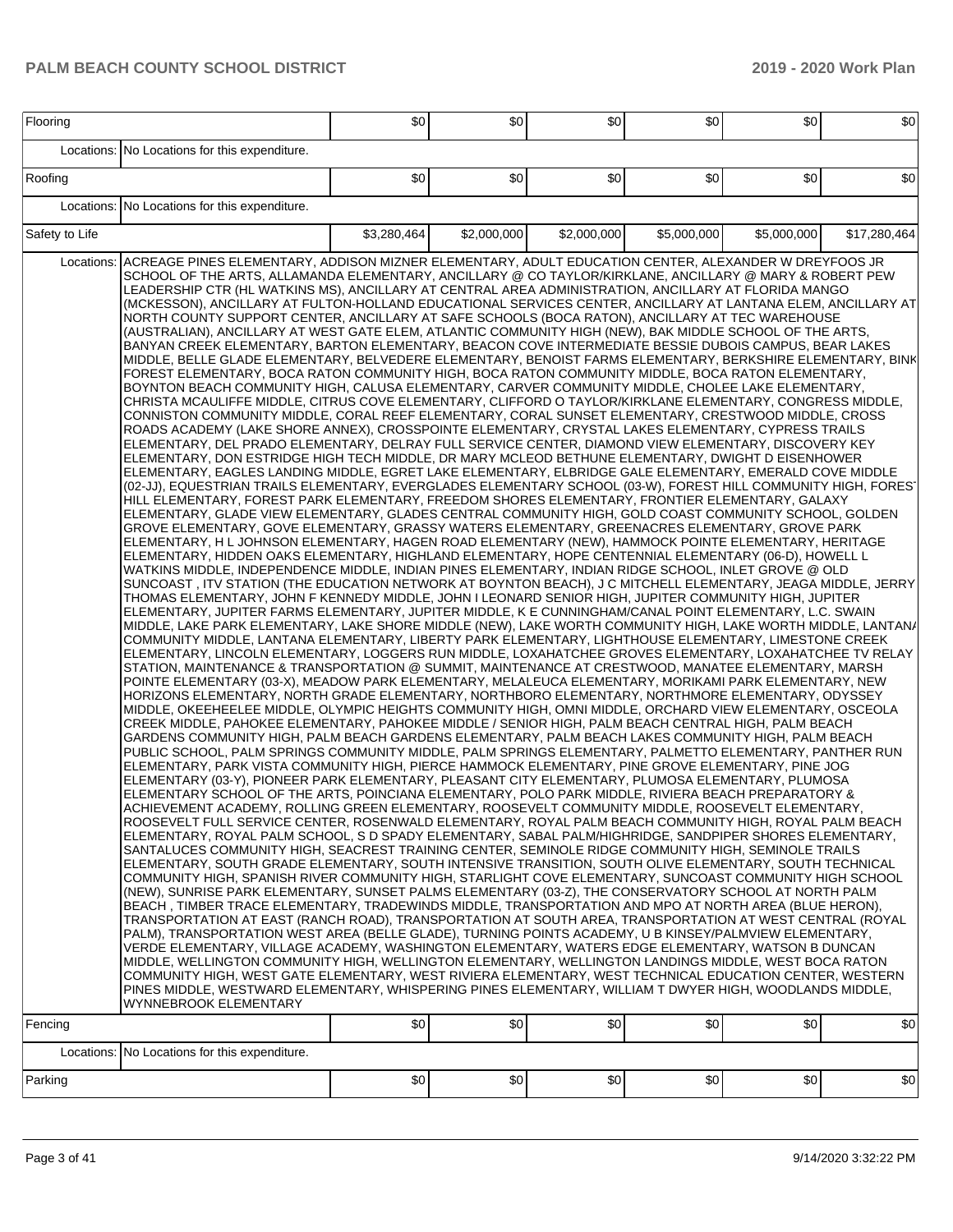|                           | Locations: No Locations for this expenditure. |              |              |              |              |              |               |  |  |  |
|---------------------------|-----------------------------------------------|--------------|--------------|--------------|--------------|--------------|---------------|--|--|--|
| Electrical                |                                               | \$0          | \$0          | \$0          | \$0          | \$0          | \$0           |  |  |  |
|                           | Locations: No Locations for this expenditure. |              |              |              |              |              |               |  |  |  |
| <b>Fire Alarm</b>         |                                               | \$0          | \$0          | \$0          | \$0          | \$0          | \$0           |  |  |  |
|                           | Locations: No Locations for this expenditure. |              |              |              |              |              |               |  |  |  |
| Telephone/Intercom System |                                               | \$0          | \$0          | \$0          | \$0          | \$0          | \$0           |  |  |  |
|                           | Locations: No Locations for this expenditure. |              |              |              |              |              |               |  |  |  |
| Closed Circuit Television |                                               | \$0          | \$0          | \$0          | \$0          | \$0          | \$0           |  |  |  |
|                           | Locations: No Locations for this expenditure. |              |              |              |              |              |               |  |  |  |
| Paint                     |                                               | \$0          | \$0          | \$0          | \$0          | \$0          | \$0           |  |  |  |
|                           | Locations: No Locations for this expenditure. |              |              |              |              |              |               |  |  |  |
| Maintenance/Repair        |                                               | \$50,251,632 | \$52,144,315 | \$54,449,102 | \$59,715,148 | \$59,712,136 | \$276,272,333 |  |  |  |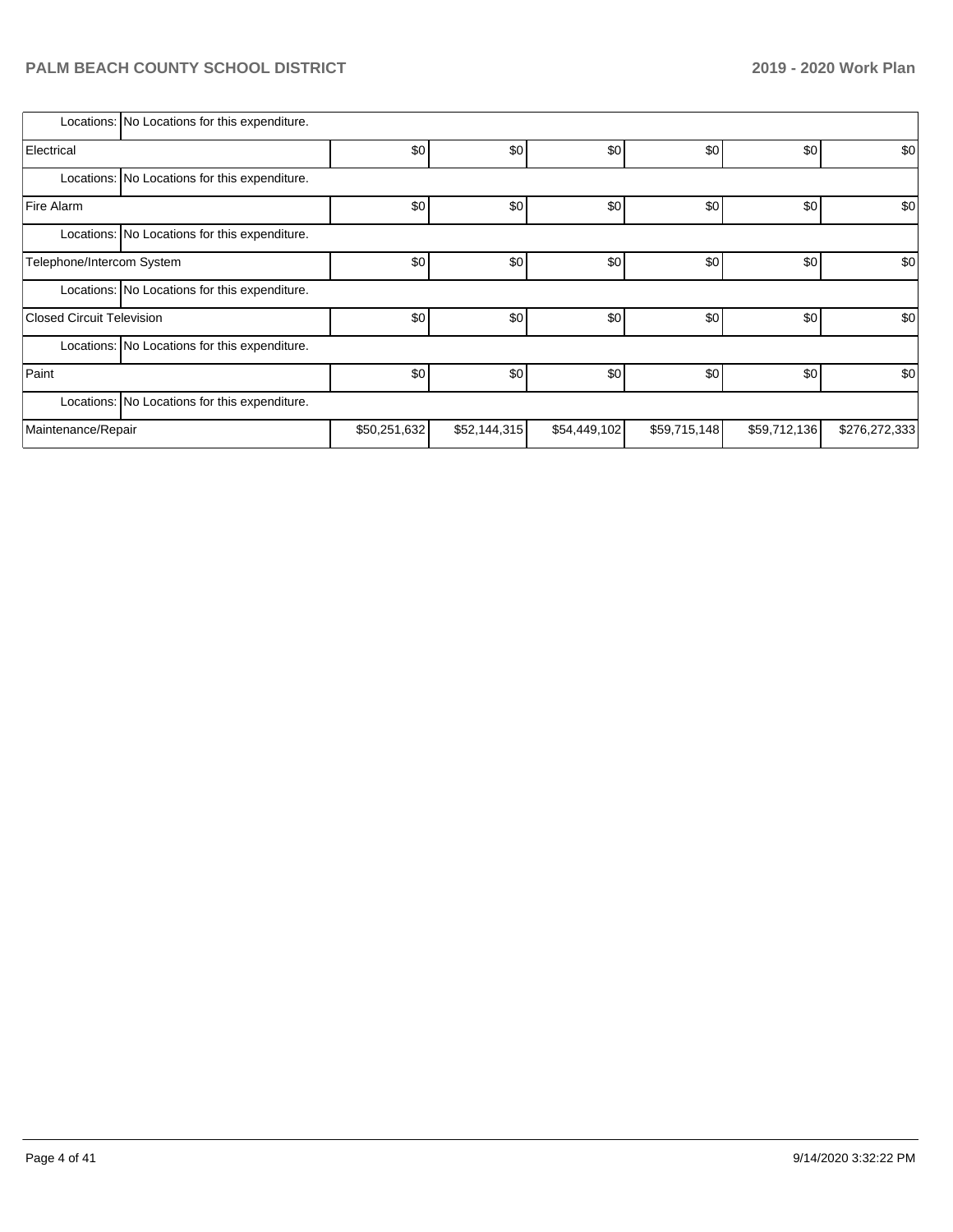| (NEW), SUNRISE PARK ELEMENTARY, SUNSET PALMS ELEMENTARY (03-Z), THE CONSERVATORY SCHOOL AT NORTH PALM<br>BEACH, TIMBER TRACE ELEMENTARY, TRADEWINDS MIDDLE, TRANSPORTATION AND MPO AT NORTH AREA (BLUE HERON),<br>TRANSPORTATION AT EAST (RANCH ROAD), TRANSPORTATION AT SOUTH AREA, TRANSPORTATION AT WEST CENTRAL (ROYAL<br>PALM), TRANSPORTATION WEST AREA (BELLE GLADE), TURNING POINTS ACADEMY, U B KINSEY/PALMVIEW ELEMENTARY,<br>VERDE ELEMENTARY, VILLAGE ACADEMY, WASHINGTON ELEMENTARY, WATERS EDGE ELEMENTARY, WATSON B DUNCAN |
|-------------------------------------------------------------------------------------------------------------------------------------------------------------------------------------------------------------------------------------------------------------------------------------------------------------------------------------------------------------------------------------------------------------------------------------------------------------------------------------------------------------------------------------------|
| ELEMENTARY, ROYAL PALM SCHOOL, S D SPADY ELEMENTARY, SABAL PALM/HIGHRIDGE, SANDPIPER SHORES ELEMENTARY,<br>SANTALUCES COMMUNITY HIGH, SEACREST TRAINING CENTER, SEMINOLE RIDGE COMMUNITY HIGH, SEMINOLE TRAILS<br>ELEMENTARY, SOUTH GRADE ELEMENTARY, SOUTH INTENSIVE TRANSITION, SOUTH OLIVE ELEMENTARY, SOUTH TECHNICAL<br>COMMUNITY HIGH, SPANISH RIVER COMMUNITY HIGH, STARLIGHT COVE ELEMENTARY, SUNCOAST COMMUNITY HIGH SCHOOL                                                                                                      |
| ELEMENTARY (03-Y), PIONEER PARK ELEMENTARY, PLEASANT CITY ELEMENTARY, PLUMOSA ELEMENTARY, PLUMOSA<br>ELEMENTARY SCHOOL OF THE ARTS, POINCIANA ELEMENTARY, POLO PARK MIDDLE, RIVIERA BEACH PREPARATORY &<br>ACHIEVEMENT ACADEMY, ROLLING GREEN ELEMENTARY, ROOSEVELT COMMUNITY MIDDLE, ROOSEVELT ELEMENTARY,<br>ROOSEVELT FULL SERVICE CENTER, ROSENWALD ELEMENTARY, ROYAL PALM BEACH COMMUNITY HIGH, ROYAL PALM BEACH                                                                                                                     |
| MIDDLE. OKEEHEELEE MIDDLE. OLYMPIC HEIGHTS COMMUNITY HIGH. OMNI MIDDLE. ORCHARD VIEW ELEMENTARY. OSCEOLA<br>CREEK MIDDLE, PAHOKEE ELEMENTARY, PAHOKEE MIDDLE / SENIOR HIGH, PALM BEACH CENTRAL HIGH, PALM BEACH<br>GARDENS COMMUNITY HIGH, PALM BEACH GARDENS ELEMENTARY, PALM BEACH LAKES COMMUNITY HIGH, PALM BEACH<br>PUBLIC SCHOOL, PALM SPRINGS COMMUNITY MIDDLE, PALM SPRINGS ELEMENTARY, PALMETTO ELEMENTARY, PANTHER RUN<br>ELEMENTARY, PARK VISTA COMMUNITY HIGH, PIERCE HAMMOCK ELEMENTARY, PINE GROVE ELEMENTARY, PINE JOG     |
| ELEMENTARY, LINCOLN ELEMENTARY, LOGGERS RUN MIDDLE, LOXAHATCHEE GROVES ELEMENTARY, LOXAHATCHEE TV RELAY<br>STATION, MAINTENANCE & TRANSPORTATION @ SUMMIT, MAINTENANCE AT CRESTWOOD, MANATEE ELEMENTARY, MARSH<br>POINTE ELEMENTARY (03-X), MEADOW PARK ELEMENTARY, MELALEUCA ELEMENTARY, MORIKAMI PARK ELEMENTARY, NEW<br>HORIZONS ELEMENTARY, NORTH GRADE ELEMENTARY, NORTHBORO ELEMENTARY, NORTHMORE ELEMENTARY, ODYSSEY                                                                                                               |
| THOMAS ELEMENTARY, JOHN F KENNEDY MIDDLE, JOHN I LEONARD SENIOR HIGH, JUPITER COMMUNITY HIGH, JUPITER<br>ELEMENTARY, JUPITER FARMS ELEMENTARY, JUPITER MIDDLE, K E CUNNINGHAM/CANAL POINT ELEMENTARY, L.C. SWAIN<br>MIDDLE, LAKE PARK ELEMENTARY, LAKE SHORE MIDDLE (NEW), LAKE WORTH COMMUNITY HIGH, LAKE WORTH MIDDLE, LANTAN/<br>COMMUNITY MIDDLE, LANTANA ELEMENTARY, LIBERTY PARK ELEMENTARY, LIGHTHOUSE ELEMENTARY, LIMESTONE CREEK                                                                                                 |
| ELEMENTARY, HIDDEN OAKS ELEMENTARY, HIGHLAND ELEMENTARY, HOPE CENTENNIAL ELEMENTARY (06-D), HOWELL L<br>WATKINS MIDDLE, INDEPENDENCE MIDDLE, INDIAN PINES ELEMENTARY, INDIAN RIDGE SCHOOL, INLET GROVE @ OLD<br>SUNCOAST, ITV STATION (THE EDUCATION NETWORK AT BOYNTON BEACH), J C MITCHELL ELEMENTARY, JEAGA MIDDLE, JERRY                                                                                                                                                                                                              |
| (02-JJ), EQUESTRIAN TRAILS ELEMENTARY, EVERGLADES ELEMENTARY SCHOOL (03-W), FOREST HILL COMMUNITY HIGH, FORES'<br>HILL ELEMENTARY, FOREST PARK ELEMENTARY, FREEDOM SHORES ELEMENTARY, FRONTIER ELEMENTARY, GALAXY<br>ELEMENTARY, GLADE VIEW ELEMENTARY, GLADES CENTRAL COMMUNITY HIGH, GOLD COAST COMMUNITY SCHOOL, GOLDEN<br>GROVE ELEMENTARY, GOVE ELEMENTARY, GRASSY WATERS ELEMENTARY, GREENACRES ELEMENTARY, GROVE PARK<br>ELEMENTARY, H L JOHNSON ELEMENTARY, HAGEN ROAD ELEMENTARY (NEW), HAMMOCK POINTE ELEMENTARY, HERITAGE      |
| ROADS ACADEMY (LAKE SHORE ANNEX), CROSSPOINTE ELEMENTARY, CRYSTAL LAKES ELEMENTARY, CYPRESS TRAILS<br>ELEMENTARY, DEL PRADO ELEMENTARY, DELRAY FULL SERVICE CENTER, DIAMOND VIEW ELEMENTARY, DISCOVERY KEY<br>ELEMENTARY, DON ESTRIDGE HIGH TECH MIDDLE, DR MARY MCLEOD BETHUNE ELEMENTARY, DWIGHT D EISENHOWER<br>ELEMENTARY, EAGLES LANDING MIDDLE, EGRET LAKE ELEMENTARY, ELBRIDGE GALE ELEMENTARY, EMERALD COVE MIDDLE                                                                                                                |
| FOREST ELEMENTARY, BOCA RATON COMMUNITY HIGH, BOCA RATON COMMUNITY MIDDLE, BOCA RATON ELEMENTARY,<br>BOYNTON BEACH COMMUNITY HIGH, CALUSA ELEMENTARY, CARVER COMMUNITY MIDDLE, CHOLEE LAKE ELEMENTARY,<br>CHRISTA MCAULIFFE MIDDLE, CITRUS COVE ELEMENTARY, CLIFFORD O TAYLOR/KIRKLANE ELEMENTARY, CONGRESS MIDDLE,<br>CONNISTON COMMUNITY MIDDLE, CORAL REEF ELEMENTARY, CORAL SUNSET ELEMENTARY, CRESTWOOD MIDDLE, CROSS                                                                                                                |
| NORTH COUNTY SUPPORT CENTER, ANCILLARY AT SAFE SCHOOLS (BOCA RATON), ANCILLARY AT TEC WAREHOUSE<br>(AUSTRALIAN), ANCILLARY AT WEST GATE ELEM, ATLANTIC COMMUNITY HIGH (NEW), BAK MIDDLE SCHOOL OF THE ARTS,<br>BANYAN CREEK ELEMENTARY, BARTON ELEMENTARY, BEACON COVE INTERMEDIATE BESSIE DUBOIS CAMPUS, BEAR LAKES<br>MIDDLE, BELLE GLADE ELEMENTARY, BELVEDERE ELEMENTARY, BENOIST FARMS ELEMENTARY, BERKSHIRE ELEMENTARY, BINK                                                                                                        |
| SCHOOL OF THE ARTS, ALLAMANDA ELEMENTARY, ANCILLARY @ CO TAYLOR/KIRKLANE, ANCILLARY @ MARY & ROBERT PEW<br>LEADERSHIP CTR (HL WATKINS MS), ANCILLARY AT CENTRAL AREA ADMINISTRATION, ANCILLARY AT FLORIDA MANGO<br>(MCKESSON), ANCILLARY AT FULTON-HOLLAND EDUCATIONAL SERVICES CENTER, ANCILLARY AT LANTANA ELEM, ANCILLARY AT                                                                                                                                                                                                           |

| <b>IPECO Maintenance Expenditures</b> | \$0           | ሶሳ<br>υŒ      | ጦ<br>ພບ       | \$0           | \$0 | \$0 |
|---------------------------------------|---------------|---------------|---------------|---------------|-----|-----|
| 1.50 Mill Sub Total: I                | \$437,894,732 | \$168,507.951 | \$197.149.863 | \$161,226,894 |     |     |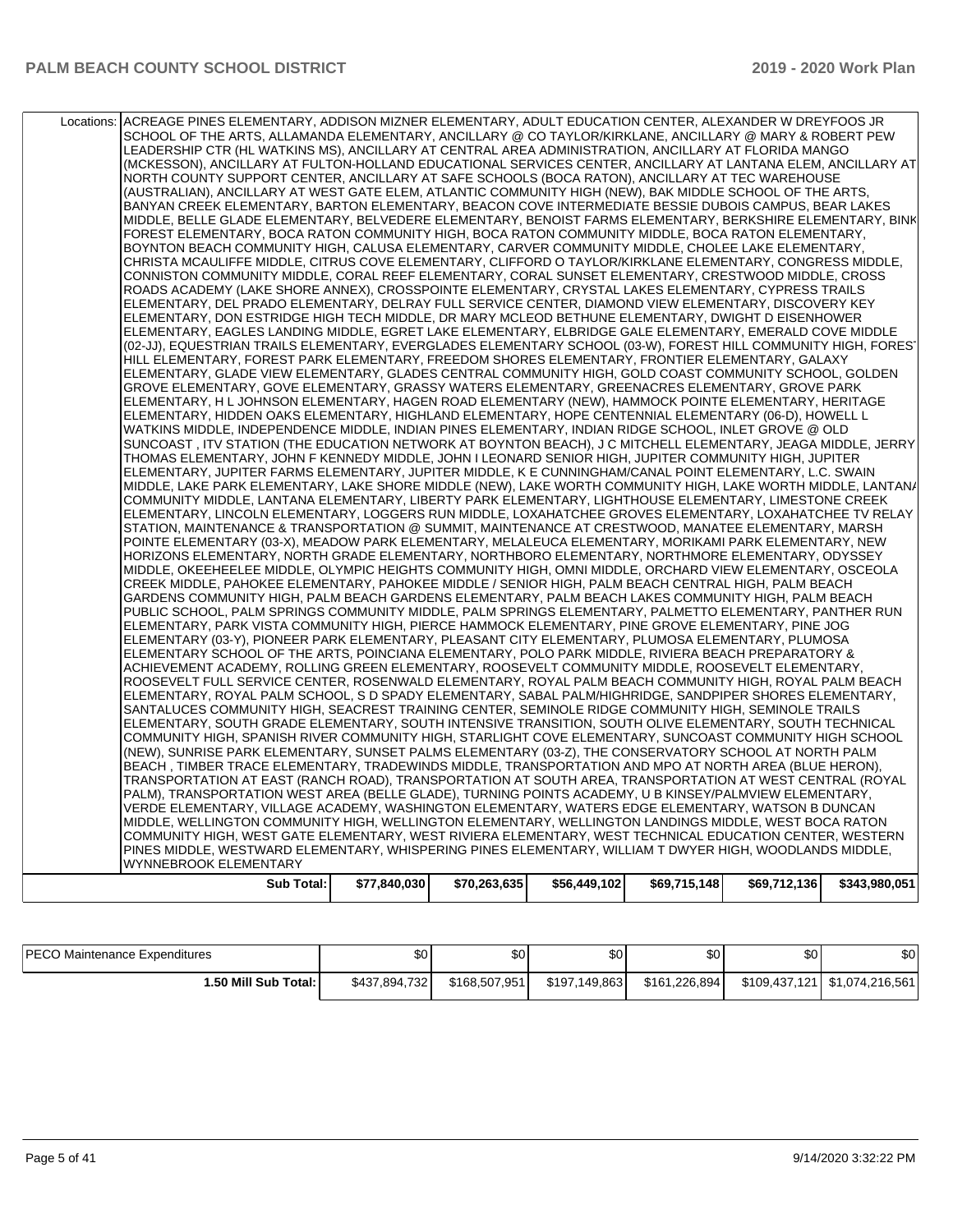| Other Items                                                                                                                                                                                                                                                                                                                                                                                                                                                                                                                                                                                                                                                                                                                                                                                                                                                                                                                                                                                                                                                                                                                                                                                                                                                                                                                                                                                                                                                                                                                                                                                                                                                                                                                                                                                                                                                                                                                                                                                                                                                                                                                                                                                                                                                                                                                                                                                                                                                                                                                                                                                                                                                                                                                                                                                                                                                                                                                                                                                                                                                                                                                                                                                                                                                                                                                                                                                                                                                                                                                                                                                                                                                                                                                                                                                                                                                                                                                                                                                                                                                                                                                                                                                                                                                                                                                                                                                                                                                                                                                                                                                                                                                                                                                                                                                                                                                                                                                                                                                                                                                                                                                                                                                                                                                                                                                                                                                                                                                                                                                                                                                                                                                                                                                                                                                                                   | 2019 - 2020<br><b>Actual Budget</b> | 2020 - 2021<br>Projected | 2021 - 2022<br>Projected | 2022 - 2023<br>Projected | 2023 - 2024<br>Projected | Total         |  |
|-------------------------------------------------------------------------------------------------------------------------------------------------------------------------------------------------------------------------------------------------------------------------------------------------------------------------------------------------------------------------------------------------------------------------------------------------------------------------------------------------------------------------------------------------------------------------------------------------------------------------------------------------------------------------------------------------------------------------------------------------------------------------------------------------------------------------------------------------------------------------------------------------------------------------------------------------------------------------------------------------------------------------------------------------------------------------------------------------------------------------------------------------------------------------------------------------------------------------------------------------------------------------------------------------------------------------------------------------------------------------------------------------------------------------------------------------------------------------------------------------------------------------------------------------------------------------------------------------------------------------------------------------------------------------------------------------------------------------------------------------------------------------------------------------------------------------------------------------------------------------------------------------------------------------------------------------------------------------------------------------------------------------------------------------------------------------------------------------------------------------------------------------------------------------------------------------------------------------------------------------------------------------------------------------------------------------------------------------------------------------------------------------------------------------------------------------------------------------------------------------------------------------------------------------------------------------------------------------------------------------------------------------------------------------------------------------------------------------------------------------------------------------------------------------------------------------------------------------------------------------------------------------------------------------------------------------------------------------------------------------------------------------------------------------------------------------------------------------------------------------------------------------------------------------------------------------------------------------------------------------------------------------------------------------------------------------------------------------------------------------------------------------------------------------------------------------------------------------------------------------------------------------------------------------------------------------------------------------------------------------------------------------------------------------------------------------------------------------------------------------------------------------------------------------------------------------------------------------------------------------------------------------------------------------------------------------------------------------------------------------------------------------------------------------------------------------------------------------------------------------------------------------------------------------------------------------------------------------------------------------------------------------------------------------------------------------------------------------------------------------------------------------------------------------------------------------------------------------------------------------------------------------------------------------------------------------------------------------------------------------------------------------------------------------------------------------------------------------------------------------------------------------------------------------------------------------------------------------------------------------------------------------------------------------------------------------------------------------------------------------------------------------------------------------------------------------------------------------------------------------------------------------------------------------------------------------------------------------------------------------------------------------------------------------------------------------------------------------------------------------------------------------------------------------------------------------------------------------------------------------------------------------------------------------------------------------------------------------------------------------------------------------------------------------------------------------------------------------------------------------------------------------------------------------------------------------------|-------------------------------------|--------------------------|--------------------------|--------------------------|--------------------------|---------------|--|
| Custodial Equipment<br>\$409,666<br>\$175,000<br>\$175,000<br>\$175,000<br>\$175,000                                                                                                                                                                                                                                                                                                                                                                                                                                                                                                                                                                                                                                                                                                                                                                                                                                                                                                                                                                                                                                                                                                                                                                                                                                                                                                                                                                                                                                                                                                                                                                                                                                                                                                                                                                                                                                                                                                                                                                                                                                                                                                                                                                                                                                                                                                                                                                                                                                                                                                                                                                                                                                                                                                                                                                                                                                                                                                                                                                                                                                                                                                                                                                                                                                                                                                                                                                                                                                                                                                                                                                                                                                                                                                                                                                                                                                                                                                                                                                                                                                                                                                                                                                                                                                                                                                                                                                                                                                                                                                                                                                                                                                                                                                                                                                                                                                                                                                                                                                                                                                                                                                                                                                                                                                                                                                                                                                                                                                                                                                                                                                                                                                                                                                                                          |                                     |                          |                          |                          |                          |               |  |
| ACREAGE PINES ELEMENTARY, ADDISON MIZNER ELEMENTARY, ADULT EDUCATION CENTER, ALEXANDER W DREYFOOS JR<br>Locations<br>SCHOOL OF THE ARTS, ALLAMANDA ELEMENTARY, ANCILLARY @ CO TAYLOR/KIRKLANE, ANCILLARY @ MARY & ROBERT PEW<br>LEADERSHIP CTR (HL WATKINS MS), ANCILLARY AT CENTRAL AREA ADMINISTRATION, ANCILLARY AT FLORIDA MANGO<br>(MCKESSON), ANCILLARY AT FULTON-HOLLAND EDUCATIONAL SERVICES CENTER, ANCILLARY AT LANTANA ELEM, ANCILLARY<br>AT NORTH COUNTY SUPPORT CENTER, ANCILLARY AT SAFE SCHOOLS (BOCA RATON), ANCILLARY AT TEC WAREHOUSE<br>(AUSTRALIAN), ANCILLARY AT WEST GATE ELEM, ATLANTIC COMMUNITY HIGH (NEW), BAK MIDDLE SCHOOL OF THE ARTS,<br>BANYAN CREEK ELEMENTARY, BARTON ELEMENTARY, BEACON COVE INTERMEDIATE BESSIE DUBOIS CAMPUS, BEAR LAKES<br>MIDDLE, BELLE GLADE ELEMENTARY, BELVEDERE ELEMENTARY, BENOIST FARMS ELEMENTARY, BERKSHIRE ELEMENTARY,<br>BINKS FOREST ELEMENTARY, BOCA RATON COMMUNITY HIGH, BOCA RATON COMMUNITY MIDDLE, BOCA RATON ELEMENTARY<br>BOYNTON BEACH COMMUNITY HIGH, CALUSA ELEMENTARY, CARVER COMMUNITY MIDDLE, CHOLEE LAKE ELEMENTARY,<br>CHRISTA MCAULIFFE MIDDLE, CITRUS COVE ELEMENTARY, CLIFFORD O TAYLOR/KIRKLANE ELEMENTARY, CONGRESS<br>MIDDLE, CONNISTON COMMUNITY MIDDLE, CORAL REEF ELEMENTARY, CORAL SUNSET ELEMENTARY, CRESTWOOD MIDDLE,<br>CROSS ROADS ACADEMY (LAKE SHORE ANNEX), CROSSPOINTE ELEMENTARY, CRYSTAL LAKES ELEMENTARY, CYPRESS<br>TRAILS ELEMENTARY, DEL PRADO ELEMENTARY, DELRAY FULL SERVICE CENTER, DIAMOND VIEW ELEMENTARY, DISCOVERY<br>KEY ELEMENTARY, DON ESTRIDGE HIGH TECH MIDDLE, DR MARY MCLEOD BETHUNE ELEMENTARY, DWIGHT D EISENHOWER<br>ELEMENTARY, EAGLES LANDING MIDDLE, EGRET LAKE ELEMENTARY, ELBRIDGE GALE ELEMENTARY, EMERALD COVE MIDDLE<br>(02-JJ), EQUESTRIAN TRAILS ELEMENTARY, EVERGLADES ELEMENTARY SCHOOL (03-W), FOREST HILL COMMUNITY HIGH,<br>FOREST HILL ELEMENTARY, FOREST PARK ELEMENTARY, FREEDOM SHORES ELEMENTARY, FRONTIER ELEMENTARY,<br>GALAXY ELEMENTARY, GLADE VIEW ELEMENTARY, GLADES CENTRAL COMMUNITY HIGH, GOLD COAST COMMUNITY SCHOOL,<br>GOLDEN GROVE ELEMENTARY, GOVE ELEMENTARY, GRASSY WATERS ELEMENTARY, GREENACRES ELEMENTARY, GROVE<br>PARK ELEMENTARY, H L JOHNSON ELEMENTARY, HAGEN ROAD ELEMENTARY (NEW), HAMMOCK POINTE ELEMENTARY,<br>HERITAGE ELEMENTARY, HIDDEN OAKS ELEMENTARY, HIGHLAND ELEMENTARY, HOPE CENTENNIAL ELEMENTARY (06-D),<br>HOWELL L WATKINS MIDDLE, INDEPENDENCE MIDDLE, INDIAN PINES ELEMENTARY, INDIAN RIDGE SCHOOL, INLET GROVE @<br>OLD SUNCOAST , ITV STATION (THE EDUCATION NETWORK AT BOYNTON BEACH), J C MITCHELL ELEMENTARY, JEAGA MIDDLE,<br>JERRY THOMAS ELEMENTARY, JOHN F KENNEDY MIDDLE, JOHN I LEONARD SENIOR HIGH, JUPITER COMMUNITY HIGH,<br>JUPITER ELEMENTARY, JUPITER FARMS ELEMENTARY, JUPITER MIDDLE, K E CUNNINGHAM/CANAL POINT ELEMENTARY, L.C.<br>SWAIN MIDDLE, LAKE PARK ELEMENTARY, LAKE SHORE MIDDLE (NEW), LAKE WORTH COMMUNITY HIGH, LAKE WORTH MIDDLE<br>LANTANA COMMUNITY MIDDLE, LANTANA ELEMENTARY, LIBERTY PARK ELEMENTARY, LIGHTHOUSE ELEMENTARY, LIMESTONE<br>CREEK ELEMENTARY, LINCOLN ELEMENTARY, LOGGERS RUN MIDDLE, LOXAHATCHEE GROVES ELEMENTARY, LOXAHATCHEE<br>TV RELAY STATION, MAINTENANCE & TRANSPORTATION @ SUMMIT, MAINTENANCE AT CRESTWOOD, MANATEE ELEMENTARY,<br>MARSH POINTE ELEMENTARY (03-X), MEADOW PARK ELEMENTARY, MELALEUCA ELEMENTARY, MORIKAMI PARK<br>ELEMENTARY, NEW HORIZONS ELEMENTARY, NORTH GRADE ELEMENTARY, NORTHBORO ELEMENTARY, NORTHMORE<br>ELEMENTARY, ODYSSEY MIDDLE, OKEEHEELEE MIDDLE, OLYMPIC HEIGHTS COMMUNITY HIGH, OMNI MIDDLE, ORCHARD VIEW<br>ELEMENTARY, OSCEOLA CREEK MIDDLE, PAHOKEE ELEMENTARY, PAHOKEE MIDDLE / SENIOR HIGH, PALM BEACH CENTRAL<br>HIGH, PALM BEACH GARDENS COMMUNITY HIGH, PALM BEACH GARDENS ELEMENTARY, PALM BEACH LAKES COMMUNITY<br>HIGH, PALM BEACH PUBLIC SCHOOL, PALM SPRINGS COMMUNITY MIDDLE, PALM SPRINGS ELEMENTARY, PALMETTO<br>ELEMENTARY, PANTHER RUN ELEMENTARY, PARK VISTA COMMUNITY HIGH, PIERCE HAMMOCK ELEMENTARY, PINE GROVE<br>ELEMENTARY, PINE JOG ELEMENTARY (03-Y), PIONEER PARK ELEMENTARY, PLEASANT CITY ELEMENTARY, PLUMOSA<br>ELEMENTARY, PLUMOSA ELEMENTARY SCHOOL OF THE ARTS, POINCIANA ELEMENTARY, POLO PARK MIDDLE, RIVIERA<br>BEACH PREPARATORY & ACHIEVEMENT ACADEMY, ROLLING GREEN ELEMENTARY, ROOSEVELT COMMUNITY MIDDLE,<br>ROOSEVELT ELEMENTARY, ROOSEVELT FULL SERVICE CENTER, ROSENWALD ELEMENTARY, ROYAL PALM BEACH<br>COMMUNITY HIGH, ROYAL PALM BEACH ELEMENTARY, ROYAL PALM SCHOOL, S D SPADY ELEMENTARY, SABAL<br>PALM/HIGHRIDGE, SANDPIPER SHORES ELEMENTARY, SANTALUCES COMMUNITY HIGH, SEACREST TRAINING CENTER,<br>SEMINOLE RIDGE COMMUNITY HIGH, SEMINOLE TRAILS ELEMENTARY, SOUTH GRADE ELEMENTARY, SOUTH INTENSIVE<br>TRANSITION, SOUTH OLIVE ELEMENTARY, SOUTH TECHNICAL COMMUNITY HIGH, SPANISH RIVER COMMUNITY HIGH,<br>STARLIGHT COVE ELEMENTARY, SUNCOAST COMMUNITY HIGH SCHOOL (NEW), SUNRISE PARK ELEMENTARY, SUNSET PALMS<br>ELEMENTARY (03-Z), THE CONSERVATORY SCHOOL AT NORTH PALM BEACH , TIMBER TRACE ELEMENTARY, TRADEWINDS<br>MIDDLE, TRANSPORTATION AND MPO AT NORTH AREA (BLUE HERON), TRANSPORTATION AT EAST (RANCH ROAD),<br>TRANSPORTATION AT SOUTH AREA, TRANSPORTATION AT WEST CENTRAL (ROYAL PALM), TRANSPORTATION WEST AREA<br>(BELLE GLADE), TURNING POINTS ACADEMY, U B KINSEY/PALMVIEW ELEMENTARY, VERDE ELEMENTARY, VILLAGE ACADEMY,<br>WASHINGTON ELEMENTARY, WATERS EDGE ELEMENTARY, WATSON B DUNCAN MIDDLE, WELLINGTON COMMUNITY HIGH,<br>WELLINGTON ELEMENTARY, WELLINGTON LANDINGS MIDDLE, WEST BOCA RATON COMMUNITY HIGH, WEST GATE<br>ELEMENTARY, WEST RIVIERA ELEMENTARY, WEST TECHNICAL EDUCATION CENTER, WESTERN PINES MIDDLE, WESTWARD<br>ELEMENTARY, WHISPERING PINES ELEMENTARY, WILLIAM T DWYER HIGH, WOODLANDS MIDDLE, WYNNEBROOK<br>ELEMENTARY |                                     |                          |                          |                          |                          | \$1,109,666   |  |
| <b>Facility Renewal Projects</b>                                                                                                                                                                                                                                                                                                                                                                                                                                                                                                                                                                                                                                                                                                                                                                                                                                                                                                                                                                                                                                                                                                                                                                                                                                                                                                                                                                                                                                                                                                                                                                                                                                                                                                                                                                                                                                                                                                                                                                                                                                                                                                                                                                                                                                                                                                                                                                                                                                                                                                                                                                                                                                                                                                                                                                                                                                                                                                                                                                                                                                                                                                                                                                                                                                                                                                                                                                                                                                                                                                                                                                                                                                                                                                                                                                                                                                                                                                                                                                                                                                                                                                                                                                                                                                                                                                                                                                                                                                                                                                                                                                                                                                                                                                                                                                                                                                                                                                                                                                                                                                                                                                                                                                                                                                                                                                                                                                                                                                                                                                                                                                                                                                                                                                                                                                                              | \$345,735,456                       | \$93,569,316             | \$136,825,761            | \$79,836,746             | \$26,049,985             | \$682,017,264 |  |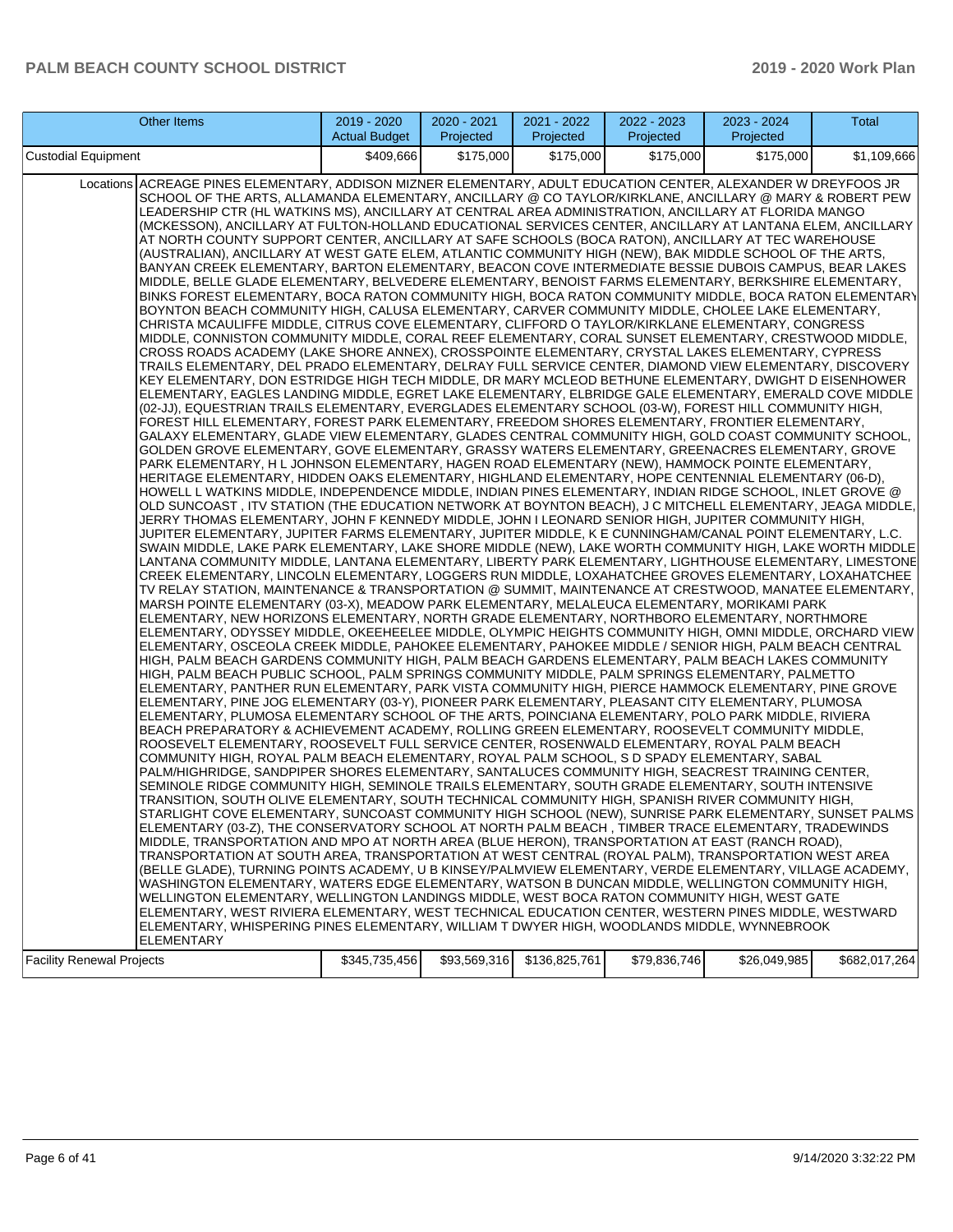|                | Locations ACREAGE PINES ELEMENTARY, ADDISON MIZNER ELEMENTARY, ADULT EDUCATION CENTER, ALEXANDER W DREYFOOS JR<br>SCHOOL OF THE ARTS, ALLAMANDA ELEMENTARY, ANCILLARY @ CO TAYLOR/KIRKLANE, ANCILLARY @ MARY & ROBERT PEW<br>LEADERSHIP CTR (HL WATKINS MS), ANCILLARY AT CENTRAL AREA ADMINISTRATION, ANCILLARY AT FLORIDA MANGO<br>(MCKESSON), ANCILLARY AT FULTON-HOLLAND EDUCATIONAL SERVICES CENTER, ANCILLARY AT LANTANA ELEM, ANCILLARY<br>AT NORTH COUNTY SUPPORT CENTER, ANCILLARY AT SAFE SCHOOLS (BOCA RATON), ANCILLARY AT TEC WAREHOUSE<br>(AUSTRALIAN), ANCILLARY AT WEST GATE ELEM, ATLANTIC COMMUNITY HIGH (NEW), BAK MIDDLE SCHOOL OF THE ARTS,<br>BANYAN CREEK ELEMENTARY, BARTON ELEMENTARY, BEACON COVE INTERMEDIATE BESSIE DUBOIS CAMPUS, BEAR LAKES<br>MIDDLE, BELLE GLADE ELEMENTARY, BELVEDERE ELEMENTARY, BENOIST FARMS ELEMENTARY, BERKSHIRE ELEMENTARY,<br>BINKS FOREST ELEMENTARY, BOCA RATON COMMUNITY HIGH, BOCA RATON COMMUNITY MIDDLE, BOCA RATON ELEMENTARY<br>BOYNTON BEACH COMMUNITY HIGH, CALUSA ELEMENTARY, CARVER COMMUNITY MIDDLE, CHOLEE LAKE ELEMENTARY,<br>CHRISTA MCAULIFFE MIDDLE, CITRUS COVE ELEMENTARY, CLIFFORD O TAYLOR/KIRKLANE ELEMENTARY, CONGRESS<br>MIDDLE, CONNISTON COMMUNITY MIDDLE, CORAL REEF ELEMENTARY, CORAL SUNSET ELEMENTARY, CRESTWOOD MIDDLE,<br>CROSS ROADS ACADEMY (LAKE SHORE ANNEX), CROSSPOINTE ELEMENTARY, CRYSTAL LAKES ELEMENTARY, CYPRESS<br>TRAILS ELEMENTARY, DEL PRADO ELEMENTARY, DELRAY FULL SERVICE CENTER, DIAMOND VIEW ELEMENTARY, DISCOVERY<br>KEY ELEMENTARY, DON ESTRIDGE HIGH TECH MIDDLE, DR MARY MCLEOD BETHUNE ELEMENTARY, DWIGHT D EISENHOWER<br>ELEMENTARY, EAGLES LANDING MIDDLE, EGRET LAKE ELEMENTARY, ELBRIDGE GALE ELEMENTARY, EMERALD COVE MIDDLE<br>(02-JJ), EQUESTRIAN TRAILS ELEMENTARY, EVERGLADES ELEMENTARY SCHOOL (03-W), FOREST HILL COMMUNITY HIGH,<br>FOREST HILL ELEMENTARY, FOREST PARK ELEMENTARY, FREEDOM SHORES ELEMENTARY, FRONTIER ELEMENTARY,<br>GALAXY ELEMENTARY, GLADE VIEW ELEMENTARY, GLADES CENTRAL COMMUNITY HIGH, GOLD COAST COMMUNITY SCHOOL,<br>GOLDEN GROVE ELEMENTARY, GOVE ELEMENTARY, GRASSY WATERS ELEMENTARY, GREENACRES ELEMENTARY, GROVE<br>PARK ELEMENTARY, H L JOHNSON ELEMENTARY, HAGEN ROAD ELEMENTARY (NEW), HAMMOCK POINTE ELEMENTARY,<br>HERITAGE ELEMENTARY, HIDDEN OAKS ELEMENTARY, HIGHLAND ELEMENTARY, HOPE CENTENNIAL ELEMENTARY (06-D),<br>HOWELL L WATKINS MIDDLE, INDEPENDENCE MIDDLE, INDIAN PINES ELEMENTARY, INDIAN RIDGE SCHOOL, INLET GROVE @<br>OLD SUNCOAST, ITV STATION (THE EDUCATION NETWORK AT BOYNTON BEACH), J C MITCHELL ELEMENTARY, JEAGA MIDDLE,<br>JERRY THOMAS ELEMENTARY, JOHN F KENNEDY MIDDLE, JOHN I LEONARD SENIOR HIGH, JUPITER COMMUNITY HIGH,<br>JUPITER ELEMENTARY, JUPITER FARMS ELEMENTARY, JUPITER MIDDLE, K E CUNNINGHAM/CANAL POINT ELEMENTARY, L.C.<br>SWAIN MIDDLE, LAKE PARK ELEMENTARY, LAKE SHORE MIDDLE (NEW), LAKE WORTH COMMUNITY HIGH, LAKE WORTH MIDDLE<br>LANTANA COMMUNITY MIDDLE, LANTANA ELEMENTARY, LIBERTY PARK ELEMENTARY, LIGHTHOUSE ELEMENTARY, LIMESTONE<br>CREEK ELEMENTARY, LINCOLN ELEMENTARY, LOGGERS RUN MIDDLE, LOXAHATCHEE GROVES ELEMENTARY, LOXAHATCHEE<br>TV RELAY STATION, MAINTENANCE & TRANSPORTATION @ SUMMIT, MAINTENANCE AT CRESTWOOD, MANATEE ELEMENTARY,<br>MARSH POINTE ELEMENTARY (03-X), MEADOW PARK ELEMENTARY, MELALEUCA ELEMENTARY, MORIKAMI PARK<br>ELEMENTARY, NEW HORIZONS ELEMENTARY, NORTH GRADE ELEMENTARY, NORTHBORO ELEMENTARY, NORTHMORE<br>ELEMENTARY, ODYSSEY MIDDLE, OKEEHEELEE MIDDLE, OLYMPIC HEIGHTS COMMUNITY HIGH, OMNI MIDDLE, ORCHARD VIEW<br>ELEMENTARY, OSCEOLA CREEK MIDDLE, PAHOKEE ELEMENTARY, PAHOKEE MIDDLE / SENIOR HIGH, PALM BEACH CENTRAL<br>HIGH, PALM BEACH GARDENS COMMUNITY HIGH, PALM BEACH GARDENS ELEMENTARY, PALM BEACH LAKES COMMUNITY<br>HIGH, PALM BEACH PUBLIC SCHOOL, PALM SPRINGS COMMUNITY MIDDLE, PALM SPRINGS ELEMENTARY, PALMETTO<br>ELEMENTARY, PANTHER RUN ELEMENTARY, PARK VISTA COMMUNITY HIGH, PIERCE HAMMOCK ELEMENTARY, PINE GROVE<br>ELEMENTARY, PINE JOG ELEMENTARY (03-Y), PIONEER PARK ELEMENTARY, PLEASANT CITY ELEMENTARY, PLUMOSA<br>ELEMENTARY, PLUMOSA ELEMENTARY SCHOOL OF THE ARTS, POINCIANA ELEMENTARY, POLO PARK MIDDLE, RIVIERA<br>BEACH PREPARATORY & ACHIEVEMENT ACADEMY, ROLLING GREEN ELEMENTARY, ROOSEVELT COMMUNITY MIDDLE,<br>ROOSEVELT ELEMENTARY, ROOSEVELT FULL SERVICE CENTER, ROSENWALD ELEMENTARY, ROYAL PALM BEACH<br>COMMUNITY HIGH, ROYAL PALM BEACH ELEMENTARY, ROYAL PALM SCHOOL, S D SPADY ELEMENTARY, SABAL<br>PALM/HIGHRIDGE, SANDPIPER SHORES ELEMENTARY, SANTALUCES COMMUNITY HIGH, SEACREST TRAINING CENTER,<br>SEMINOLE RIDGE COMMUNITY HIGH, SEMINOLE TRAILS ELEMENTARY, SOUTH GRADE ELEMENTARY, SOUTH INTENSIVE<br>TRANSITION, SOUTH OLIVE ELEMENTARY, SOUTH TECHNICAL COMMUNITY HIGH, SPANISH RIVER COMMUNITY HIGH, |             |             |             |             |             |              |
|----------------|--------------------------------------------------------------------------------------------------------------------------------------------------------------------------------------------------------------------------------------------------------------------------------------------------------------------------------------------------------------------------------------------------------------------------------------------------------------------------------------------------------------------------------------------------------------------------------------------------------------------------------------------------------------------------------------------------------------------------------------------------------------------------------------------------------------------------------------------------------------------------------------------------------------------------------------------------------------------------------------------------------------------------------------------------------------------------------------------------------------------------------------------------------------------------------------------------------------------------------------------------------------------------------------------------------------------------------------------------------------------------------------------------------------------------------------------------------------------------------------------------------------------------------------------------------------------------------------------------------------------------------------------------------------------------------------------------------------------------------------------------------------------------------------------------------------------------------------------------------------------------------------------------------------------------------------------------------------------------------------------------------------------------------------------------------------------------------------------------------------------------------------------------------------------------------------------------------------------------------------------------------------------------------------------------------------------------------------------------------------------------------------------------------------------------------------------------------------------------------------------------------------------------------------------------------------------------------------------------------------------------------------------------------------------------------------------------------------------------------------------------------------------------------------------------------------------------------------------------------------------------------------------------------------------------------------------------------------------------------------------------------------------------------------------------------------------------------------------------------------------------------------------------------------------------------------------------------------------------------------------------------------------------------------------------------------------------------------------------------------------------------------------------------------------------------------------------------------------------------------------------------------------------------------------------------------------------------------------------------------------------------------------------------------------------------------------------------------------------------------------------------------------------------------------------------------------------------------------------------------------------------------------------------------------------------------------------------------------------------------------------------------------------------------------------------------------------------------------------------------------------------------------------------------------------------------------------------------------------------------------------------------------------------------------------------------------------------------------------------------------------------------------------------------------------------------------------------------------------------------------------------------------------------------------------------------------------------------------------------------------------------------------------------------------------------------------------------------------------------------------------------------------------------------------------------------------------------------------------------|-------------|-------------|-------------|-------------|-------------|--------------|
|                |                                                                                                                                                                                                                                                                                                                                                                                                                                                                                                                                                                                                                                                                                                                                                                                                                                                                                                                                                                                                                                                                                                                                                                                                                                                                                                                                                                                                                                                                                                                                                                                                                                                                                                                                                                                                                                                                                                                                                                                                                                                                                                                                                                                                                                                                                                                                                                                                                                                                                                                                                                                                                                                                                                                                                                                                                                                                                                                                                                                                                                                                                                                                                                                                                                                                                                                                                                                                                                                                                                                                                                                                                                                                                                                                                                                                                                                                                                                                                                                                                                                                                                                                                                                                                                                                                                                                                                                                                                                                                                                                                                                                                                                                                                                                                                                                                                                        |             |             |             |             |             |              |
|                | STARLIGHT COVE ELEMENTARY, SUNCOAST COMMUNITY HIGH SCHOOL (NEW), SUNRISE PARK ELEMENTARY, SUNSET PALMS<br>ELEMENTARY (03-Z), THE CONSERVATORY SCHOOL AT NORTH PALM BEACH, TIMBER TRACE ELEMENTARY, TRADEWINDS<br>MIDDLE, TRANSPORTATION AND MPO AT NORTH AREA (BLUE HERON), TRANSPORTATION AT EAST (RANCH ROAD),<br>TRANSPORTATION AT SOUTH AREA, TRANSPORTATION AT WEST CENTRAL (ROYAL PALM), TRANSPORTATION WEST AREA<br>(BELLE GLADE), TURNING POINTS ACADEMY, U B KINSEY/PALMVIEW ELEMENTARY, VERDE ELEMENTARY, VILLAGE ACADEMY,<br>WASHINGTON ELEMENTARY, WATERS EDGE ELEMENTARY, WATSON B DUNCAN MIDDLE, WELLINGTON COMMUNITY HIGH,<br>WELLINGTON ELEMENTARY, WELLINGTON LANDINGS MIDDLE, WEST BOCA RATON COMMUNITY HIGH, WEST GATE<br>ELEMENTARY, WEST RIVIERA ELEMENTARY, WEST TECHNICAL EDUCATION CENTER, WESTERN PINES MIDDLE, WESTWARD<br>ELEMENTARY, WHISPERING PINES ELEMENTARY, WILLIAM T DWYER HIGH, WOODLANDS MIDDLE, WYNNEBROOK<br><b>ELEMENTARY</b>                                                                                                                                                                                                                                                                                                                                                                                                                                                                                                                                                                                                                                                                                                                                                                                                                                                                                                                                                                                                                                                                                                                                                                                                                                                                                                                                                                                                                                                                                                                                                                                                                                                                                                                                                                                                                                                                                                                                                                                                                                                                                                                                                                                                                                                                                                                                                                                                                                                                                                                                                                                                                                                                                                                                                                                                                                                                                                                                                                                                                                                                                                                                                                                                                                                                                                                                                                                                                                                                                                                                                                                                                                                                                                                                                                                                                                                                                  |             |             |             |             |             |              |
| Minor Projects |                                                                                                                                                                                                                                                                                                                                                                                                                                                                                                                                                                                                                                                                                                                                                                                                                                                                                                                                                                                                                                                                                                                                                                                                                                                                                                                                                                                                                                                                                                                                                                                                                                                                                                                                                                                                                                                                                                                                                                                                                                                                                                                                                                                                                                                                                                                                                                                                                                                                                                                                                                                                                                                                                                                                                                                                                                                                                                                                                                                                                                                                                                                                                                                                                                                                                                                                                                                                                                                                                                                                                                                                                                                                                                                                                                                                                                                                                                                                                                                                                                                                                                                                                                                                                                                                                                                                                                                                                                                                                                                                                                                                                                                                                                                                                                                                                                                        | \$9,722,264 | \$2,500,000 | \$2,500,000 | \$2,500,000 | \$3,500,000 | \$20,722,264 |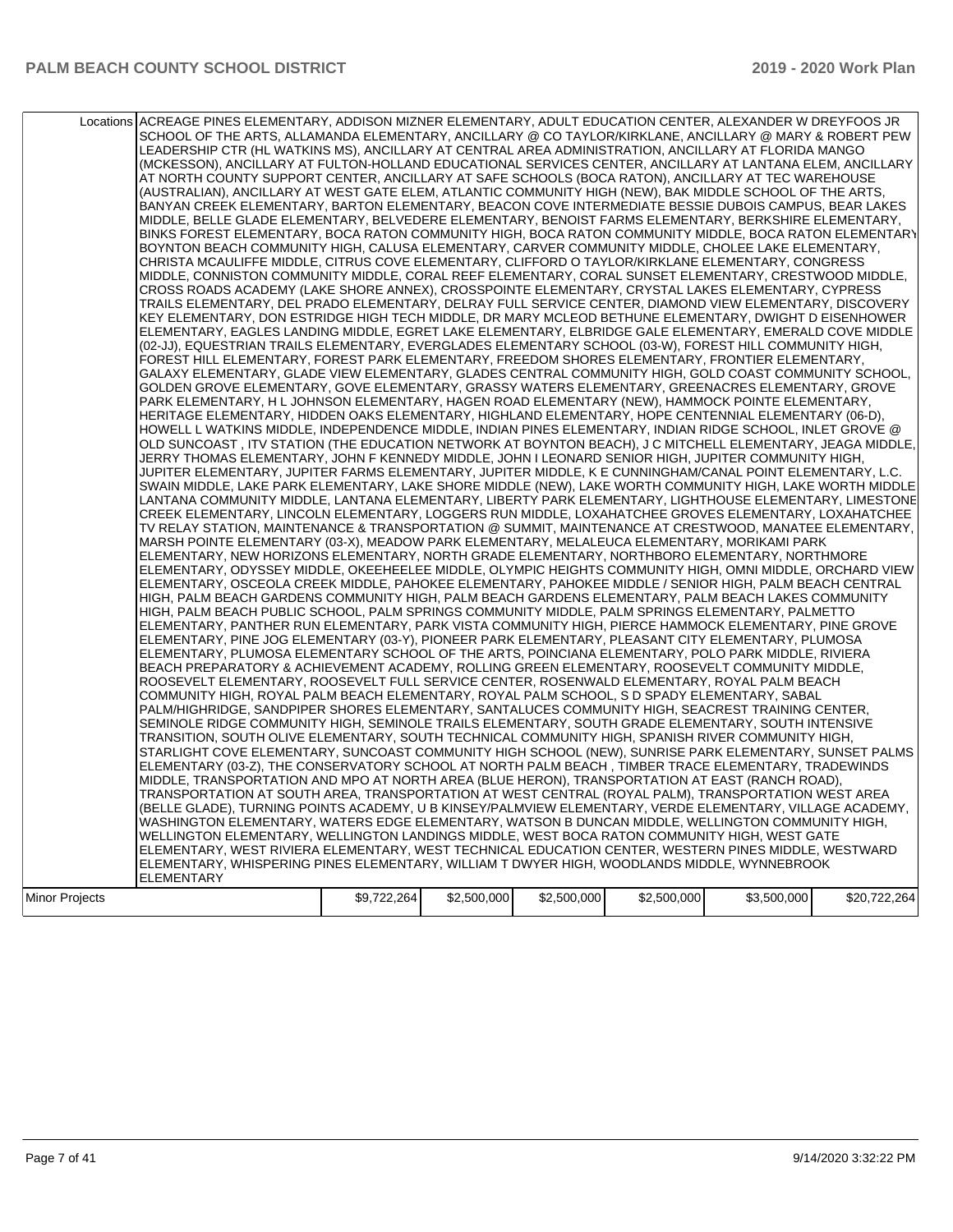|                               | Locations ACREAGE PINES ELEMENTARY, ADDISON MIZNER ELEMENTARY, ADULT EDUCATION CENTER, ALEXANDER W DREYFOOS JR<br>SCHOOL OF THE ARTS, ALLAMANDA ELEMENTARY, ANCILLARY @ CO TAYLOR/KIRKLANE, ANCILLARY @ MARY & ROBERT PEW<br>LEADERSHIP CTR (HL WATKINS MS), ANCILLARY AT CENTRAL AREA ADMINISTRATION, ANCILLARY AT FLORIDA MANGO<br>(MCKESSON), ANCILLARY AT FULTON-HOLLAND EDUCATIONAL SERVICES CENTER, ANCILLARY AT LANTANA ELEM, ANCILLARY<br>AT NORTH COUNTY SUPPORT CENTER, ANCILLARY AT SAFE SCHOOLS (BOCA RATON), ANCILLARY AT TEC WAREHOUSE<br>(AUSTRALIAN), ANCILLARY AT WEST GATE ELEM, ATLANTIC COMMUNITY HIGH (NEW), BAK MIDDLE SCHOOL OF THE ARTS,<br>BANYAN CREEK ELEMENTARY, BARTON ELEMENTARY, BEACON COVE INTERMEDIATE BESSIE DUBOIS CAMPUS, BEAR LAKES<br>MIDDLE, BELLE GLADE ELEMENTARY, BELVEDERE ELEMENTARY, BENOIST FARMS ELEMENTARY, BERKSHIRE ELEMENTARY,<br>BINKS FOREST ELEMENTARY, BOCA RATON COMMUNITY HIGH, BOCA RATON COMMUNITY MIDDLE, BOCA RATON ELEMENTARY<br>BOYNTON BEACH COMMUNITY HIGH, CALUSA ELEMENTARY, CARVER COMMUNITY MIDDLE, CHOLEE LAKE ELEMENTARY,<br>CHRISTA MCAULIFFE MIDDLE, CITRUS COVE ELEMENTARY, CLIFFORD O TAYLOR/KIRKLANE ELEMENTARY, CONGRESS<br>MIDDLE, CONNISTON COMMUNITY MIDDLE, CORAL REEF ELEMENTARY, CORAL SUNSET ELEMENTARY, CRESTWOOD MIDDLE,<br>CROSS ROADS ACADEMY (LAKE SHORE ANNEX), CROSSPOINTE ELEMENTARY, CRYSTAL LAKES ELEMENTARY, CYPRESS<br>TRAILS ELEMENTARY, DEL PRADO ELEMENTARY, DELRAY FULL SERVICE CENTER, DIAMOND VIEW ELEMENTARY, DISCOVERY<br>KEY ELEMENTARY, DON ESTRIDGE HIGH TECH MIDDLE, DR MARY MCLEOD BETHUNE ELEMENTARY, DWIGHT D EISENHOWER<br>ELEMENTARY, EAGLES LANDING MIDDLE, EGRET LAKE ELEMENTARY, ELBRIDGE GALE ELEMENTARY, EMERALD COVE MIDDLE<br>(02-JJ), EQUESTRIAN TRAILS ELEMENTARY, EVERGLADES ELEMENTARY SCHOOL (03-W), FOREST HILL COMMUNITY HIGH,<br>FOREST HILL ELEMENTARY, FOREST PARK ELEMENTARY, FREEDOM SHORES ELEMENTARY, FRONTIER ELEMENTARY,<br>GALAXY ELEMENTARY, GLADE VIEW ELEMENTARY, GLADES CENTRAL COMMUNITY HIGH, GOLD COAST COMMUNITY SCHOOL,<br>GOLDEN GROVE ELEMENTARY, GOVE ELEMENTARY, GRASSY WATERS ELEMENTARY, GREENACRES ELEMENTARY, GROVE<br>PARK ELEMENTARY, H L JOHNSON ELEMENTARY, HAGEN ROAD ELEMENTARY (NEW), HAMMOCK POINTE ELEMENTARY,<br>HERITAGE ELEMENTARY, HIDDEN OAKS ELEMENTARY, HIGHLAND ELEMENTARY, HOPE CENTENNIAL ELEMENTARY (06-D),<br>HOWELL L WATKINS MIDDLE, INDEPENDENCE MIDDLE, INDIAN PINES ELEMENTARY, INDIAN RIDGE SCHOOL, INLET GROVE @<br>OLD SUNCOAST, ITV STATION (THE EDUCATION NETWORK AT BOYNTON BEACH), J C MITCHELL ELEMENTARY, JEAGA MIDDLE,<br>JERRY THOMAS ELEMENTARY, JOHN F KENNEDY MIDDLE, JOHN I LEONARD SENIOR HIGH, JUPITER COMMUNITY HIGH,<br>JUPITER ELEMENTARY, JUPITER FARMS ELEMENTARY, JUPITER MIDDLE, K E CUNNINGHAM/CANAL POINT ELEMENTARY, L.C.<br>SWAIN MIDDLE, LAKE PARK ELEMENTARY, LAKE SHORE MIDDLE (NEW), LAKE WORTH COMMUNITY HIGH, LAKE WORTH MIDDLE<br>LANTANA COMMUNITY MIDDLE, LANTANA ELEMENTARY, LIBERTY PARK ELEMENTARY, LIGHTHOUSE ELEMENTARY, LIMESTONE<br>CREEK ELEMENTARY, LINCOLN ELEMENTARY, LOGGERS RUN MIDDLE, LOXAHATCHEE GROVES ELEMENTARY, LOXAHATCHEE<br>TV RELAY STATION, MAINTENANCE & TRANSPORTATION @ SUMMIT, MAINTENANCE AT CRESTWOOD, MANATEE ELEMENTARY,<br>MARSH POINTE ELEMENTARY (03-X), MEADOW PARK ELEMENTARY, MELALEUCA ELEMENTARY, MORIKAMI PARK<br>ELEMENTARY, NEW HORIZONS ELEMENTARY, NORTH GRADE ELEMENTARY, NORTHBORO ELEMENTARY, NORTHMORE<br>ELEMENTARY, ODYSSEY MIDDLE, OKEEHEELEE MIDDLE, OLYMPIC HEIGHTS COMMUNITY HIGH, OMNI MIDDLE, ORCHARD VIEW<br>ELEMENTARY, OSCEOLA CREEK MIDDLE, PAHOKEE ELEMENTARY, PAHOKEE MIDDLE / SENIOR HIGH, PALM BEACH CENTRAL<br>HIGH, PALM BEACH GARDENS COMMUNITY HIGH, PALM BEACH GARDENS ELEMENTARY, PALM BEACH LAKES COMMUNITY<br>HIGH, PALM BEACH PUBLIC SCHOOL, PALM SPRINGS COMMUNITY MIDDLE, PALM SPRINGS ELEMENTARY, PALMETTO<br>ELEMENTARY, PANTHER RUN ELEMENTARY, PARK VISTA COMMUNITY HIGH, PIERCE HAMMOCK ELEMENTARY, PINE GROVE<br>ELEMENTARY, PINE JOG ELEMENTARY (03-Y), PIONEER PARK ELEMENTARY, PLEASANT CITY ELEMENTARY, PLUMOSA<br>ELEMENTARY, PLUMOSA ELEMENTARY SCHOOL OF THE ARTS, POINCIANA ELEMENTARY, POLO PARK MIDDLE, RIVIERA<br>BEACH PREPARATORY & ACHIEVEMENT ACADEMY, ROLLING GREEN ELEMENTARY, ROOSEVELT COMMUNITY MIDDLE,<br>ROOSEVELT ELEMENTARY, ROOSEVELT FULL SERVICE CENTER, ROSENWALD ELEMENTARY, ROYAL PALM BEACH<br>COMMUNITY HIGH, ROYAL PALM BEACH ELEMENTARY, ROYAL PALM SCHOOL, S D SPADY ELEMENTARY, SABAL<br>PALM/HIGHRIDGE, SANDPIPER SHORES ELEMENTARY, SANTALUCES COMMUNITY HIGH, SEACREST TRAINING CENTER,<br>SEMINOLE RIDGE COMMUNITY HIGH, SEMINOLE TRAILS ELEMENTARY, SOUTH GRADE ELEMENTARY, SOUTH INTENSIVE<br>TRANSITION, SOUTH OLIVE ELEMENTARY, SOUTH TECHNICAL COMMUNITY HIGH, SPANISH RIVER COMMUNITY HIGH,<br>STARLIGHT COVE ELEMENTARY, SUNCOAST COMMUNITY HIGH SCHOOL (NEW), SUNRISE PARK ELEMENTARY, SUNSET PALMS<br>ELEMENTARY (03-Z), THE CONSERVATORY SCHOOL AT NORTH PALM BEACH, TIMBER TRACE ELEMENTARY, TRADEWINDS<br>MIDDLE, TRANSPORTATION AND MPO AT NORTH AREA (BLUE HERON), TRANSPORTATION AT EAST (RANCH ROAD),<br>TRANSPORTATION AT SOUTH AREA, TRANSPORTATION AT WEST CENTRAL (ROYAL PALM), TRANSPORTATION WEST AREA<br>(BELLE GLADE), TURNING POINTS ACADEMY, U B KINSEY/PALMVIEW ELEMENTARY, VERDE ELEMENTARY, VILLAGE ACADEMY, |             |             |             |             |             |              |
|-------------------------------|------------------------------------------------------------------------------------------------------------------------------------------------------------------------------------------------------------------------------------------------------------------------------------------------------------------------------------------------------------------------------------------------------------------------------------------------------------------------------------------------------------------------------------------------------------------------------------------------------------------------------------------------------------------------------------------------------------------------------------------------------------------------------------------------------------------------------------------------------------------------------------------------------------------------------------------------------------------------------------------------------------------------------------------------------------------------------------------------------------------------------------------------------------------------------------------------------------------------------------------------------------------------------------------------------------------------------------------------------------------------------------------------------------------------------------------------------------------------------------------------------------------------------------------------------------------------------------------------------------------------------------------------------------------------------------------------------------------------------------------------------------------------------------------------------------------------------------------------------------------------------------------------------------------------------------------------------------------------------------------------------------------------------------------------------------------------------------------------------------------------------------------------------------------------------------------------------------------------------------------------------------------------------------------------------------------------------------------------------------------------------------------------------------------------------------------------------------------------------------------------------------------------------------------------------------------------------------------------------------------------------------------------------------------------------------------------------------------------------------------------------------------------------------------------------------------------------------------------------------------------------------------------------------------------------------------------------------------------------------------------------------------------------------------------------------------------------------------------------------------------------------------------------------------------------------------------------------------------------------------------------------------------------------------------------------------------------------------------------------------------------------------------------------------------------------------------------------------------------------------------------------------------------------------------------------------------------------------------------------------------------------------------------------------------------------------------------------------------------------------------------------------------------------------------------------------------------------------------------------------------------------------------------------------------------------------------------------------------------------------------------------------------------------------------------------------------------------------------------------------------------------------------------------------------------------------------------------------------------------------------------------------------------------------------------------------------------------------------------------------------------------------------------------------------------------------------------------------------------------------------------------------------------------------------------------------------------------------------------------------------------------------------------------------------------------------------------------------------------------------------------------------------------------------------------------------------------------------------------------------------------------------------------------------------------------------------------------------------------------------------------------------------------------------------------------------------------------------------------------------------------------------------------------------------------------------------------------------------------------------------------------------------------------------------------------------------------------------------------------------------------------------------|-------------|-------------|-------------|-------------|-------------|--------------|
|                               |                                                                                                                                                                                                                                                                                                                                                                                                                                                                                                                                                                                                                                                                                                                                                                                                                                                                                                                                                                                                                                                                                                                                                                                                                                                                                                                                                                                                                                                                                                                                                                                                                                                                                                                                                                                                                                                                                                                                                                                                                                                                                                                                                                                                                                                                                                                                                                                                                                                                                                                                                                                                                                                                                                                                                                                                                                                                                                                                                                                                                                                                                                                                                                                                                                                                                                                                                                                                                                                                                                                                                                                                                                                                                                                                                                                                                                                                                                                                                                                                                                                                                                                                                                                                                                                                                                                                                                                                                                                                                                                                                                                                                                                                                                                                                                                                                                                                                                                                                                                                                                                                                                                                                                                                                                                                                                                                                                                                |             |             |             |             |             |              |
|                               | WASHINGTON ELEMENTARY, WATERS EDGE ELEMENTARY, WATSON B DUNCAN MIDDLE, WELLINGTON COMMUNITY HIGH,                                                                                                                                                                                                                                                                                                                                                                                                                                                                                                                                                                                                                                                                                                                                                                                                                                                                                                                                                                                                                                                                                                                                                                                                                                                                                                                                                                                                                                                                                                                                                                                                                                                                                                                                                                                                                                                                                                                                                                                                                                                                                                                                                                                                                                                                                                                                                                                                                                                                                                                                                                                                                                                                                                                                                                                                                                                                                                                                                                                                                                                                                                                                                                                                                                                                                                                                                                                                                                                                                                                                                                                                                                                                                                                                                                                                                                                                                                                                                                                                                                                                                                                                                                                                                                                                                                                                                                                                                                                                                                                                                                                                                                                                                                                                                                                                                                                                                                                                                                                                                                                                                                                                                                                                                                                                                              |             |             |             |             |             |              |
|                               | WELLINGTON ELEMENTARY, WELLINGTON LANDINGS MIDDLE, WEST BOCA RATON COMMUNITY HIGH, WEST GATE<br>ELEMENTARY, WEST RIVIERA ELEMENTARY, WEST TECHNICAL EDUCATION CENTER, WESTERN PINES MIDDLE, WESTWARD<br>ELEMENTARY, WHISPERING PINES ELEMENTARY, WILLIAM T DWYER HIGH, WOODLANDS MIDDLE, WYNNEBROOK<br><b>ELEMENTARY</b>                                                                                                                                                                                                                                                                                                                                                                                                                                                                                                                                                                                                                                                                                                                                                                                                                                                                                                                                                                                                                                                                                                                                                                                                                                                                                                                                                                                                                                                                                                                                                                                                                                                                                                                                                                                                                                                                                                                                                                                                                                                                                                                                                                                                                                                                                                                                                                                                                                                                                                                                                                                                                                                                                                                                                                                                                                                                                                                                                                                                                                                                                                                                                                                                                                                                                                                                                                                                                                                                                                                                                                                                                                                                                                                                                                                                                                                                                                                                                                                                                                                                                                                                                                                                                                                                                                                                                                                                                                                                                                                                                                                                                                                                                                                                                                                                                                                                                                                                                                                                                                                                       |             |             |             |             |             |              |
| Building Envelope Maintenance |                                                                                                                                                                                                                                                                                                                                                                                                                                                                                                                                                                                                                                                                                                                                                                                                                                                                                                                                                                                                                                                                                                                                                                                                                                                                                                                                                                                                                                                                                                                                                                                                                                                                                                                                                                                                                                                                                                                                                                                                                                                                                                                                                                                                                                                                                                                                                                                                                                                                                                                                                                                                                                                                                                                                                                                                                                                                                                                                                                                                                                                                                                                                                                                                                                                                                                                                                                                                                                                                                                                                                                                                                                                                                                                                                                                                                                                                                                                                                                                                                                                                                                                                                                                                                                                                                                                                                                                                                                                                                                                                                                                                                                                                                                                                                                                                                                                                                                                                                                                                                                                                                                                                                                                                                                                                                                                                                                                                | \$3,569,488 | \$2,000,000 | \$1,200,000 | \$7,000,000 | \$8,000,000 | \$21,769,488 |
|                               |                                                                                                                                                                                                                                                                                                                                                                                                                                                                                                                                                                                                                                                                                                                                                                                                                                                                                                                                                                                                                                                                                                                                                                                                                                                                                                                                                                                                                                                                                                                                                                                                                                                                                                                                                                                                                                                                                                                                                                                                                                                                                                                                                                                                                                                                                                                                                                                                                                                                                                                                                                                                                                                                                                                                                                                                                                                                                                                                                                                                                                                                                                                                                                                                                                                                                                                                                                                                                                                                                                                                                                                                                                                                                                                                                                                                                                                                                                                                                                                                                                                                                                                                                                                                                                                                                                                                                                                                                                                                                                                                                                                                                                                                                                                                                                                                                                                                                                                                                                                                                                                                                                                                                                                                                                                                                                                                                                                                |             |             |             |             |             |              |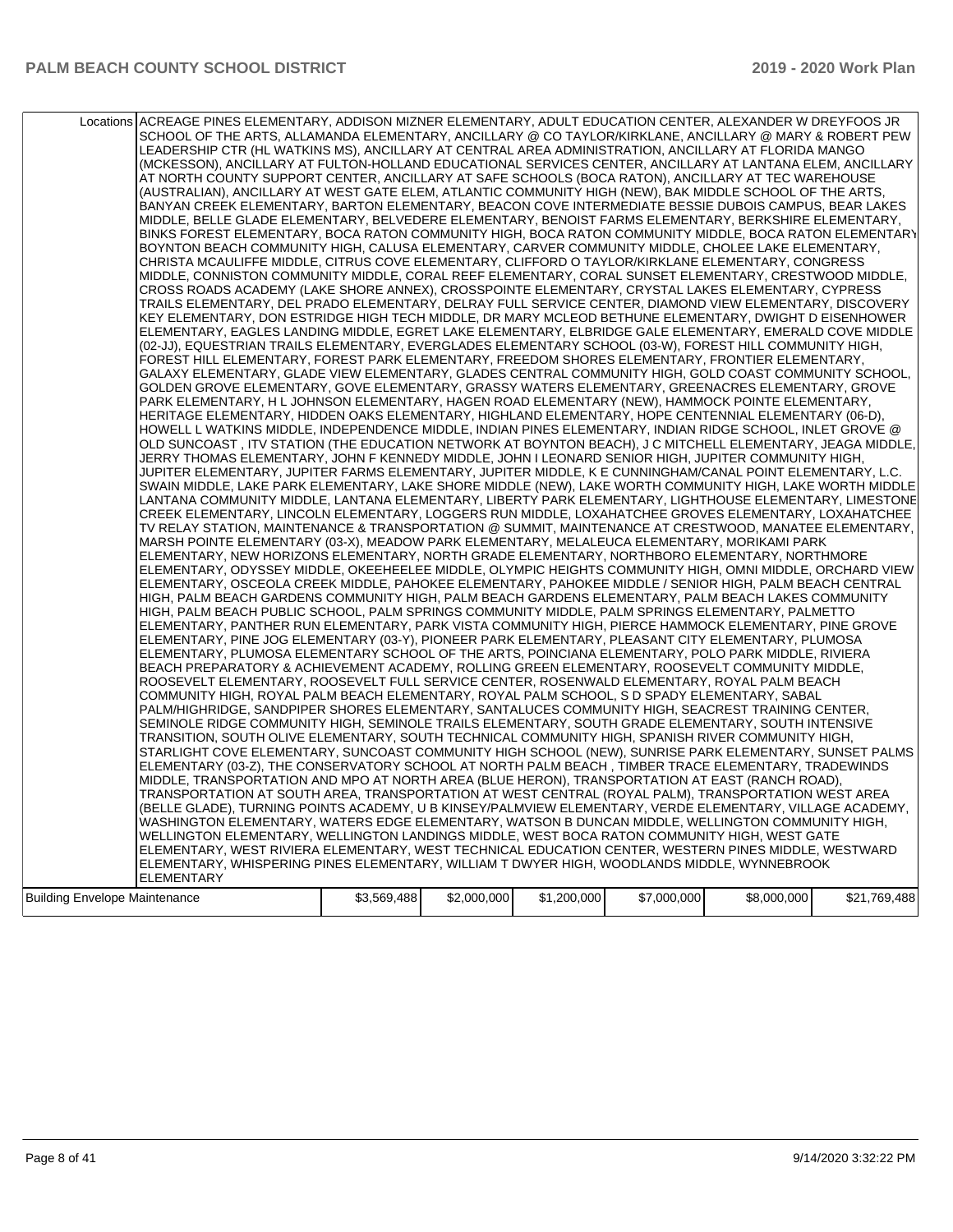|            | Locations ACREAGE PINES ELEMENTARY, ADDISON MIZNER ELEMENTARY, ADULT EDUCATION CENTER, ALEXANDER W DREYFOOS JR<br>SCHOOL OF THE ARTS, ALLAMANDA ELEMENTARY, ANCILLARY @ CO TAYLOR/KIRKLANE, ANCILLARY @ MARY & ROBERT PEW<br>LEADERSHIP CTR (HL WATKINS MS), ANCILLARY AT CENTRAL AREA ADMINISTRATION, ANCILLARY AT FLORIDA MANGO<br>(MCKESSON), ANCILLARY AT FULTON-HOLLAND EDUCATIONAL SERVICES CENTER, ANCILLARY AT LANTANA ELEM, ANCILLARY<br>AT NORTH COUNTY SUPPORT CENTER, ANCILLARY AT SAFE SCHOOLS (BOCA RATON), ANCILLARY AT TEC WAREHOUSE<br>(AUSTRALIAN), ANCILLARY AT WEST GATE ELEM, ATLANTIC COMMUNITY HIGH (NEW), BAK MIDDLE SCHOOL OF THE ARTS,<br>BANYAN CREEK ELEMENTARY, BARTON ELEMENTARY, BEACON COVE INTERMEDIATE BESSIE DUBOIS CAMPUS, BEAR LAKES                                                                                   |           |     |     |             |             |             |
|------------|-------------------------------------------------------------------------------------------------------------------------------------------------------------------------------------------------------------------------------------------------------------------------------------------------------------------------------------------------------------------------------------------------------------------------------------------------------------------------------------------------------------------------------------------------------------------------------------------------------------------------------------------------------------------------------------------------------------------------------------------------------------------------------------------------------------------------------------------------------------|-----------|-----|-----|-------------|-------------|-------------|
|            | MIDDLE, BELLE GLADE ELEMENTARY, BELVEDERE ELEMENTARY, BENOIST FARMS ELEMENTARY, BERKSHIRE ELEMENTARY,<br>BINKS FOREST ELEMENTARY, BOCA RATON COMMUNITY HIGH, BOCA RATON COMMUNITY MIDDLE, BOCA RATON ELEMENTARY<br>BOYNTON BEACH COMMUNITY HIGH, CALUSA ELEMENTARY, CARVER COMMUNITY MIDDLE, CHOLEE LAKE ELEMENTARY,<br>CHRISTA MCAULIFFE MIDDLE, CITRUS COVE ELEMENTARY, CLIFFORD O TAYLOR/KIRKLANE ELEMENTARY, CONGRESS<br>MIDDLE, CONNISTON COMMUNITY MIDDLE, CORAL REEF ELEMENTARY, CORAL SUNSET ELEMENTARY, CRESTWOOD MIDDLE,<br>CROSS ROADS ACADEMY (LAKE SHORE ANNEX), CROSSPOINTE ELEMENTARY, CRYSTAL LAKES ELEMENTARY, CYPRESS<br>TRAILS ELEMENTARY, DEL PRADO ELEMENTARY, DELRAY FULL SERVICE CENTER, DIAMOND VIEW ELEMENTARY, DISCOVERY<br>KEY ELEMENTARY, DON ESTRIDGE HIGH TECH MIDDLE, DR MARY MCLEOD BETHUNE ELEMENTARY, DWIGHT D EISENHOWER |           |     |     |             |             |             |
|            | ELEMENTARY, EAGLES LANDING MIDDLE, EGRET LAKE ELEMENTARY, ELBRIDGE GALE ELEMENTARY, EMERALD COVE MIDDLE<br>(02-JJ), EQUESTRIAN TRAILS ELEMENTARY, EVERGLADES ELEMENTARY SCHOOL (03-W), FOREST HILL COMMUNITY HIGH,<br>FOREST HILL ELEMENTARY, FOREST PARK ELEMENTARY, FREEDOM SHORES ELEMENTARY, FRONTIER ELEMENTARY,<br>GALAXY ELEMENTARY, GLADE VIEW ELEMENTARY, GLADES CENTRAL COMMUNITY HIGH, GOLD COAST COMMUNITY SCHOOL,<br>GOLDEN GROVE ELEMENTARY, GOVE ELEMENTARY, GRASSY WATERS ELEMENTARY, GREENACRES ELEMENTARY, GROVE<br>PARK ELEMENTARY, H L JOHNSON ELEMENTARY, HAGEN ROAD ELEMENTARY (NEW), HAMMOCK POINTE ELEMENTARY,<br>HERITAGE ELEMENTARY, HIDDEN OAKS ELEMENTARY, HIGHLAND ELEMENTARY, HOPE CENTENNIAL ELEMENTARY (06-D),<br>HOWELL L WATKINS MIDDLE, INDEPENDENCE MIDDLE, INDIAN PINES ELEMENTARY, INDIAN RIDGE SCHOOL, INLET GROVE @ |           |     |     |             |             |             |
|            | OLD SUNCOAST, ITV STATION (THE EDUCATION NETWORK AT BOYNTON BEACH), J C MITCHELL ELEMENTARY, JEAGA MIDDLE,<br>JERRY THOMAS ELEMENTARY, JOHN F KENNEDY MIDDLE, JOHN I LEONARD SENIOR HIGH, JUPITER COMMUNITY HIGH,<br>JUPITER ELEMENTARY, JUPITER FARMS ELEMENTARY, JUPITER MIDDLE, K E CUNNINGHAM/CANAL POINT ELEMENTARY, L.C.<br>SWAIN MIDDLE, LAKE PARK ELEMENTARY, LAKE SHORE MIDDLE (NEW), LAKE WORTH COMMUNITY HIGH, LAKE WORTH MIDDLE<br>LANTANA COMMUNITY MIDDLE, LANTANA ELEMENTARY, LIBERTY PARK ELEMENTARY, LIGHTHOUSE ELEMENTARY, LIMESTONE<br>CREEK ELEMENTARY, LINCOLN ELEMENTARY, LOGGERS RUN MIDDLE, LOXAHATCHEE GROVES ELEMENTARY, LOXAHATCHEE<br>TV RELAY STATION, MAINTENANCE & TRANSPORTATION @ SUMMIT, MAINTENANCE AT CRESTWOOD, MANATEE ELEMENTARY,                                                                                    |           |     |     |             |             |             |
|            | MARSH POINTE ELEMENTARY (03-X), MEADOW PARK ELEMENTARY, MELALEUCA ELEMENTARY, MORIKAMI PARK<br>ELEMENTARY, NEW HORIZONS ELEMENTARY, NORTH GRADE ELEMENTARY, NORTHBORO ELEMENTARY, NORTHMORE<br>ELEMENTARY, ODYSSEY MIDDLE, OKEEHEELEE MIDDLE, OLYMPIC HEIGHTS COMMUNITY HIGH, OMNI MIDDLE, ORCHARD VIEW<br>ELEMENTARY, OSCEOLA CREEK MIDDLE, PAHOKEE ELEMENTARY, PAHOKEE MIDDLE / SENIOR HIGH, PALM BEACH CENTRAL<br>HIGH, PALM BEACH GARDENS COMMUNITY HIGH, PALM BEACH GARDENS ELEMENTARY, PALM BEACH LAKES COMMUNITY<br>HIGH, PALM BEACH PUBLIC SCHOOL, PALM SPRINGS COMMUNITY MIDDLE, PALM SPRINGS ELEMENTARY, PALMETTO<br>ELEMENTARY, PANTHER RUN ELEMENTARY, PARK VISTA COMMUNITY HIGH, PIERCE HAMMOCK ELEMENTARY, PINE GROVE                                                                                                                         |           |     |     |             |             |             |
|            | ELEMENTARY, PINE JOG ELEMENTARY (03-Y), PIONEER PARK ELEMENTARY, PLEASANT CITY ELEMENTARY, PLUMOSA<br>ELEMENTARY, PLUMOSA ELEMENTARY SCHOOL OF THE ARTS, POINCIANA ELEMENTARY, POLO PARK MIDDLE, RIVIERA<br>BEACH PREPARATORY & ACHIEVEMENT ACADEMY, ROLLING GREEN ELEMENTARY, ROOSEVELT COMMUNITY MIDDLE,<br>ROOSEVELT ELEMENTARY, ROOSEVELT FULL SERVICE CENTER, ROSENWALD ELEMENTARY, ROYAL PALM BEACH<br>COMMUNITY HIGH, ROYAL PALM BEACH ELEMENTARY, ROYAL PALM SCHOOL, S D SPADY ELEMENTARY, SABAL<br>PALM/HIGHRIDGE, SANDPIPER SHORES ELEMENTARY, SANTALUCES COMMUNITY HIGH, SEACREST TRAINING CENTER,<br>SEMINOLE RIDGE COMMUNITY HIGH, SEMINOLE TRAILS ELEMENTARY, SOUTH GRADE ELEMENTARY, SOUTH INTENSIVE                                                                                                                                         |           |     |     |             |             |             |
|            | TRANSITION, SOUTH OLIVE ELEMENTARY, SOUTH TECHNICAL COMMUNITY HIGH, SPANISH RIVER COMMUNITY HIGH,<br>STARLIGHT COVE ELEMENTARY, SUNCOAST COMMUNITY HIGH SCHOOL (NEW), SUNRISE PARK ELEMENTARY, SUNSET PALMS<br>ELEMENTARY (03-Z), THE CONSERVATORY SCHOOL AT NORTH PALM BEACH, TIMBER TRACE ELEMENTARY, TRADEWINDS<br>MIDDLE, TRANSPORTATION AND MPO AT NORTH AREA (BLUE HERON), TRANSPORTATION AT EAST (RANCH ROAD),<br>TRANSPORTATION AT SOUTH AREA, TRANSPORTATION AT WEST CENTRAL (ROYAL PALM), TRANSPORTATION WEST AREA<br>(BELLE GLADE), TURNING POINTS ACADEMY, U B KINSEY/PALMVIEW ELEMENTARY, VERDE ELEMENTARY, VILLAGE ACADEMY,<br>WASHINGTON ELEMENTARY, WATERS EDGE ELEMENTARY, WATSON B DUNCAN MIDDLE, WELLINGTON COMMUNITY HIGH,                                                                                                              |           |     |     |             |             |             |
| Compliance | WELLINGTON ELEMENTARY, WELLINGTON LANDINGS MIDDLE, WEST BOCA RATON COMMUNITY HIGH, WEST GATE<br>ELEMENTARY, WEST RIVIERA ELEMENTARY, WEST TECHNICAL EDUCATION CENTER, WESTERN PINES MIDDLE, WESTWARD<br>ELEMENTARY, WHISPERING PINES ELEMENTARY, WILLIAM T DWYER HIGH, WOODLANDS MIDDLE, WYNNEBROOK<br><b>ELEMENTARY</b>                                                                                                                                                                                                                                                                                                                                                                                                                                                                                                                                    | \$617,828 | \$0 | \$0 | \$2,000,000 | \$2,000,000 | \$4,617,828 |
|            |                                                                                                                                                                                                                                                                                                                                                                                                                                                                                                                                                                                                                                                                                                                                                                                                                                                             |           |     |     |             |             |             |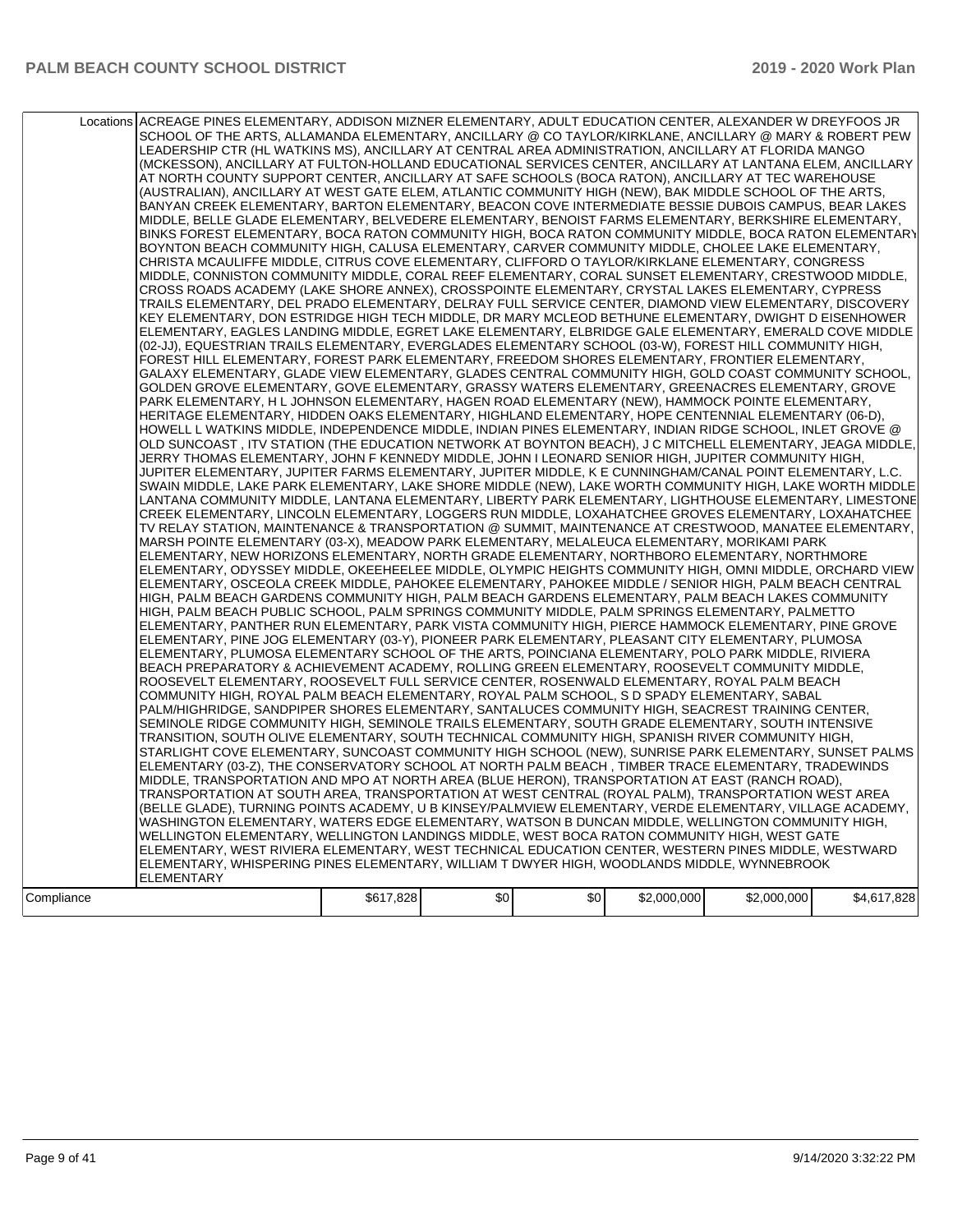| WASHINGTON ELEMENTARY, WATERS EDGE ELEMENTARY, WATSON B DUNCAN MIDDLE, WELLINGTON COMMUNITY HIGH,<br>WELLINGTON ELEMENTARY, WELLINGTON LANDINGS MIDDLE, WEST BOCA RATON COMMUNITY HIGH, WEST GATE<br>ELEMENTARY, WEST RIVIERA ELEMENTARY, WEST TECHNICAL EDUCATION CENTER, WESTERN PINES MIDDLE, WESTWARD<br>ELEMENTARY, WHISPERING PINES ELEMENTARY, WILLIAM T DWYER HIGH, WOODLANDS MIDDLE, WYNNEBROOK<br><b>ELEMENTARY</b> |  |  |  |
|-------------------------------------------------------------------------------------------------------------------------------------------------------------------------------------------------------------------------------------------------------------------------------------------------------------------------------------------------------------------------------------------------------------------------------|--|--|--|
| MIDDLE, TRANSPORTATION AND MPO AT NORTH AREA (BLUE HERON), TRANSPORTATION AT EAST (RANCH ROAD),<br>TRANSPORTATION AT SOUTH AREA, TRANSPORTATION AT WEST CENTRAL (ROYAL PALM), TRANSPORTATION WEST AREA<br>(BELLE GLADE), TURNING POINTS ACADEMY, U B KINSEY/PALMVIEW ELEMENTARY, VERDE ELEMENTARY, VILLAGE ACADEMY,                                                                                                           |  |  |  |
| STARLIGHT COVE ELEMENTARY, SUNCOAST COMMUNITY HIGH SCHOOL (NEW), SUNRISE PARK ELEMENTARY, SUNSET PALMS<br>ELEMENTARY (03-Z), THE CONSERVATORY SCHOOL AT NORTH PALM BEACH, TIMBER TRACE ELEMENTARY, TRADEWINDS                                                                                                                                                                                                                 |  |  |  |
| PALM/HIGHRIDGE, SANDPIPER SHORES ELEMENTARY, SANTALUCES COMMUNITY HIGH, SEACREST TRAINING CENTER,<br>SEMINOLE RIDGE COMMUNITY HIGH, SEMINOLE TRAILS ELEMENTARY, SOUTH GRADE ELEMENTARY, SOUTH INTENSIVE<br>TRANSITION, SOUTH OLIVE ELEMENTARY, SOUTH TECHNICAL COMMUNITY HIGH, SPANISH RIVER COMMUNITY HIGH,                                                                                                                  |  |  |  |
| BEACH PREPARATORY & ACHIEVEMENT ACADEMY, ROLLING GREEN ELEMENTARY, ROOSEVELT COMMUNITY MIDDLE,<br>ROOSEVELT ELEMENTARY, ROOSEVELT FULL SERVICE CENTER, ROSENWALD ELEMENTARY, ROYAL PALM BEACH<br>COMMUNITY HIGH, ROYAL PALM BEACH ELEMENTARY, ROYAL PALM SCHOOL, S D SPADY ELEMENTARY, SABAL                                                                                                                                  |  |  |  |
| ELEMENTARY, PINE JOG ELEMENTARY (03-Y), PIONEER PARK ELEMENTARY, PLEASANT CITY ELEMENTARY, PLUMOSA<br>ELEMENTARY, PLUMOSA ELEMENTARY SCHOOL OF THE ARTS, POINCIANA ELEMENTARY, POLO PARK MIDDLE, RIVIERA                                                                                                                                                                                                                      |  |  |  |
| HIGH, PALM BEACH GARDENS COMMUNITY HIGH, PALM BEACH GARDENS ELEMENTARY, PALM BEACH LAKES COMMUNITY<br>HIGH, PALM BEACH PUBLIC SCHOOL, PALM SPRINGS COMMUNITY MIDDLE, PALM SPRINGS ELEMENTARY, PALMETTO<br>ELEMENTARY, PANTHER RUN ELEMENTARY, PARK VISTA COMMUNITY HIGH, PIERCE HAMMOCK ELEMENTARY, PINE GROVE                                                                                                                |  |  |  |
| ELEMENTARY, NEW HORIZONS ELEMENTARY, NORTH GRADE ELEMENTARY, NORTHBORO ELEMENTARY, NORTHMORE<br>ELEMENTARY, ODYSSEY MIDDLE, OKEEHEELEE MIDDLE, OLYMPIC HEIGHTS COMMUNITY HIGH, OMNI MIDDLE, ORCHARD VIEW<br>ELEMENTARY, OSCEOLA CREEK MIDDLE, PAHOKEE ELEMENTARY, PAHOKEE MIDDLE / SENIOR HIGH, PALM BEACH CENTRAL                                                                                                            |  |  |  |
| TV RELAY STATION, MAINTENANCE & TRANSPORTATION @ SUMMIT, MAINTENANCE AT CRESTWOOD, MANATEE ELEMENTARY,<br>MARSH POINTE ELEMENTARY (03-X), MEADOW PARK ELEMENTARY, MELALEUCA ELEMENTARY, MORIKAMI PARK                                                                                                                                                                                                                         |  |  |  |
| SWAIN MIDDLE, LAKE PARK ELEMENTARY, LAKE SHORE MIDDLE (NEW), LAKE WORTH COMMUNITY HIGH, LAKE WORTH MIDDLE<br>LANTANA COMMUNITY MIDDLE, LANTANA ELEMENTARY, LIBERTY PARK ELEMENTARY, LIGHTHOUSE ELEMENTARY, LIMESTONE<br>CREEK ELEMENTARY, LINCOLN ELEMENTARY, LOGGERS RUN MIDDLE, LOXAHATCHEE GROVES ELEMENTARY, LOXAHATCHEE                                                                                                  |  |  |  |
| OLD SUNCOAST, ITV STATION (THE EDUCATION NETWORK AT BOYNTON BEACH), J C MITCHELL ELEMENTARY, JEAGA MIDDLE,<br>JERRY THOMAS ELEMENTARY, JOHN F KENNEDY MIDDLE, JOHN I LEONARD SENIOR HIGH, JUPITER COMMUNITY HIGH,<br>JUPITER ELEMENTARY, JUPITER FARMS ELEMENTARY, JUPITER MIDDLE, K E CUNNINGHAM/CANAL POINT ELEMENTARY, L.C.                                                                                                |  |  |  |
| HERITAGE ELEMENTARY, HIDDEN OAKS ELEMENTARY, HIGHLAND ELEMENTARY, HOPE CENTENNIAL ELEMENTARY (06-D),<br>HOWELL L WATKINS MIDDLE, INDEPENDENCE MIDDLE, INDIAN PINES ELEMENTARY, INDIAN RIDGE SCHOOL, INLET GROVE @                                                                                                                                                                                                             |  |  |  |
| GALAXY ELEMENTARY, GLADE VIEW ELEMENTARY, GLADES CENTRAL COMMUNITY HIGH, GOLD COAST COMMUNITY SCHOOL,<br>GOLDEN GROVE ELEMENTARY, GOVE ELEMENTARY, GRASSY WATERS ELEMENTARY, GREENACRES ELEMENTARY, GROVE<br>PARK ELEMENTARY, H L JOHNSON ELEMENTARY, HAGEN ROAD ELEMENTARY (NEW), HAMMOCK POINTE ELEMENTARY,                                                                                                                 |  |  |  |
| ELEMENTARY, EAGLES LANDING MIDDLE, EGRET LAKE ELEMENTARY, ELBRIDGE GALE ELEMENTARY, EMERALD COVE MIDDLE<br>(02-JJ), EQUESTRIAN TRAILS ELEMENTARY, EVERGLADES ELEMENTARY SCHOOL (03-W), FOREST HILL COMMUNITY HIGH,<br>FOREST HILL ELEMENTARY, FOREST PARK ELEMENTARY, FREEDOM SHORES ELEMENTARY, FRONTIER ELEMENTARY,                                                                                                         |  |  |  |
| TRAILS ELEMENTARY, DEL PRADO ELEMENTARY, DELRAY FULL SERVICE CENTER, DIAMOND VIEW ELEMENTARY, DISCOVERY<br>KEY ELEMENTARY, DON ESTRIDGE HIGH TECH MIDDLE, DR MARY MCLEOD BETHUNE ELEMENTARY, DWIGHT D EISENHOWER                                                                                                                                                                                                              |  |  |  |
| CHRISTA MCAULIFFE MIDDLE, CITRUS COVE ELEMENTARY, CLIFFORD O TAYLOR/KIRKLANE ELEMENTARY, CONGRESS<br>MIDDLE, CONNISTON COMMUNITY MIDDLE, CORAL REEF ELEMENTARY, CORAL SUNSET ELEMENTARY, CRESTWOOD MIDDLE,<br>CROSS ROADS ACADEMY (LAKE SHORE ANNEX), CROSSPOINTE ELEMENTARY, CRYSTAL LAKES ELEMENTARY, CYPRESS                                                                                                               |  |  |  |
| MIDDLE, BELLE GLADE ELEMENTARY, BELVEDERE ELEMENTARY, BENOIST FARMS ELEMENTARY, BERKSHIRE ELEMENTARY,<br>BINKS FOREST ELEMENTARY, BOCA RATON COMMUNITY HIGH, BOCA RATON COMMUNITY MIDDLE, BOCA RATON ELEMENTARY<br>BOYNTON BEACH COMMUNITY HIGH, CALUSA ELEMENTARY, CARVER COMMUNITY MIDDLE, CHOLEE LAKE ELEMENTARY,                                                                                                          |  |  |  |
| (AUSTRALIAN), ANCILLARY AT WEST GATE ELEM, ATLANTIC COMMUNITY HIGH (NEW), BAK MIDDLE SCHOOL OF THE ARTS,<br>BANYAN CREEK ELEMENTARY, BARTON ELEMENTARY, BEACON COVE INTERMEDIATE BESSIE DUBOIS CAMPUS, BEAR LAKES                                                                                                                                                                                                             |  |  |  |
| LEADERSHIP CTR (HL WATKINS MS), ANCILLARY AT CENTRAL AREA ADMINISTRATION, ANCILLARY AT FLORIDA MANGO<br>(MCKESSON), ANCILLARY AT FULTON-HOLLAND EDUCATIONAL SERVICES CENTER, ANCILLARY AT LANTANA ELEM, ANCILLARY<br>AT NORTH COUNTY SUPPORT CENTER, ANCILLARY AT SAFE SCHOOLS (BOCA RATON), ANCILLARY AT TEC WAREHOUSE                                                                                                       |  |  |  |
| Locations ACREAGE PINES ELEMENTARY, ADDISON MIZNER ELEMENTARY, ADULT EDUCATION CENTER, ALEXANDER W DREYFOOS JR<br>SCHOOL OF THE ARTS, ALLAMANDA ELEMENTARY, ANCILLARY @ CO TAYLOR/KIRKLANE, ANCILLARY @ MARY & ROBERT PEW                                                                                                                                                                                                     |  |  |  |

# **Local 1.50 Mill Expenditure For Maintenance, Repair and Renovation**

Anticipated expenditures expected from local funding sources over the years covered by the current work plan.

| Item                                      | 2019 - 2020<br><b>Actual Budget</b> | 2020 - 2021<br>Projected | 2021 - 2022<br>Projected | 2022 - 2023<br>Projected | $2023 - 2024$<br>Projected | <b>Total</b> |
|-------------------------------------------|-------------------------------------|--------------------------|--------------------------|--------------------------|----------------------------|--------------|
| Remaining Maint and Repair from 1.5 Mills | \$437,894,732                       | \$168,507,951            | \$197,149,863            | \$161,226,894            |                            |              |
| Maintenance/Repair Salaries               | \$0                                 | ا80                      | \$0                      | \$0                      | \$0                        | \$0          |
| School Bus Purchases                      | \$13,807,198                        | \$4.412.289              | \$9.097.600              | \$9.097.600              | \$9.097.600                | \$45,512,287 |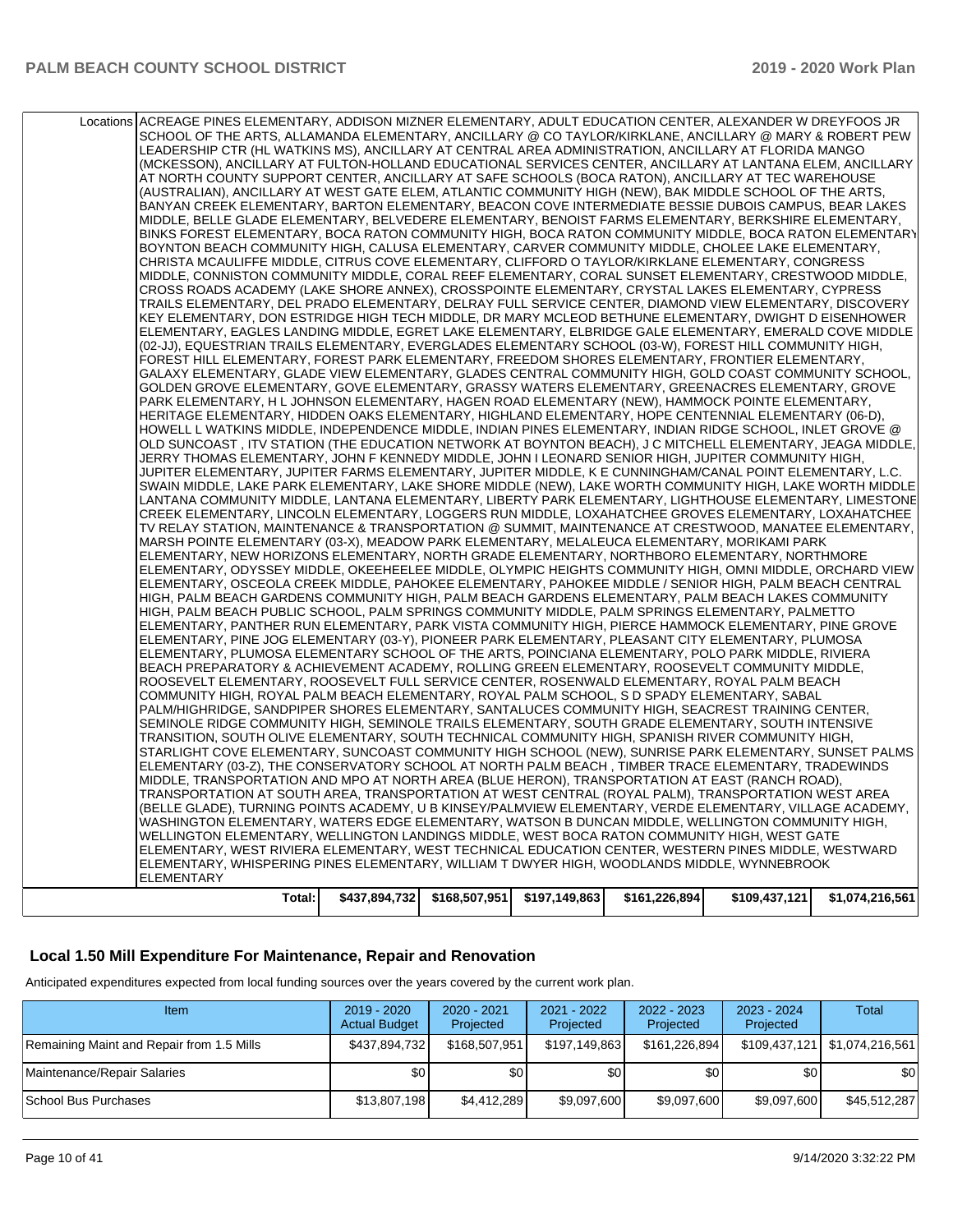| <b>Other Vehicle Purchases</b>                               | \$7,203,955   | \$4,000,000   | \$4,000,000   | \$4,000,000   | \$4,000,000   | \$23,203,955    |
|--------------------------------------------------------------|---------------|---------------|---------------|---------------|---------------|-----------------|
| Capital Outlay Equipment                                     | \$9,362,829   | \$7,623,000   | \$7,623,000   | \$7,610,000   | \$7,610,000   | \$39,828,829    |
| Rent/Lease Payments                                          | \$11,521,428  | \$16,131,363  | \$15,406,363  | \$15,382,866  | \$6,600,000   | \$65,042,020    |
| <b>COP Debt Service</b>                                      | \$150,000,000 | \$166,367,000 | \$170,374,000 | \$170,373,000 | \$170,378,000 | \$827,492,000   |
| Rent/Lease Relocatables                                      | \$1,526,945   | \$500,000     | \$500,000     | \$500,000     | \$500,000     | \$3,526,945     |
| <b>Environmental Problems</b>                                | \$3,543,028   | \$2,000,000   | \$2,000,000   | \$2,000,000   | \$2,000,000   | \$11,543,028    |
| s.1011.14 Debt Service                                       | \$0           | \$0           | \$0           | \$0           | \$0           | \$0             |
| <b>Special Facilities Construction Account</b>               | \$0           | \$0           | \$0           | \$0           | \$0           | \$0             |
| Premiums for Property Casualty Insurance - 1011.71<br>(4a,b) | \$10,350,000  | \$10,350,000  | \$10,350,000  | \$10,350,000  | \$10,350,000  | \$51,750,000    |
| Qualified School Construction Bonds (QSCB)                   | \$0           | \$0           | \$0           | \$0           | \$0           | \$0             |
| Qualified Zone Academy Bonds (QZAB)                          | \$0           | \$0           | \$0           | \$0           | \$0           | \$0             |
| Site Acquisition                                             | \$7,797,240   | \$500,000     | \$11,660,000  | \$500,000     | \$500,000     | \$20,957,240    |
| Contingency                                                  | \$68,431,061  | \$8,885,241   | \$14,974,288  | \$0           | \$15,148,437  | \$107,439,027   |
| Relocatables - Moving/Canopies                               | \$10,619,226  | \$2,991,176   | \$3,950,000   | \$5,650,000   | \$2,000,000   | \$25,210,402    |
| <b>Media Centers</b>                                         | \$349,455     | \$0           | \$0           | \$0           | \$0           | \$349,455       |
| Charter School Capital Outlay                                | \$10,654,617  | \$10,870,545  | \$11,096,196  | \$11,331,570  | \$11,571,937  | \$55,524,865    |
| Interlocal Agreements                                        | \$2,357,382   | \$0           | \$0           | \$0           | \$0           | \$2,357,382     |
| Security                                                     | \$41,482,638  | \$2,670,077   | \$2,670,077   | \$2,588,728   | \$2,670,077   | \$52,081,597    |
| Transportation                                               | \$10,173,419  | \$7,901,595   | \$7,901,595   | \$7,901,595   | \$7,901,595   | \$41,779,799    |
| <b>School Center Funds</b>                                   | \$369,860     | \$0           | \$0           | \$0           | \$0           | \$369,860       |
| Storm Recovery                                               | \$816,799     | \$0           | \$0           | \$0           | \$0           | \$816,799       |
| <b>Educational Technology</b>                                | \$27,921,043  | \$10,820,241  | \$3,599,041   | \$8,116,411   | \$11,276,041  | \$61,732,777    |
| <b>Traffic Improvements</b>                                  | \$356,093     | \$150,000     | \$150,000     | \$150,000     | \$150,000     | \$956,093       |
| Playground Replacements                                      | \$1,000,000   | \$0           | \$0           | \$0           | \$1,000,000   | \$2,000,000     |
| Technology                                                   | \$73,513,669  | \$51,839,097  | \$64,429,087  | \$59,835,786  | \$61,499,589  | \$311,117,228   |
| <b>Local Expenditure Totals:</b>                             | \$901,052,617 | \$476,519,575 | \$536,931,110 | \$476,614,450 | \$433,690,397 | \$2,824,808,149 |

# **Revenue**

#### **1.50 Mill Revenue Source**

Schedule of Estimated Capital Outlay Revenue from each currently approved source which is estimated to be available for expenditures on the projects included in the tentative district facilities work program. All amounts are NET after considering carryover balances, interest earned, new COP's, 1011.14 and 1011.15 loans, etc. Districts cannot use 1.5-Mill funds for salaries except for those explicitly associated with maintenance/repair projects. (1011.71 (5), F.S.)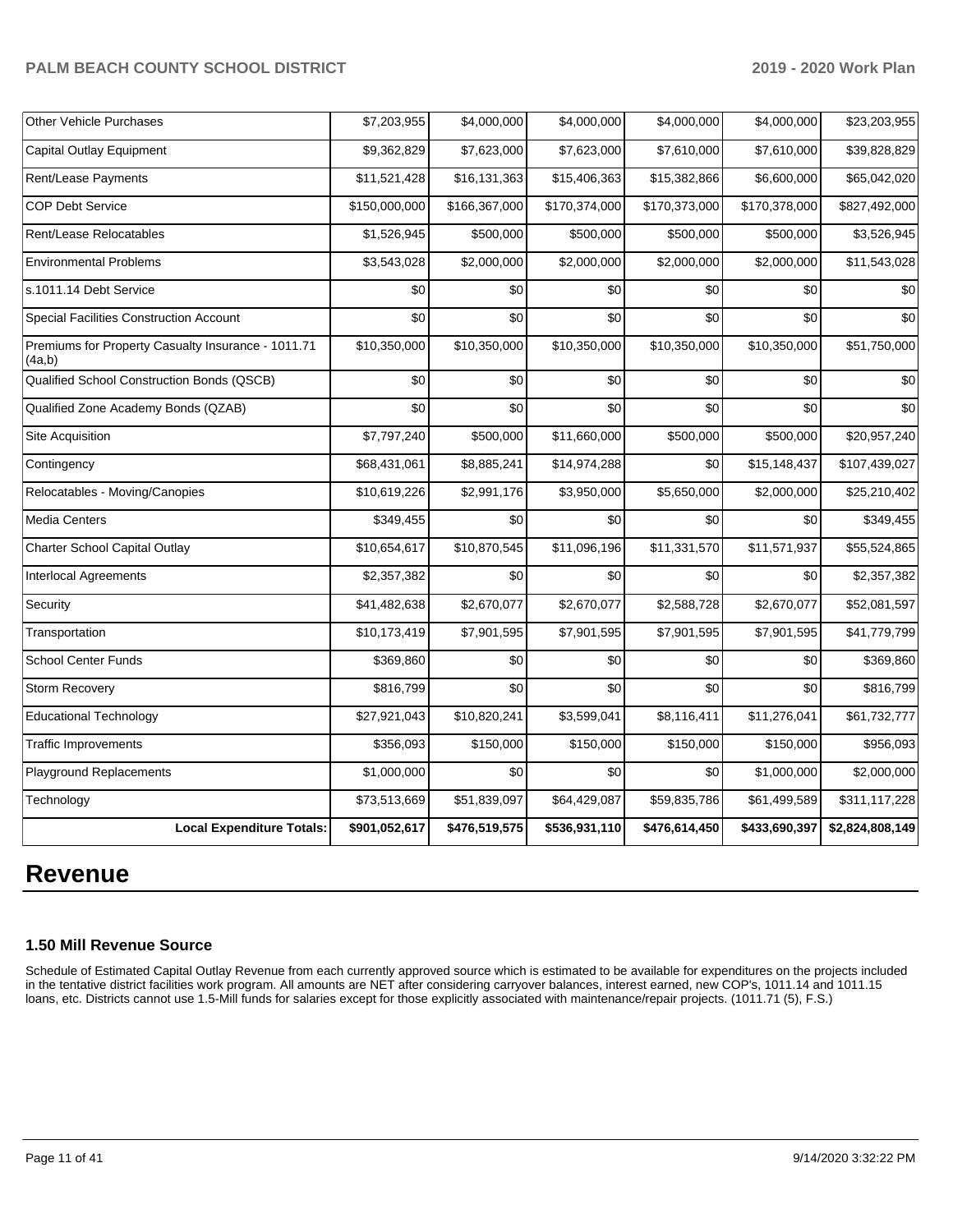| <b>Item</b>                                                                         | Fund | $2019 - 2020$<br><b>Actual Value</b> | 2020 - 2021<br>Projected | 2021 - 2022<br>Projected | 2022 - 2023<br>Projected | $2023 - 2024$<br>Projected | <b>Total</b>        |
|-------------------------------------------------------------------------------------|------|--------------------------------------|--------------------------|--------------------------|--------------------------|----------------------------|---------------------|
| $(1)$ Non-exempt property<br>lassessed valuation                                    |      | \$211,329,141,240                    | \$222,222,219,294        | \$232,175,661,773        | \$242,836,819,596        | \$253,770,244,597          | \$1,162,334,086,500 |
| $(2)$ The Millage projected for<br>discretionary capital outlay per<br>ls.1011.71   |      | 1.50                                 | 1.50                     | 1.50                     | 1.50                     | 1.50                       |                     |
| $(3)$ Full value of the 1.50-Mill<br>discretionary capital outlay per<br>ls.1011.71 |      | \$355,032,957                        | \$373,333,328            | \$390,055,112            | \$407,965,857            | \$426.334.011              | \$1,952,721,265     |
| (4) Value of the portion of the 1.50<br>-Mill ACTUALLY levied                       | 370  | \$304,313,963                        | \$319,999,996            | \$334,332,953            | \$349,685,020            | \$365,429,152              | \$1,673,761,084     |
| $(5)$ Difference of lines (3) and (4)                                               |      | \$50,718,994                         | \$53,333,332             | \$55,722,159             | \$58,280,837             | \$60,904,859               | \$278,960,181       |

#### **PECO Revenue Source**

The figure in the row designated "PECO Maintenance" will be subtracted from funds available for new construction because PECO maintenance dollars cannot be used for new construction.

| Item                                 | Fund | 2019 - 2020<br><b>Actual Budget</b> | 2020 - 2021<br>Projected | 2021 - 2022<br>Projected | $2022 - 2023$<br>Projected | 2023 - 2024<br>Projected | Total            |
|--------------------------------------|------|-------------------------------------|--------------------------|--------------------------|----------------------------|--------------------------|------------------|
| <b>PECO New Construction</b>         | 340  | \$0                                 | \$0 <sub>1</sub>         | \$0                      | \$0 <sub>0</sub>           | \$0 <sub>1</sub>         | \$0 <sub>1</sub> |
| <b>PECO Maintenance Expenditures</b> |      | ا 30                                | \$٥Ι                     | \$0                      | \$0 <sub>1</sub>           | \$0                      | \$0              |
|                                      |      | \$0                                 | \$0                      | \$0                      | \$0                        | \$0                      | \$0              |

#### **CO & DS Revenue Source**

Revenue from Capital Outlay and Debt Service funds.

| Item                                      | Fund  | $2019 - 2020$<br><b>Actual Budget</b> | $2020 - 2021$<br>Projected | 2021 - 2022<br>Projected | $2022 - 2023$<br>Projected | $2023 - 2024$<br>Projected | <b>Total</b> |
|-------------------------------------------|-------|---------------------------------------|----------------------------|--------------------------|----------------------------|----------------------------|--------------|
| ICO & DS Cash Flow-through<br>Distributed | 360 l | \$5.454.031                           | \$5,454,031                | \$5.454.031              | \$5.454.031                | \$5,454,031                | \$27,270,155 |
| ICO & DS Interest on<br>Undistributed CO  | 360   | \$127.429                             | \$127.429                  | \$127.429                | \$127.429                  | \$127.429                  | \$637.145    |
|                                           |       | \$5.581.460                           | \$5,581,460                | \$5,581,460              | \$5.581.460                | \$5,581,460                | \$27.907.300 |

#### **Fair Share Revenue Source**

Nothing reported for this section. All legally binding commitments for proportionate fair-share mitigation for impacts on public school facilities must be included in the 5-year district work program.

#### **Sales Surtax Referendum**

Specific information about any referendum for a 1-cent or ½-cent surtax referendum during the previous year.

**Did the school district hold a surtax referendum during the past fiscal year 2018 - 2019?**

No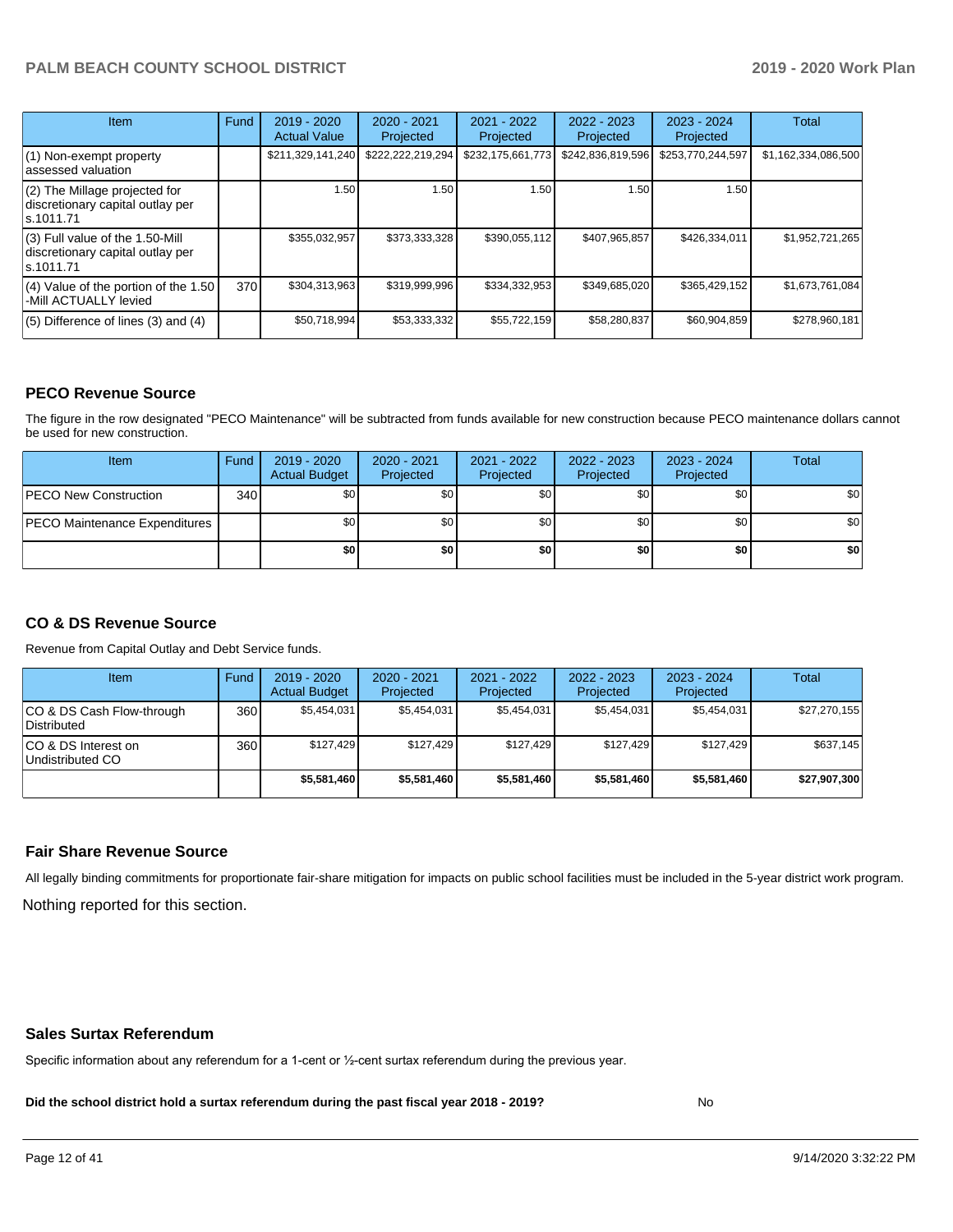# **Additional Revenue Source**

Any additional revenue sources

| Item                                                                                                                      | 2019 - 2020<br><b>Actual Value</b> | 2020 - 2021<br>Projected | 2021 - 2022<br>Projected | 2022 - 2023<br>Projected | 2023 - 2024<br>Projected | <b>Total</b>  |
|---------------------------------------------------------------------------------------------------------------------------|------------------------------------|--------------------------|--------------------------|--------------------------|--------------------------|---------------|
| Charter School Capital Outlay                                                                                             | \$10,654,617                       | \$0                      | \$0                      | \$0                      | \$0                      | \$10,654,617  |
| <b>Fuel Tax Proceeds</b>                                                                                                  | \$150,000                          | \$150,000                | \$150,000                | \$150,000                | \$150,000                | \$750,000     |
| <b>Short Term Financing</b>                                                                                               | \$15,000,000                       | \$30,000,000             | \$0                      | \$0                      | \$0                      | \$45,000,000  |
| <b>Security Grant</b>                                                                                                     | \$6,544,441                        | \$0                      | \$0                      | \$0                      | \$0                      | \$6,544,441   |
| <b>FEMA Reimbursement</b>                                                                                                 | \$2,295,425                        | \$0                      | \$0                      | \$0                      | \$0                      | \$2,295,425   |
| Proceeds from a s.1011.14/15 F.S. Loans                                                                                   | \$0                                | \$0                      | \$0                      | \$0                      | \$0                      | \$0           |
| District Bonds - Voted local bond<br>referendum proceeds per s.9, Art VII<br><b>State Constitution</b>                    | \$0                                | \$0                      | \$0                      | \$0                      | \$0                      | \$0           |
| Proceeds from Special Act Bonds                                                                                           | \$0                                | \$0                      | \$0                      | \$0                      | \$0                      | \$0           |
| Estimated Revenue from CO & DS Bond<br>Sale                                                                               | \$0                                | \$0                      | \$0                      | \$0                      | \$0                      | \$0           |
| Proceeds from Voted Capital<br>Improvements millage                                                                       | \$0                                | \$0                      | \$0                      | \$0                      | \$0                      | \$0           |
| Other Revenue for Other Capital Projects                                                                                  | \$294,000                          | \$0                      | \$0                      | \$0                      | \$0                      | \$294,000     |
| Proceeds from 1/2 cent sales surtax<br>authorized by school board                                                         | \$0                                | \$0                      | \$0                      | \$0                      | \$0                      | \$0           |
| Proceeds from local governmental<br>infrastructure sales surtax                                                           | \$126,512,069                      | \$130,307,431            | \$134,216,654            | \$138,243,153            | \$142,390,448            | \$671,669,755 |
| Proceeds from Certificates of<br>Participation (COP's) Sale                                                               | \$145,928,705                      | \$211,372,170            | \$57,041,032             | \$0                      | \$0                      | \$414,341,907 |
| Classrooms First Bond proceeds amount<br>authorized in FY 1997-98                                                         | \$0                                | \$0                      | \$0                      | \$0                      | \$0                      | \$0           |
| Classrooms for Kids                                                                                                       | \$0                                | \$0                      | \$0                      | \$0                      | \$0                      | \$0           |
| <b>District Equity Recognition</b>                                                                                        | \$0                                | \$0                      | \$0                      | \$0                      | \$0                      | \$0           |
| <b>Federal Grants</b>                                                                                                     | \$0                                | \$0                      | \$0                      | \$0                      | \$0                      | \$0           |
| Proportionate share mitigation (actual<br>cash revenue only, not in kind donations)                                       | \$0                                | \$0                      | \$0                      | \$0                      | \$0                      | \$0           |
| Impact fees received                                                                                                      | \$19,447,347                       | \$13,000,000             | \$13,000,000             | \$13,000,000             | \$13,000,000             | \$71,447,347  |
| Private donations                                                                                                         | \$0                                | \$0                      | \$0                      | \$0                      | \$0                      | \$0           |
| Grants from local governments or not-for-<br>profit organizations                                                         | \$0                                | \$0                      | \$0                      | \$0                      | \$0                      | \$0           |
| Interest, Including Profit On Investment                                                                                  | \$1,000,000                        | \$2,000,000              | \$2,000,000              | \$2,000,000              | \$2,000,000              | \$9,000,000   |
| Revenue from Bonds pledging proceeds<br>from 1 cent or 1/2 cent Sales Surtax                                              | \$116,666,828                      | \$6,283,624              | \$35,679,072             | (\$34,713,237)           | (\$94,860,663)           | \$29,055,624  |
| <b>Total Fund Balance Carried Forward</b>                                                                                 | \$379,065,745                      | \$15,766,077             | \$10,710,971             | \$2,668,054              | \$0                      | \$408,210,847 |
| General Capital Outlay Obligated Fund<br><b>Balance Carried Forward From Total</b><br><b>Fund Balance Carried Forward</b> | \$0                                | \$0                      | \$0                      | \$0                      | \$0                      | \$0           |
| Special Facilities Construction Account                                                                                   | \$0                                | \$0                      | \$0                      | \$0                      | \$0                      | \$0           |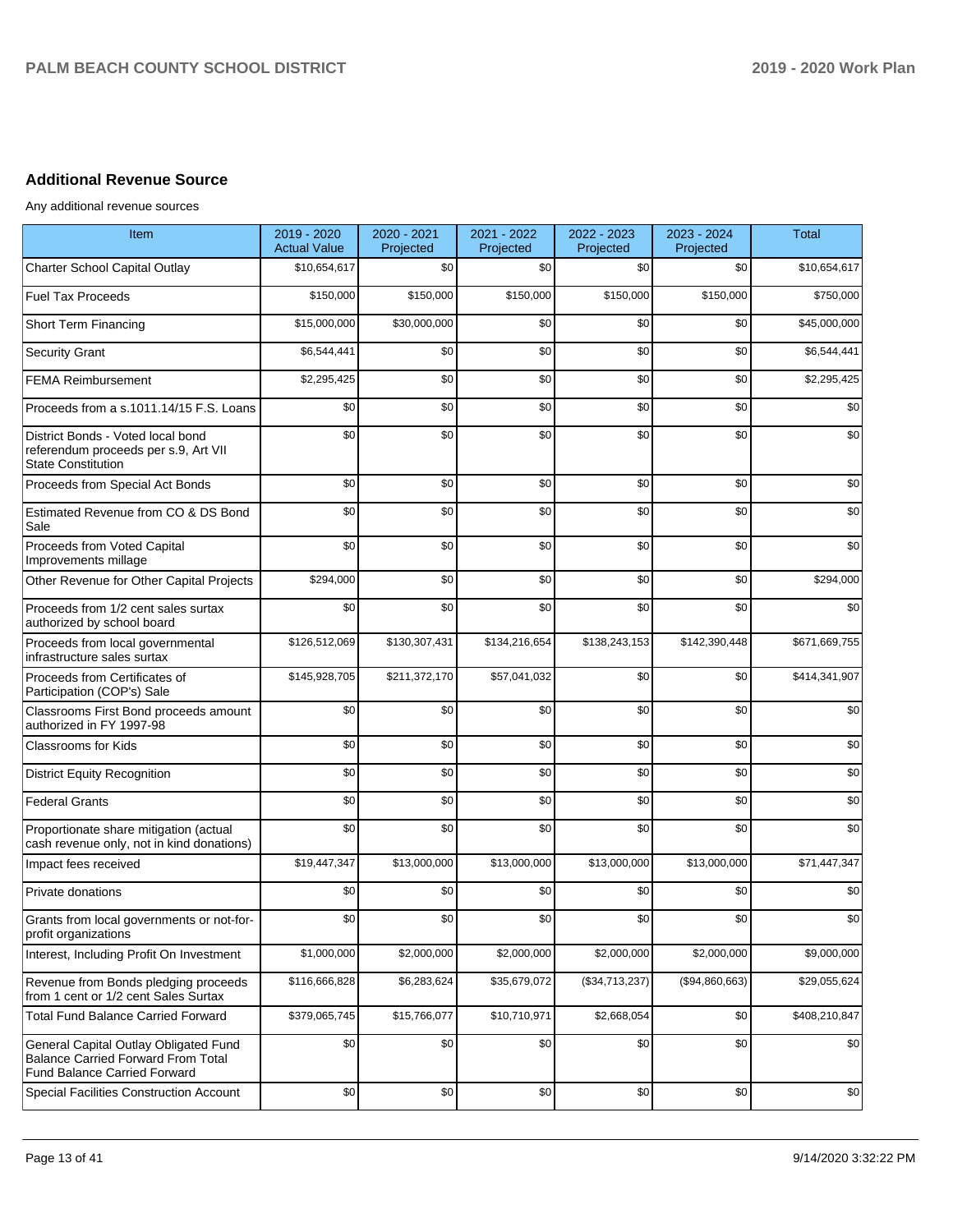| One Cent - 1/2 Cent Sales Surtax Debt<br>Service From Total Fund Balance Carried I<br><b>IForward</b> | \$01          | \$0           | \$0           | \$0 I         | \$0          | \$0             |
|-------------------------------------------------------------------------------------------------------|---------------|---------------|---------------|---------------|--------------|-----------------|
| Capital Outlay Projects Funds Balance<br>Carried Forward From Total Fund<br>Balance Carried Forward   | <b>\$01</b>   | \$0           | \$0           | \$0           | \$0          | \$0             |
| Subtotal                                                                                              | \$823,559,177 | \$408.879.302 | \$252.797.729 | \$121.347.970 | \$62.679.785 | \$1.669.263.963 |

# **Total Revenue Summary**

| <b>Item Name</b>                                           | $2019 - 2020$<br><b>Budget</b> | $2020 - 2021$<br>Projected | 2021 - 2022<br>Projected | $2022 - 2023$<br>Projected | 2023 - 2024<br>Projected | <b>Five Year Total</b>   |
|------------------------------------------------------------|--------------------------------|----------------------------|--------------------------|----------------------------|--------------------------|--------------------------|
| Local 1.5 Mill Discretionary Capital Outlay<br>l Revenue   | \$304,313,963                  | \$319.999.996              | \$334,332,953            | \$349,685,020              | \$365.429.152            | \$1,673,761,084          |
| PECO and 1.5 Mill Maint and Other 1.5<br>Mill Expenditures | (\$901,052,617)                | (\$476,519,575)            | $($ \$536,931,110) $ $   | (\$476,614,450)            | $($ \$433,690,397) $ $   | $(\$2,824,808,149)$      |
| <b>PECO Maintenance Revenue</b>                            | \$0                            | \$0 <sub>1</sub>           | \$0                      | \$0                        | \$0                      | \$0 <sub>1</sub>         |
| Available 1.50 Mill for New<br><b>Construction</b>         | ( \$596, 738, 654)             | (\$156,519,579)            | (\$202,598,157)          | (\$126,929,430)            | $($ \$68,261,245)        | $($ \$1,151,047,065) $ $ |

| <b>Item Name</b>                      | 2019 - 2020<br><b>Budget</b> | $2020 - 2021$<br>Projected | 2021 - 2022<br>Projected | 2022 - 2023<br>Projected | 2023 - 2024<br>Projected | <b>Five Year Total</b> |
|---------------------------------------|------------------------------|----------------------------|--------------------------|--------------------------|--------------------------|------------------------|
| ICO & DS Revenue                      | \$5,581,460                  | \$5,581,460                | \$5,581,460              | \$5,581,460              | \$5,581,460              | \$27,907,300           |
| <b>IPECO New Construction Revenue</b> | \$0                          | \$0 <sub>1</sub>           | \$0                      | \$0                      | \$0                      | \$0                    |
| Other/Additional Revenue              | \$823,559,177                | \$408.879.302              | \$252,797,729            | \$121,347,970            | \$62,679,785             | \$1,669,263,963        |
| <b>Total Additional Revenue</b>       | \$829,140,637                | \$414,460,762              | \$258,379,189            | \$126,929,430            | \$68,261,245             | \$1,697,171,263        |
| <b>Total Available Revenue</b>        | \$232,401,983                | \$257,941,183              | \$55,781,032             | \$0                      | \$0                      | \$546,124,198          |

# **Project Schedules**

#### **Capacity Project Schedules**

A schedule of capital outlay projects necessary to ensure the availability of satisfactory classrooms for the projected student enrollment in K-12 programs.

| <b>Project Description</b> | Location                                |                          | $2019 - 2020$ | 2020 - 2021 | 2021 - 2022 | 2022 - 2023      | $2023 - 2024$ | <b>Total</b>     | Funded |
|----------------------------|-----------------------------------------|--------------------------|---------------|-------------|-------------|------------------|---------------|------------------|--------|
| Replacement                | <b>ADULT EDUCATION</b><br><b>CENTER</b> | Planned<br>Cost:         | \$12,539,716  | \$0         | \$0         | \$0 <sub>1</sub> | \$0           | \$12,539,716 Yes |        |
|                            |                                         | <b>Student Stations:</b> |               |             |             |                  |               |                  |        |
|                            |                                         | Total Classrooms:        |               |             |             | 01               |               |                  |        |
|                            |                                         | Gross Sq Ft:             |               |             |             |                  |               |                  |        |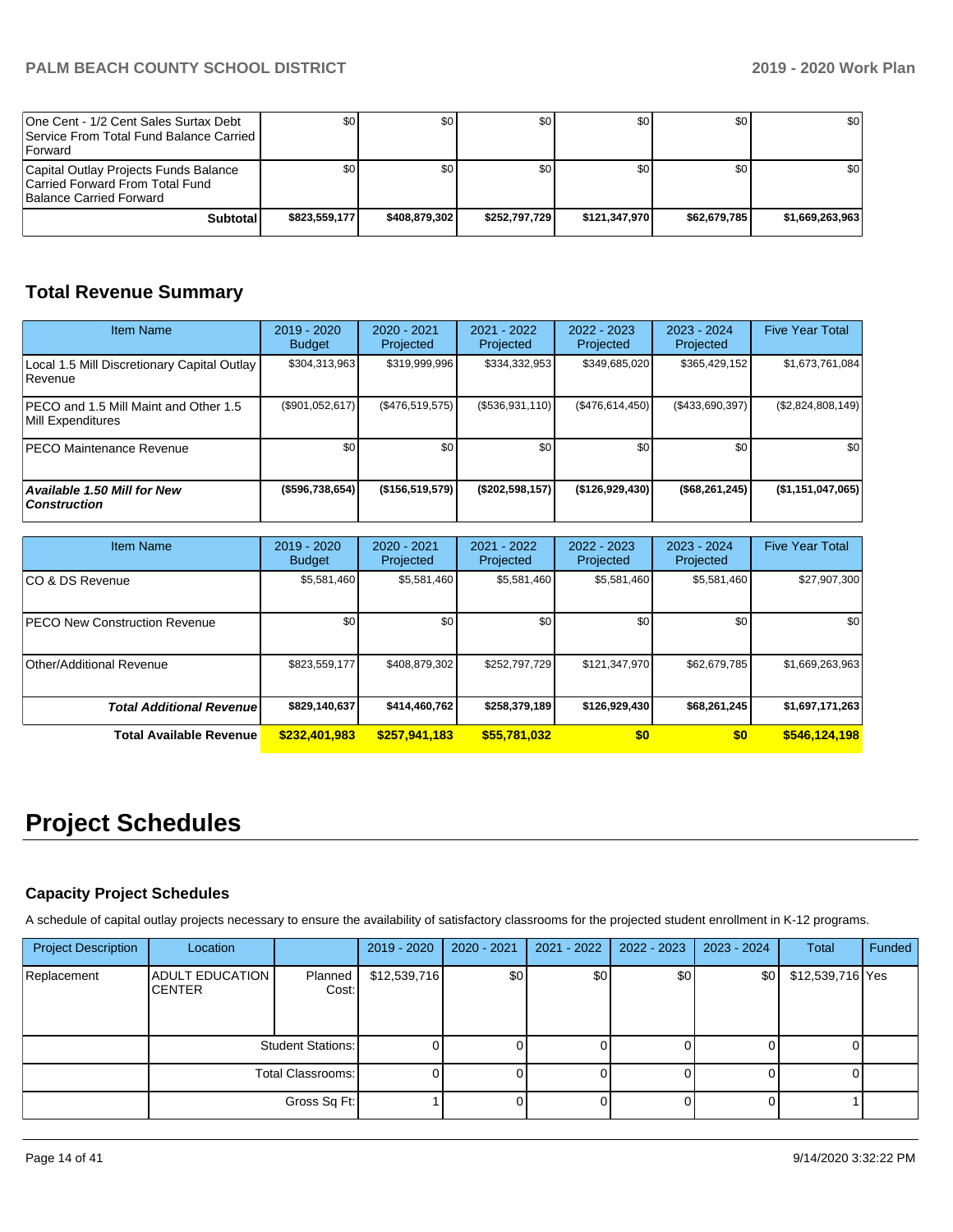| Planned Cost:   \$12,539,716 | \$0 | \$0 | \$0 | \$0 | \$12,539,716 |
|------------------------------|-----|-----|-----|-----|--------------|
| <b>Student Stations: I</b>   |     |     |     |     |              |
| <b>Total Classrooms:</b>     |     |     |     |     |              |
| Gross Sq Ft:                 |     |     |     |     |              |

#### **Other Project Schedules**

Major renovations, remodeling, and additions of capital outlay projects that do not add capacity to schools.

| <b>Project Description</b>  | Location                                                                                 | 2019 - 2020<br><b>Actual Budget</b> | 2020 - 2021<br>Projected | 2021 - 2022<br>Projected | 2022 - 2023<br>Projected | 2023 - 2024<br>Projected | <b>Total</b>     | Funded |
|-----------------------------|------------------------------------------------------------------------------------------|-------------------------------------|--------------------------|--------------------------|--------------------------|--------------------------|------------------|--------|
| Modernization               | <b>TRANSPORTATION AT</b><br><b>WEST CENTRAL (ROYAL</b><br>PALM)                          | \$0                                 | \$2,500,000              | \$0                      | \$0                      | \$0                      | \$2,500,000 Yes  |        |
| Parking Lot                 | <b>FOREST HILL</b><br><b>COMMUNITY HIGH</b>                                              | \$1,215,482                         | \$0                      | \$0                      | \$0                      | \$0                      | \$1,215,482 Yes  |        |
| Modernization               | <b>TRANSPORTATION AND</b><br><b>MPO AT NORTH AREA</b><br>(BLUE HERON)                    | \$1,437,500                         | \$11,000,000             | \$0                      | \$0                      | \$0                      | \$12,437,500 Yes |        |
| Modernization               | <b>TRANSPORTATION AT</b><br><b>SOUTH AREA</b>                                            | \$1,437,500                         | \$11,000,000             | \$0                      | \$0                      | \$0                      | \$12,437,500 Yes |        |
| Remodel & Fields            | <b>DELRAY FULL SERVICE</b><br><b>CENTER</b>                                              | \$1,000,000                         | \$9,000,000              | \$0                      | \$0                      | \$0                      | \$10,000,000 Yes |        |
| Remodel                     | <b>RIVIERA BEACH</b><br><b>PREPARATORY &amp;</b><br><b>ACHIEVEMENT</b><br><b>ACADEMY</b> | \$987,532                           | \$0                      | \$0                      | \$0                      | \$0                      | \$987,532 Yes    |        |
| Demo/restore                | <b>DWIGHT D</b><br><b>EISENHOWER</b><br><b>ELEMENTARY</b>                                | \$1,628,336                         | \$0                      | \$0                      | \$0                      | \$0                      | \$1,628,336 Yes  |        |
| Demo/landbank               | <b>GOVE ELEMENTARY</b>                                                                   | \$1,992,124                         | \$0                      | \$0                      | \$0                      | \$0                      | \$1,992,124 Yes  |        |
| Remodel                     | <b>ROOSEVELT FULL</b><br><b>SERVICE CENTER</b>                                           | \$939,842                           | \$0                      | \$9,000,000              | \$0                      | \$0                      | \$9,939,842 Yes  |        |
| Kitchen Expansion           | <b>VILLAGE ACADEMY</b>                                                                   | \$0                                 | \$1,200,000              | \$0                      | \$0                      | \$0                      | \$1,200,000 Yes  |        |
| <b>Campus Modifications</b> | <b>WEST TECHNICAL</b><br><b>EDUCATION CENTER</b>                                         | \$9,540,366                         | \$0                      | \$0                      | \$0                      | \$0                      | \$9,540,366 Yes  |        |
| Demo                        | <b>PLUMOSA</b><br><b>ELEMENTARY</b>                                                      | \$1,977,427                         | \$0                      | \$0                      | \$0                      | \$0                      | \$1,977,427 Yes  |        |
| <b>Core Expansion</b>       | <b>CITRUS COVE</b><br><b>ELEMENTARY</b>                                                  | \$5,012,920                         | \$0                      | \$0                      | \$0                      | \$0                      | \$5,012,920 Yes  |        |
| Core Additions              | Location not specified                                                                   | \$0                                 | \$5,000,000              | \$0                      | \$0                      | \$0                      | \$5,000,000 Yes  |        |
| Old Site Demo (land bank)   | <b>ADULT EDUCATION</b><br><b>CENTER</b>                                                  | \$0                                 | \$0                      | \$900,000                | \$0                      | \$0                      | \$900,000 Yes    |        |
| Parking Lot                 | <b>ADULT EDUCATION</b><br><b>CENTER</b>                                                  | \$2,736,493                         | \$0                      | \$0                      | \$0                      | \$0                      | \$2,736,493 Yes  |        |
|                             |                                                                                          | \$29,905,522                        | \$39,700,000             | \$9,900,000              | \$0                      | \$0                      | \$79,505,522     |        |

#### **Additional Project Schedules**

Any projects that are not identified in the last approved educational plant survey.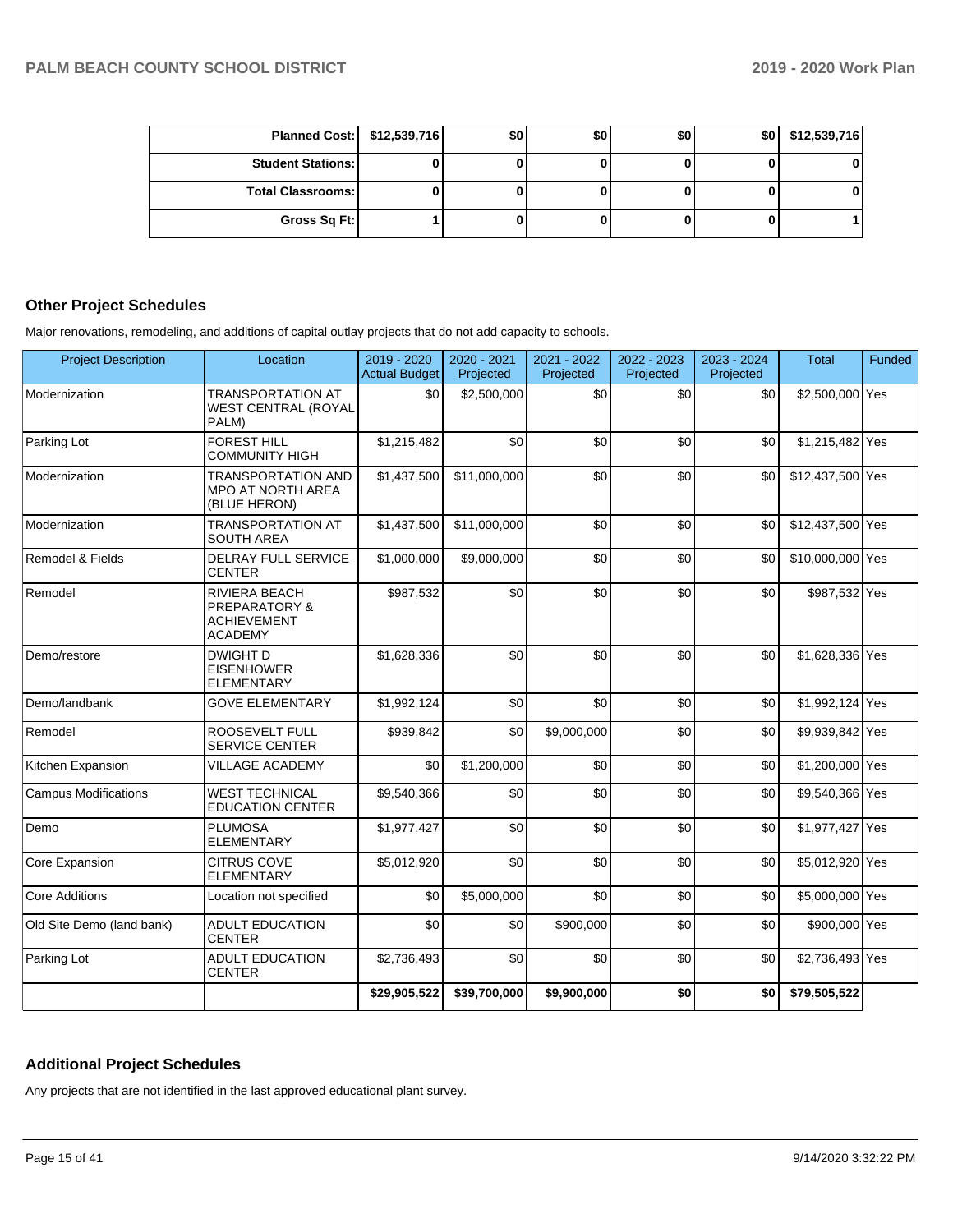| <b>Project Description</b>                     | Location                                                                              | <b>Num</b><br>Classroom<br>$\mathbf S$ | $2019 - 2020$<br><b>Actual Budget</b> | 2020 - 2021<br>Projected | 2021 - 2022<br>Projected | 2022 - 2023<br>Projected | 2023 - 2024<br>Projected | <b>Total</b>          | Funded |
|------------------------------------------------|---------------------------------------------------------------------------------------|----------------------------------------|---------------------------------------|--------------------------|--------------------------|--------------------------|--------------------------|-----------------------|--------|
| Modernization -9                               | <b>MELALEUCA</b><br><b>ELEMENTARY</b>                                                 | 0                                      | \$5,520,547                           | \$27,830,562             | \$0                      | \$0                      | \$0                      | \$33,351,109 Yes      |        |
| Expansion to K-8                               | <b>PLUMOSA</b><br><b>ELEMENTARY</b><br>SCHOOL OF THE<br><b>ARTS</b>                   | $\Omega$                               | \$18,052,743                          | \$0                      | \$0                      | \$0                      | \$0                      | \$18,052,743 Yes      |        |
| K-8 Modernization                              | <b>ADDISON MIZNER</b><br><b>ELEMENTARY</b>                                            | 10                                     | \$41,004,535                          | \$0                      | \$0                      | \$0                      | \$0                      | \$41,004,535 Yes      |        |
| Modernization -23                              | <b>GROVE PARK</b><br><b>ELEMENTARY</b>                                                | $\mathbf 0$                            | \$4,471,524                           | \$17,888,558             | \$0                      | \$0                      | \$0                      | \$22,360,082 Yes      |        |
| Modernization -22                              | PINE GROVE<br><b>ELEMENTARY</b>                                                       | 0                                      | \$3,441                               | \$2,400,000              | \$18,117,925             | \$0                      | \$0                      | \$20,521,366 Yes      |        |
| Modernization                                  | <b>VERDE</b><br>ELEMENTARY                                                            | 12                                     | \$42,978,754                          | \$0                      | \$0                      | \$0                      | \$0                      | \$42,978,754 Yes      |        |
| Modernization                                  | <b>WASHINGTON</b><br><b>ELEMENTARY</b>                                                | 1                                      | \$21,468,210                          | \$0                      | \$0                      | \$0                      | \$0                      | \$21,468,210 Yes      |        |
| Modernization                                  | <b>WYNNEBROOK</b><br><b>ELEMENTARY</b>                                                | $\Omega$                               | \$0                                   | \$4,019,013              | \$27,763,107             | \$0                      | \$0                      | \$31,782,120 Yes      |        |
| Addition                                       | <b>FOREST HILL</b><br><b>COMMUNITY HIGH</b>                                           | 0                                      | \$143,186                             | \$0                      | \$0                      | \$0                      | \$0                      | \$143,186 Yes         |        |
| Greater WPB/Lake<br>Worth Area HS (03-<br>OOO) | Location not<br>specified                                                             | 0                                      | \$9,491,725                           | \$95,458,700             | \$0                      | \$0                      |                          | \$0 \$104,950,425 Yes |        |
| Boca Raton Area ES<br>$(05-C)$                 | Location not<br>specified                                                             | $\Omega$                               | \$2,798,784                           | \$27,601,216             | \$0                      | \$0                      | \$0                      | \$30,400,000 Yes      |        |
| <b>Sunset Palms Middle</b><br>$(17-PP)$        | Location not<br>specified                                                             | $\Omega$                               | \$7,000,000                           | \$37,593,134             | \$0                      | \$0                      | \$0                      | \$44,593,134 Yes      |        |
| <b>Future School Capacity</b><br>Projects      | Location not<br>specified                                                             | 0                                      | \$453,621                             | \$0                      | \$0                      | \$0                      | \$0                      | \$453,621 Yes         |        |
| <b>Modular Addition</b>                        | <b>JUPITER</b><br><b>COMMUNITY HIGH</b>                                               | $\Omega$                               | \$6,650,000                           | \$0                      | \$0                      | \$0                      | \$0                      | \$6,650,000 Yes       |        |
| Core Expansion                                 | <b>DEL PRADO</b><br>ELEMENTARY                                                        | 0                                      | \$5,000,000                           | \$0                      | \$0                      | \$0                      | \$0                      | \$5,000,000 Yes       |        |
| <b>School Police</b><br>Administration         | <b>ANCILLARY AT</b><br>FULTON-HOLLAND<br><b>EDUCATIONAL</b><br><b>SERVICES CENTER</b> | 0                                      | \$2,626,140                           | \$0                      | \$0                      | \$0                      | \$0                      | \$2,626,140 Yes       |        |
| <b>Remodel for South</b><br>Intensive          | <b>PLUMOSA</b><br><b>ELEMENTARY</b><br>SCHOOL OF THE<br><b>ARTS</b>                   | $\Omega$                               | \$4,806,000                           | \$0                      | \$0                      | \$0                      | \$0                      | \$4.806.000           | Yes    |
| <b>School Police</b><br>Substations            | Location not<br>specified                                                             | 0                                      | \$0                                   | \$5,450,000              | \$0                      | \$0                      | \$0                      | \$5,450,000 Yes       |        |
| Core Expansion                                 | <b>SEMINOLE TRAILS</b><br><b>ELEMENTARY</b>                                           | 0                                      | \$5,000,000                           | \$0                      | \$0                      | \$0                      | \$0                      | \$5,000,000 Yes       |        |
| Transportation -<br>Belvedere                  | Location not<br>specified                                                             | $\mathbf 0$                            | \$12,487,535                          | \$0                      | \$0                      | \$0                      | \$0                      | \$12,487,535 Yes      |        |
|                                                |                                                                                       |                                        | 23 \$189,956,745 \$218,241,183        |                          | \$45,881,032             | \$0                      |                          | \$0 \$454,078,960     |        |

#### **Non Funded Growth Management Project Schedules**

Schedule indicating which projects, due to planned development, that CANNOT be funded from current revenues projected over the next five years.

Nothing reported for this section.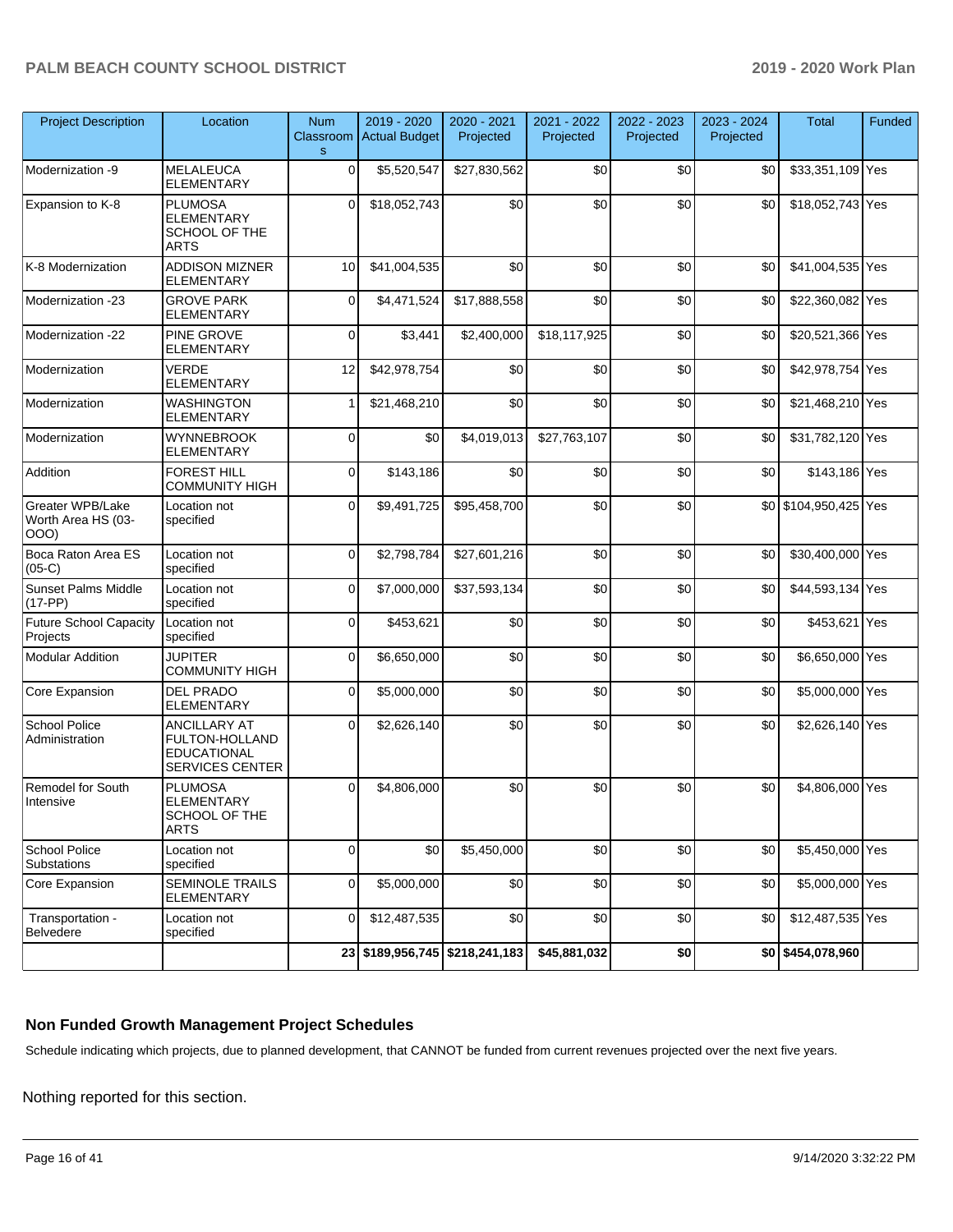# **Tracking**

# **Capacity Tracking**

| Location                                                        | $2019 -$<br>2020 Satis.<br>Stu. Sta. | Actual<br>$2019 -$<br><b>2020 FISH</b><br>Capacity | Actual<br>$2018 -$<br>2019<br><b>COFTE</b> | # Class<br>Rooms | Actual<br>Average<br>$2019 -$<br>2020 Class<br><b>Size</b> | Actual<br>$2019 -$<br>2020<br><b>Utilization</b> | <b>New</b><br>Stu.<br>Capacity | <b>New</b><br>Rooms to<br>be<br>Added/Re<br>moved | Projected<br>$2023 -$<br>2024<br><b>COFTE</b> | Projected<br>$2023 -$<br>2024<br><b>Utilization</b> | Projected<br>$2023 -$<br>2024 Class<br><b>Size</b> |
|-----------------------------------------------------------------|--------------------------------------|----------------------------------------------------|--------------------------------------------|------------------|------------------------------------------------------------|--------------------------------------------------|--------------------------------|---------------------------------------------------|-----------------------------------------------|-----------------------------------------------------|----------------------------------------------------|
| <b>JUPITER ELEMENTARY</b>                                       | 875                                  | 875                                                | 937                                        | 47               | 20                                                         | 107.00%                                          | $\Omega$                       | $\Omega$                                          | 978                                           | 112.00 %                                            | 21                                                 |
| <b>JUPITER COMMUNITY</b><br><b>HIGH</b>                         | 2,864                                | 2,720                                              | 2,912                                      | 119              | 24                                                         | 107.00%                                          | 625                            | 25                                                | 3,240                                         | 97.00 %                                             | 23                                                 |
| <b>ALLAMANDA</b><br><b>ELEMENTARY</b>                           | 740                                  | 740                                                | 719                                        | 46               | 16                                                         | 97.00%                                           | $\Omega$                       | $\mathbf 0$                                       | 719                                           | 97.00 %                                             | 16                                                 |
| PALM BEACH GARDENS<br><b>ELEMENTARY</b>                         | 739                                  | 739                                                | 682                                        | 40               | 17                                                         | 92.00%                                           | $\Omega$                       | $\Omega$                                          | 684                                           | 93.00 %                                             | 17                                                 |
| <b>HOWELL L WATKINS</b><br><b>MIDDLE</b>                        | 1,391                                | 1,251                                              | 911                                        | 58               | 16                                                         | 73.00 %                                          | $\Omega$                       | $\mathbf 0$                                       | 871                                           | 70.00 %                                             | 15                                                 |
| THE CONSERVATORY<br><b>SCHOOL AT NORTH</b><br><b>PALM BEACH</b> | 798                                  | 798                                                | 927                                        | 42               | 22                                                         | 116.00%                                          | $\Omega$                       | $\mathbf{0}$                                      | 947                                           | 119.00%                                             | 23                                                 |
| <b>LAKE PARK</b><br><b>ELEMENTARY</b>                           | 436                                  | 436                                                | 354                                        | 24               | 15                                                         | 81.00%                                           | $\Omega$                       | $\Omega$                                          | 379                                           | 87.00 %                                             | 16                                                 |
| <b>INLET GROVE @ OLD</b><br><b>SUNCOAST</b>                     | 1,304                                | 1,173                                              | 709                                        | 53               | 13                                                         | 60.00%                                           | $\Omega$                       | $\Omega$                                          | $\mathbf 0$                                   | 0.00%                                               | $\overline{0}$                                     |
| <b>WASHINGTON</b><br><b>ELEMENTARY</b>                          | 586                                  | 586                                                | 326                                        | 31               | 11                                                         | 56.00 %                                          | -83                            | $-4$                                              | 310                                           | 62.00 %                                             | 11                                                 |
| <b>JOHN F KENNEDY</b><br><b>MIDDLE</b>                          | 1,671                                | 1,503                                              | 787                                        | 70               | 11                                                         | 52.00 %                                          | $\Omega$                       | $\mathbf 0$                                       | 786                                           | 52.00 %                                             | 11                                                 |
| LINCOLN ELEMENTARY                                              | 974                                  | 974                                                | 435                                        | 52               | 8                                                          | 45.00 %                                          | $\Omega$                       | $-2$                                              | 431                                           | 44.00%                                              | 9 <sup>1</sup>                                     |
| <b>SABAL</b><br>PALM/HIGHRIDGE                                  | 47                                   | $\Omega$                                           | $\Omega$                                   | $\overline{4}$   | $\Omega$                                                   | 0.00%                                            | $\Omega$                       | $\mathbf 0$                                       | $\Omega$                                      | 0.00%                                               | $\Omega$                                           |
| <b>NORTHMORE</b><br><b>ELEMENTARY</b>                           | 763                                  | 763                                                | 535                                        | 41               | 13                                                         | 70.00 %                                          | $\Omega$                       | $\Omega$                                          | 605                                           | 79.00 %                                             | 15                                                 |
| <b>NORTHBORO</b><br><b>ELEMENTARY</b>                           | 970                                  | 970                                                | 652                                        | 52               | 13                                                         | 67.00%                                           | $\Omega$                       | $\mathbf 0$                                       | 767                                           | 79.00 %                                             | 15                                                 |
| <b>ROOSEVELT FULL</b><br><b>SERVICE CENTER</b>                  | 540                                  | $\Omega$                                           | $\Omega$                                   | 25               | $\Omega$                                                   | 0.00%                                            | $\Omega$                       | $\Omega$                                          | $\mathbf 0$                                   | 0.00%                                               | $\Omega$                                           |
| <b>ADULT EDUCATION</b><br><b>CENTER</b>                         | 708                                  | $\Omega$                                           | $\Omega$                                   | 30               | $\Omega$                                                   | 0.00%                                            | $\Omega$                       | $-30$                                             | $\Omega$                                      | 0.00%                                               | $\Omega$                                           |
| <b>ROOSEVELT</b><br><b>ELEMENTARY</b>                           | 801                                  | 801                                                | 340                                        | 44               | 8                                                          | 42.00%                                           | $\Omega$                       | $\Omega$                                          | 322                                           | 40.00%                                              | $\overline{7}$                                     |
| <b>WESTWARD</b><br><b>ELEMENTARY</b>                            | 890                                  | 890                                                | 592                                        | 47               | 13                                                         | 67.00%                                           | $\Omega$                       | $\Omega$                                          | 566                                           | 64.00%                                              | 12                                                 |
| U B KINSEY/PALMVIEW<br><b>ELEMENTARY</b>                        | 700                                  | 700                                                | 591                                        | 36               | 16                                                         | 84.00%                                           | $\Omega$                       | $\Omega$                                          | 625                                           | 89.00 %                                             | 17                                                 |
| <b>ALEXANDER W</b><br><b>DREYFOOS JR SCHOOL</b><br>OF THE ARTS  | 1,353                                | 1,217                                              | 1,365                                      | 54               | 25                                                         | 112.00 %                                         | $\Omega$                       | $\Omega$                                          | 1,375                                         | 113.00 %                                            | 25                                                 |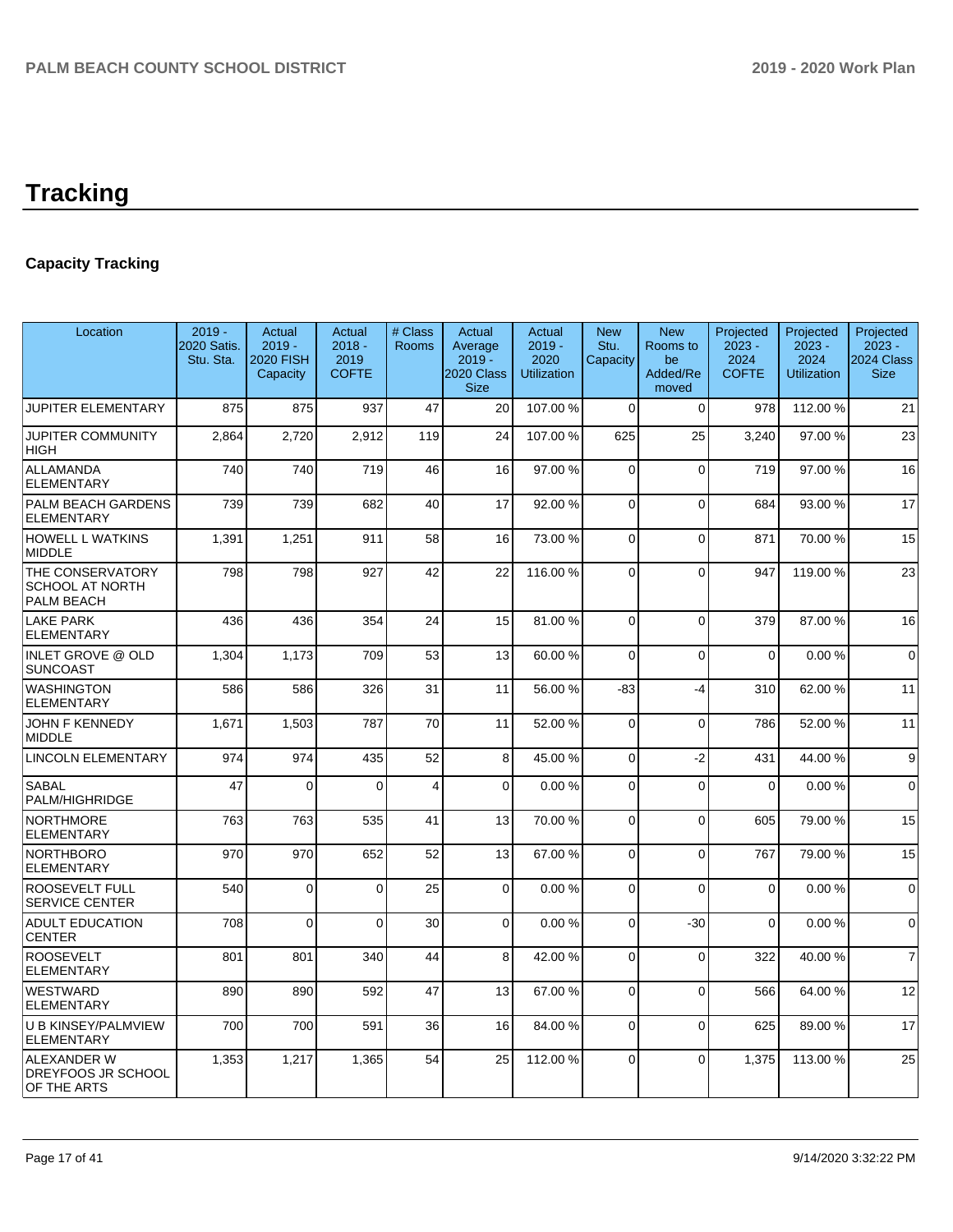| <b>BAK MIDDLE SCHOOL</b><br>OF THE ARTS            | 1,562 | 1,405       | 1,372 | 64  | 21             | 98.00 % | $\overline{0}$ | $\Omega$    | 1,380 | 98.00 %  | 22 |
|----------------------------------------------------|-------|-------------|-------|-----|----------------|---------|----------------|-------------|-------|----------|----|
| PALM BEACH PUBLIC<br><b>SCHOOL</b>                 | 393   | 393         | 383   | 22  | 17             | 97.00 % | 0              | $\Omega$    | 390   | 99.00 %  | 18 |
| WEST GATE<br><b>ELEMENTARY</b>                     | 1,058 | 1,058       | 775   | 58  | 13             | 73.00 % | 0              | $\Omega$    | 763   | 72.00 %  | 13 |
| <b>BELVEDERE</b><br><b>ELEMENTARY</b>              | 658   | 658         | 550   | 35  | 16             | 84.00 % | $\Omega$       | $\Omega$    | 576   | 88.00%   | 16 |
| <b>CONNISTON</b><br><b>COMMUNITY MIDDLE</b>        | 1,307 | 1,176       | 1,172 | 55  | 21             | 100.00% | $\mathbf 0$    | $\Omega$    | 1,192 | 101.00%  | 22 |
| <b>PALMETTO</b><br><b>ELEMENTARY</b>               | 882   | 882         | 554   | 48  | 12             | 63.00 % | 0              | $\Omega$    | 533   | 60.00 %  | 11 |
| SOUTH OLIVE<br><b>ELEMENTARY</b>                   | 709   | 709         | 584   | 38  | 15             | 82.00 % | $\mathbf 0$    | $\Omega$    | 578   | 82.00%   | 15 |
| FOREST HILL<br><b>COMMUNITY HIGH</b>               | 1,934 | 1,837       | 2,365 | 80  | 30             | 129.00% | 0              | $\Omega$    | 2,532 | 138.00 % | 32 |
| <b>MEADOW PARK</b><br><b>ELEMENTARY</b>            | 672   | 672         | 718   | 46  | 16             | 107.00% | 0              | $\Omega$    | 771   | 115.00%  | 17 |
| <b>BERKSHIRE</b><br><b>ELEMENTARY</b>              | 1,229 | 1,229       | 1,084 | 66  | 16             | 88.00 % | $\Omega$       | $\Omega$    | 1,083 | 88.00%   | 16 |
| <b>PALM SPRINGS</b><br><b>COMMUNITY MIDDLE</b>     | 1,893 | 1,703       | 1,596 | 82  | 19             | 94.00 % | 0              | $\Omega$    | 1,603 | 94.00 %  | 20 |
| <b>FOREST HILL</b><br><b>ELEMENTARY</b>            | 1,222 | 1,222       | 812   | 64  | 13             | 66.00 % | 0              | $\Omega$    | 817   | 67.00 %  | 13 |
| <b>GREENACRES</b><br><b>ELEMENTARY</b>             | 822   | 822         | 730   | 45  | 16             | 89.00 % | $\mathbf 0$    | $\Omega$    | 744   | 91.00%   | 17 |
| <b>PALM SPRINGS</b><br><b>ELEMENTARY</b>           | 1,012 | 1,012       | 834   | 57  | 15             | 82.00 % | 0              | $\Omega$    | 1,005 | 99.00 %  | 18 |
| <b>HIGHLAND</b><br><b>ELEMENTARY</b>               | 1,072 | 1,072       | 1,173 | 60  | 20             | 109.00% | 0              | $\Omega$    | 1,018 | 95.00 %  | 17 |
| <b>NORTH GRADE</b><br><b>ELEMENTARY</b>            | 892   | 892         | 719   | 49  | 15             | 81.00%  | $\Omega$       | $\Omega$    | 828   | 93.00 %  | 17 |
| LAKE WORTH<br><b>COMMUNITY HIGH</b>                | 2,980 | 2,831       | 2,343 | 124 | 19             | 83.00 % | 0              | $\Omega$    | 2,579 | 91.00 %  | 21 |
| <b>SOUTH GRADE</b><br><b>ELEMENTARY</b>            | 803   | 803         | 855   | 43  | 20             | 106.00% | $\mathbf 0$    | $\Omega$    | 771   | 96.00 %  | 18 |
| <b>BARTON ELEMENTARY</b>                           | 1,400 | 1,400       | 826   | 75  | 11             | 59.00 % | $\overline{0}$ | $\Omega$    | 1,146 | 82.00 %  | 15 |
| <b>LANTANA ELEMENTARY</b>                          | 599   | 599         | 480   | 35  | 14             | 80.00 % | $\overline{0}$ | $\Omega$    | 511   | 85.00 %  | 15 |
| LANTANA COMMUNITY<br>MIDDLE                        | 1,121 | 1,008       | 910   | 49  | 19             | 90.00 % | 0              | $\Omega$    | 894   | 89.00 %  | 18 |
| <b>ROLLING GREEN</b><br><b>ELEMENTARY</b>          | 1,109 | 1,109       | 753   | 60  | 13             | 68.00 % | 0              | $\mathbf 0$ | 684   | 62.00 %  | 11 |
| <b>POINCIANA</b><br><b>ELEMENTARY</b>              | 685   | 685         | 544   | 35  | 16             | 79.00 % | $\mathbf 0$    | $\Omega$    | 534   | 78.00 %  | 15 |
| <b>GALAXY ELEMENTARY</b>                           | 752   | 752         | 601   | 40  | 15             | 80.00 % | $\overline{0}$ | $\mathbf 0$ | 645   | 86.00 %  | 16 |
| FOREST PARK<br><b>ELEMENTARY</b>                   | 780   | 780         | 510   | 42  | 12             | 65.00 % | $\mathbf 0$    | $\Omega$    | 547   | 70.00 %  | 13 |
| PLUMOSA<br><b>ELEMENTARY SCHOOL</b><br>OF THE ARTS | 711   | 711         | 636   | 37  | 17             | 89.00 % | 0              | $\mathbf 0$ | 899   | 126.00 % | 24 |
| <b>S D SPADY</b><br><b>ELEMENTARY</b>              | 697   | 697         | 493   | 38  | 13             | 71.00 % | $\mathbf 0$    | $\Omega$    | 567   | 81.00 %  | 15 |
| <b>DELRAY FULL SERVICE</b><br><b>CENTER</b>        | 1,097 | $\mathbf 0$ | 0     | 50  | $\overline{0}$ | 0.00 %  | $-847$         | -40         | 0     | 0.00%    | 0  |
| <b>PINE GROVE</b><br><b>ELEMENTARY</b>             | 852   | 852         | 362   | 45  | 8              | 42.00 % | $-350$         | $-17$       | 409   | 81.00 %  | 15 |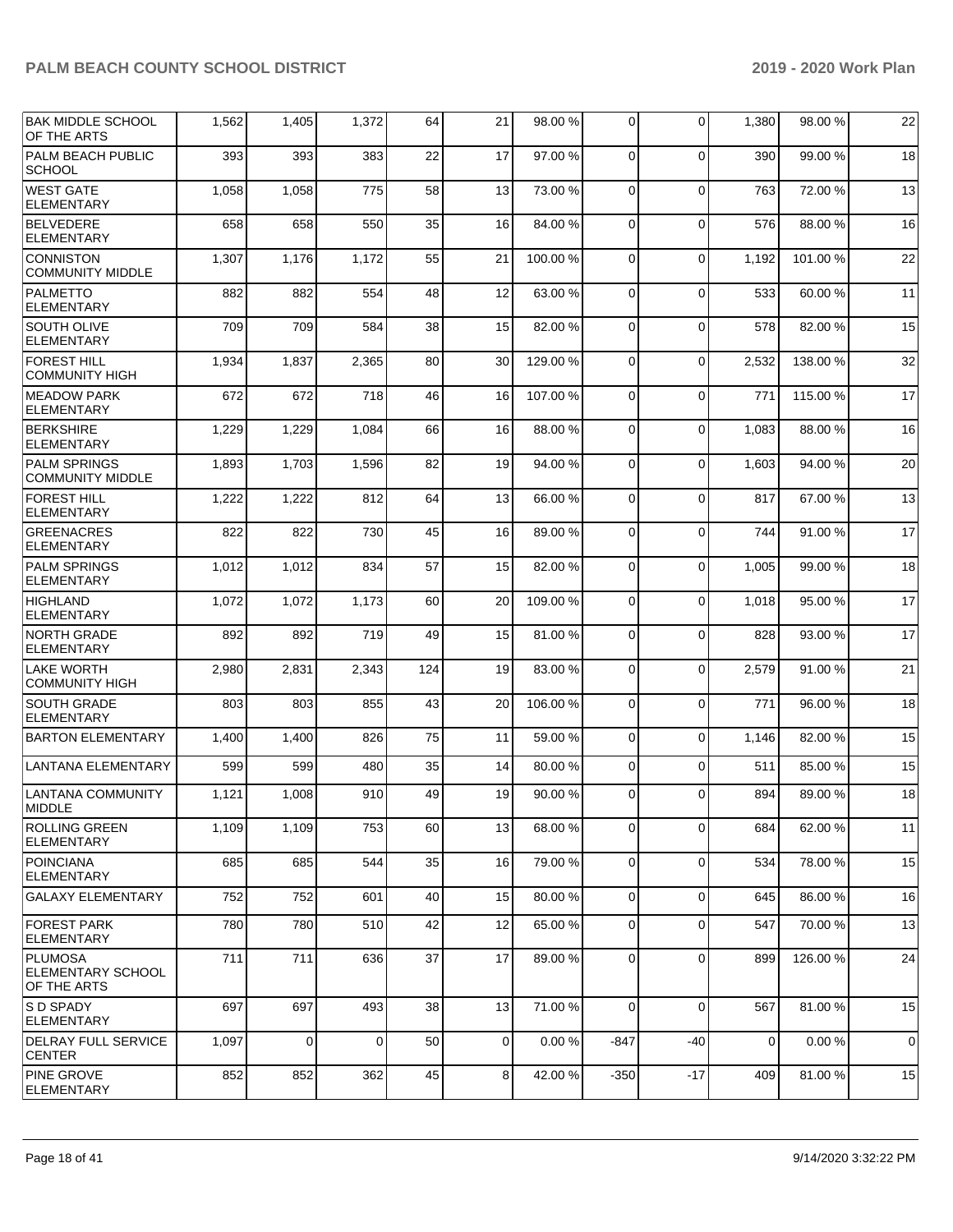| <b>J C MITCHELL</b><br><b>ELEMENTARY</b>                                          | 1,032    | 1,032          | 916      | 60             | 15              | 89.00 % | 0              | $\Omega$    | 981            | 95.00 %  | 16              |
|-----------------------------------------------------------------------------------|----------|----------------|----------|----------------|-----------------|---------|----------------|-------------|----------------|----------|-----------------|
| <b>BOCA RATON</b><br><b>ELEMENTARY</b>                                            | 401      | 401            | 353      | 22             | 16              | 88.00 % | $\Omega$       | $\Omega$    | 367            | 92.00 %  | 17              |
| <b>BOCA RATON</b><br><b>COMMUNITY HIGH</b>                                        | 3,032    | 2,880          | 3,208    | 127            | 25              | 111.00% | $\Omega$       | $\Omega$    | 3,346          | 116.00%  | 26              |
| <b>PAHOKEE</b><br><b>ELEMENTARY</b>                                               | 671      | 671            | 424      | 35             | 12              | 63.00 % | $\Omega$       | $\Omega$    | 424            | 63.00 %  | 12              |
| <b>CROSS ROADS</b><br>ACADEMY (LAKE<br><b>SHORE ANNEX)</b>                        | 747      | 747            | 46       | 31             | $\mathbf{1}$    | 6.00%   | $-25$          | $-1$        | 61             | 8.00 %   | $\overline{2}$  |
| <b>GOVE ELEMENTARY</b>                                                            | 2,159    | 2,159          | 702      | 112            | 6               | 32.00 % | $\Omega$       | $\Omega$    | 660            | 31.00 %  | $6 \,$          |
| <b>GLADE VIEW</b><br><b>ELEMENTARY</b>                                            | 402      | 402            | 275      | 22             | 12              | 68.00 % | $\Omega$       | $\Omega$    | 338            | 84.00 %  | 15              |
| <b>ROSENWALD</b><br><b>ELEMENTARY</b>                                             | 314      | 314            | 299      | 17             | 18              | 95.00 % | $\Omega$       | $\Omega$    | 284            | 90.00%   | 17              |
| <b>JOHN I LEONARD</b><br><b>SENIOR HIGH</b>                                       | 3,297    | 3,132          | 3,334    | 140            | 24              | 106.00% | $\Omega$       | $\Omega$    | 3,667          | 117.00 % | 26              |
| PALM BEACH GARDENS<br><b>COMMUNITY HIGH</b>                                       | 3,002    | 2,851          | 2,602    | 126            | 21              | 91.00%  | $\Omega$       | $\Omega$    | 2,733          | 96.00 %  | 22              |
| <b>WYNNEBROOK</b><br><b>ELEMENTARY</b>                                            | 963      | 963            | 851      | 51             | 17              | 88.00 % | $\Omega$       | $\Omega$    | 773            | 80.00%   | 15              |
| <b>WEST RIVIERA</b><br><b>ELEMENTARY</b>                                          | 729      | 729            | 551      | 38             | 15              | 76.00 % | $\Omega$       | $\Omega$    | 614            | 84.00 %  | 16              |
| <b>GROVE PARK</b><br><b>ELEMENTARY</b>                                            | 1,080    | 1,080          | 521      | 56             | 9               | 48.00%  | $\Omega$       | $\Omega$    | 546            | 51.00%   | 10              |
| <b>MELALEUCA</b><br><b>ELEMENTARY</b>                                             | 1,004    | 1,004          | 726      | 52             | 14              | 72.00 % | $-270$         | $-15$       | 664            | 90.00 %  | 18              |
| <b>ADDISON MIZNER</b><br><b>ELEMENTARY</b>                                        | 996      | 996            | 851      | 52             | 16              | 85.00 % | 252            | 14          | 1,132          | 91.00%   | 17              |
| RIVIERA BEACH<br><b>PREPARATORY &amp;</b><br><b>ACHIEVEMENT</b><br><b>ACADEMY</b> | 534      | 640            | 161      | 31             | 5               | 25.00 % | $\Omega$       | $\Omega$    | 164            | 26.00%   | $5\overline{)}$ |
| <b>BOCA RATON</b><br><b>COMMUNITY MIDDLE</b>                                      | 1,574    | 1,416          | 1,536    | 66             | 23              | 108.00% | $\mathbf 0$    | $\Omega$    | 1,355          | 96.00 %  | 21              |
| <b>CLIFFORD O</b><br>TAYLOR/KIRKLANE<br><b>ELEMENTARY</b>                         | 1,439    | 1,439          | 1,169    | 80             | 15              | 81.00%  | $\Omega$       | $\Omega$    | 1,237          | 86.00%   | 15              |
| DWIGHT D<br><b>EISENHOWER</b><br><b>ELEMENTARY</b>                                | 731      | 731            | 471      | 50             | 9               | 64.00 % | $\Omega$       | $\Omega$    | 555            | 76.00 %  | 11              |
| <b>SOUTH TECHNICAL</b><br><b>COMMUNITY HIGH</b>                                   | 1,486    | 1,783          | 1,040    | 69             | 15              | 58.00 % | $-1,783$       | $-69$       | $\overline{0}$ | 0.00%    | $\overline{0}$  |
| <b>CONGRESS MIDDLE</b>                                                            | 1,591    | 1,431          | 1,270    | 67             | 19              | 89.00 % | $\mathbf 0$    | $\mathbf 0$ | 1,264          | 88.00 %  | 19              |
| <b>SANTALUCES</b><br><b>COMMUNITY HIGH</b>                                        | 2,739    | 2,602          | 2,448    | 110            | 22              | 94.00 % | $\Omega$       | $\mathbf 0$ | 2,721          | 105.00 % | 25              |
| <b>GOLD COAST</b><br><b>COMMUNITY SCHOOL</b>                                      | $\Omega$ | $\Omega$       | $\Omega$ | $\overline{0}$ | $\mathbf 0$     | 0.00%   | 825            | 39          | $\overline{0}$ | 0.00%    | $\overline{0}$  |
| <b>JERRY THOMAS</b><br><b>ELEMENTARY</b>                                          | 1,012    | 1,012          | 827      | 53             | 16              | 82.00%  | $\mathbf 0$    | $\mathbf 0$ | 858            | 85.00 %  | 16              |
| <b>VERDE ELEMENTARY</b>                                                           | $\Omega$ | $\overline{0}$ | 1,117    | $\mathbf 0$    | $\mathbf 0$     | 0.00%   | 1,504          | 65          | 1,350          | 90.00 %  | 21              |
| <b>WELLINGTON</b><br><b>ELEMENTARY</b>                                            | 1,022    | 1,022          | 870      | 56             | 16              | 85.00 % | 0              | $\mathbf 0$ | 944            | 92.00 %  | 17              |
| <b>SPANISH RIVER</b><br><b>COMMUNITY HIGH</b>                                     | 2,678    | 2,544          | 2,350    | 112            | 21              | 92.00 % | $\Omega$       | 0           | 2,489          | 98.00 %  | 22              |
| <b>CRESTWOOD MIDDLE</b>                                                           | 1,837    | 1,653          | 784      | 77             | 10 <sup>1</sup> | 47.00 % | $\overline{0}$ | $\mathbf 0$ | 807            | 49.00 %  | 10 <sup>1</sup> |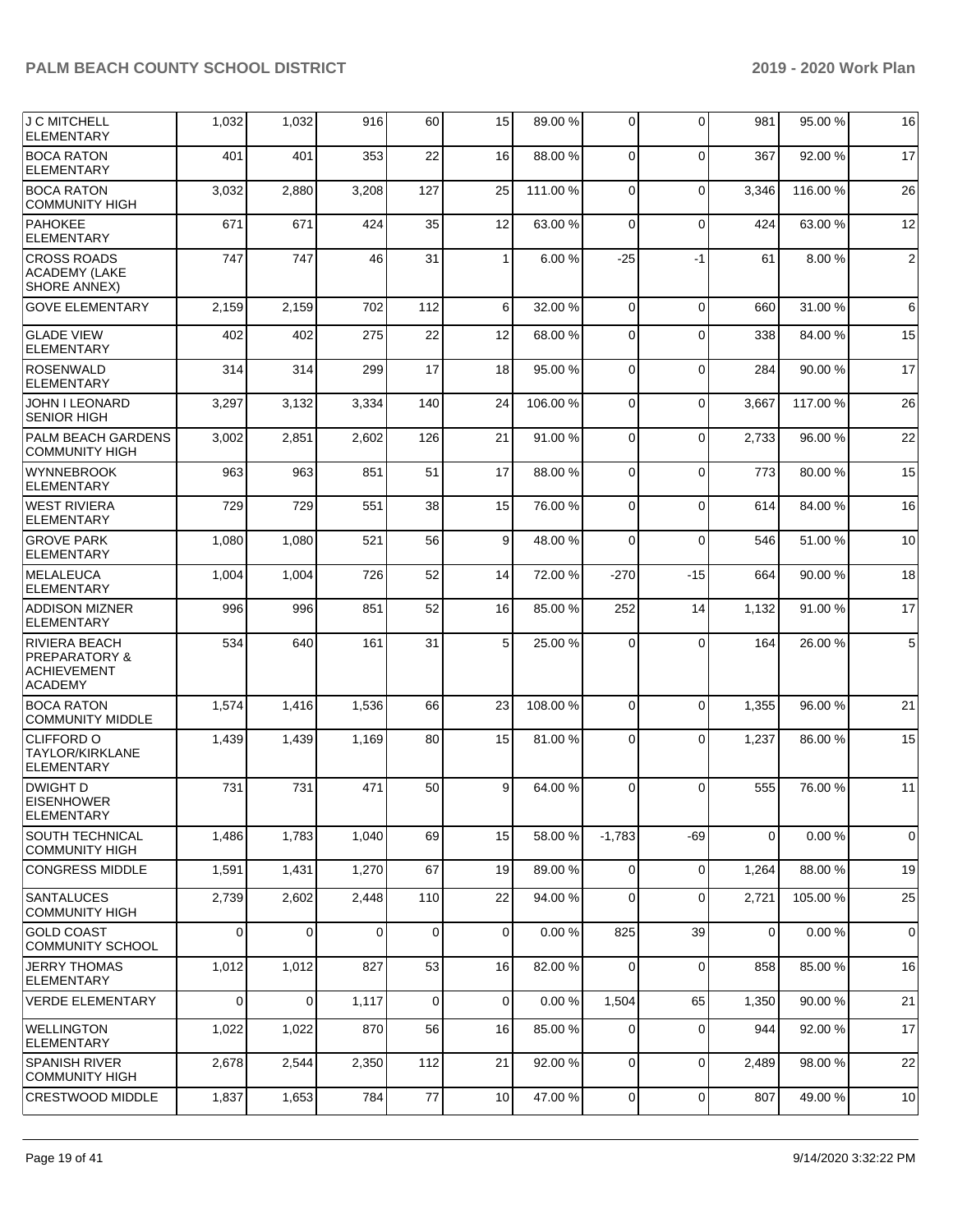| <b>WELLINGTON</b><br><b>LANDINGS MIDDLE</b>      | 1,745 | 1,570 | 1,334 | 74  | 18 | 85.00 % | 0              | $\Omega$    | 1,275 | 81.00 %  | 17 |
|--------------------------------------------------|-------|-------|-------|-----|----|---------|----------------|-------------|-------|----------|----|
| <b>SEMINOLE TRAILS</b><br><b>ELEMENTARY</b>      | 1,066 | 1,066 | 756   | 62  | 12 | 71.00 % | $\mathbf 0$    | $\Omega$    | 694   | 65.00 %  | 11 |
| <b>JUPITER MIDDLE</b>                            | 1,920 | 1,728 | 1,441 | 82  | 18 | 83.00 % | $\mathbf 0$    | $\Omega$    | 1,509 | 87.00 %  | 18 |
| <b>DEL PRADO</b><br><b>ELEMENTARY</b>            | 929   | 929   | 925   | 50  | 18 | 100.00% | $\mathbf 0$    | $\Omega$    | 958   | 103.00%  | 19 |
| <b>LOGGERS RUN MIDDLE</b>                        | 1,411 | 1,269 | 1,212 | 61  | 20 | 95.00 % | 0              | $\mathbf 0$ | 1,251 | 99.00 %  | 21 |
| <b>H L JOHNSON</b><br><b>ELEMENTARY</b>          | 1,000 | 1,000 | 745   | 51  | 15 | 74.00 % | 0              | $\Omega$    | 804   | 80.00 %  | 16 |
| PAHOKEE MIDDLE /<br><b>SENIOR HIGH</b>           | 2,161 | 1,944 | 840   | 86  | 10 | 43.00 % | $\mathbf 0$    | $\Omega$    | 895   | 46.00 %  | 10 |
| <b>WHISPERING PINES</b><br><b>ELEMENTARY</b>     | 1,004 | 1,004 | 926   | 54  | 17 | 92.00 % | $\mathbf 0$    | $\Omega$    | 1,045 | 104.00%  | 19 |
| ROYAL PALM SCHOOL                                | 623   | 623   | 315   | 59  | 5  | 51.00 % | 0              | $\mathbf 0$ | 320   | 51.00 %  | 5  |
| <b>CORAL SUNSET</b><br><b>ELEMENTARY</b>         | 990   | 990   | 790   | 51  | 15 | 80.00 % | 0              | $\Omega$    | 856   | 86.00 %  | 17 |
| <b>CHRISTA MCAULIFFE</b><br><b>MIDDLE</b>        | 1,919 | 1,727 | 1,452 | 80  | 18 | 84.00 % | $-242$         | $-12$       | 1,614 | 109.00%  | 24 |
| IK E<br>CUNNINGHAM/CANAL<br>POINT ELEMENTARY     | 707   | 707   | 302   | 37  | 8  | 43.00 % | $\mathbf 0$    | $\Omega$    | 288   | 41.00%   | 8  |
| <b>PALM BEACH LAKES</b><br><b>COMMUNITY HIGH</b> | 2,936 | 2,789 | 2,305 | 128 | 18 | 83.00 % | $\mathbf 0$    | $\Omega$    | 2,705 | 97.00 %  | 21 |
| <b>INDIAN PINES</b><br><b>ELEMENTARY</b>         | 1,158 | 1,158 | 612   | 63  | 10 | 53.00 % | 0              | $\Omega$    | 605   | 52.00 %  | 10 |
| <b>LIBERTY PARK</b><br><b>ELEMENTARY</b>         | 1,035 | 1,035 | 947   | 55  | 17 | 91.00 % | $\mathbf 0$    | $\Omega$    | 983   | 95.00 %  | 18 |
| <b>BANYAN CREEK</b><br><b>ELEMENTARY</b>         | 1,200 | 1,200 | 961   | 60  | 16 | 80.00 % | $\mathbf 0$    | $\Omega$    | 963   | 80.00 %  | 16 |
| <b>LOXAHATCHEE</b><br><b>GROVES ELEMENTARY</b>   | 860   | 860   | 544   | 46  | 12 | 63.00 % | 0              | $\Omega$    | 695   | 81.00 %  | 15 |
| <b>CALUSA ELEMENTARY</b>                         | 1,184 | 1,184 | 1,146 | 63  | 18 | 97.00 % | 0              | $\Omega$    | 1,372 | 116.00%  | 22 |
| <b>LIGHTHOUSE</b><br><b>ELEMENTARY</b>           | 989   | 989   | 675   | 52  | 13 | 68.00 % | $-144$         | -8          | 737   | 87.00 %  | 17 |
| <b>CYPRESS TRAILS</b><br><b>ELEMENTARY</b>       | 853   | 853   | 462   | 46  | 10 | 54.00 % | $-72$          | $-4$        | 421   | 54.00 %  | 10 |
| <b>SANDPIPER SHORES</b><br><b>ELEMENTARY</b>     | 1,064 | 1,064 | 886   | 58  | 15 | 83.00 % | 0              | $\Omega$    | 926   | 87.00 %  | 16 |
| <b>WATSON B DUNCAN</b><br><b>MIDDLE</b>          | 1,565 | 1,408 | 1,309 | 64  | 20 | 93.00 % | 0              | $\Omega$    | 1,368 | 97.00 %  | 21 |
| <b>BEAR LAKES MIDDLE</b>                         | 1,591 | 1,431 | 786   | 72  | 11 | 55.00 % | $\mathbf 0$    | $\mathbf 0$ | 718   | 50.00 %  | 10 |
| <b>OMNI MIDDLE</b>                               | 1,551 | 1,395 | 1,474 | 65  | 23 | 106.00% | 0              | $\mathbf 0$ | 1,413 | 101.00 % | 22 |
| <b>TIMBER TRACE</b><br>ELEMENTARY                | 1,013 | 1,013 | 996   | 54  | 18 | 98.00 % | 0              | $\mathbf 0$ | 966   | 95.00 %  | 18 |
| <b>LIMESTONE CREEK</b><br><b>ELEMENTARY</b>      | 1,164 | 1,164 | 1,035 | 61  | 17 | 89.00 % | 0              | $\mathbf 0$ | 1,115 | 96.00 %  | 18 |
| <b>NEW HORIZONS</b><br><b>ELEMENTARY</b>         | 857   | 857   | 686   | 46  | 15 | 80.00 % | $\mathbf 0$    | $\mathbf 0$ | 716   | 84.00 %  | 16 |
| <b>CITRUS COVE</b><br><b>ELEMENTARY</b>          | 1,227 | 1,227 | 1,087 | 64  | 17 | 89.00 % | $\mathbf 0$    | $\mathbf 0$ | 1,123 | 92.00 %  | 18 |
| <b>HAMMOCK POINTE</b><br><b>ELEMENTARY</b>       | 980   | 980   | 953   | 51  | 19 | 97.00 % | 0              | 0           | 955   | 97.00 %  | 19 |
| <b>JUPITER FARMS</b><br><b>ELEMENTARY</b>        | 713   | 713   | 643   | 38  | 17 | 90.00 % | $\overline{0}$ | $\mathbf 0$ | 675   | 95.00 %  | 18 |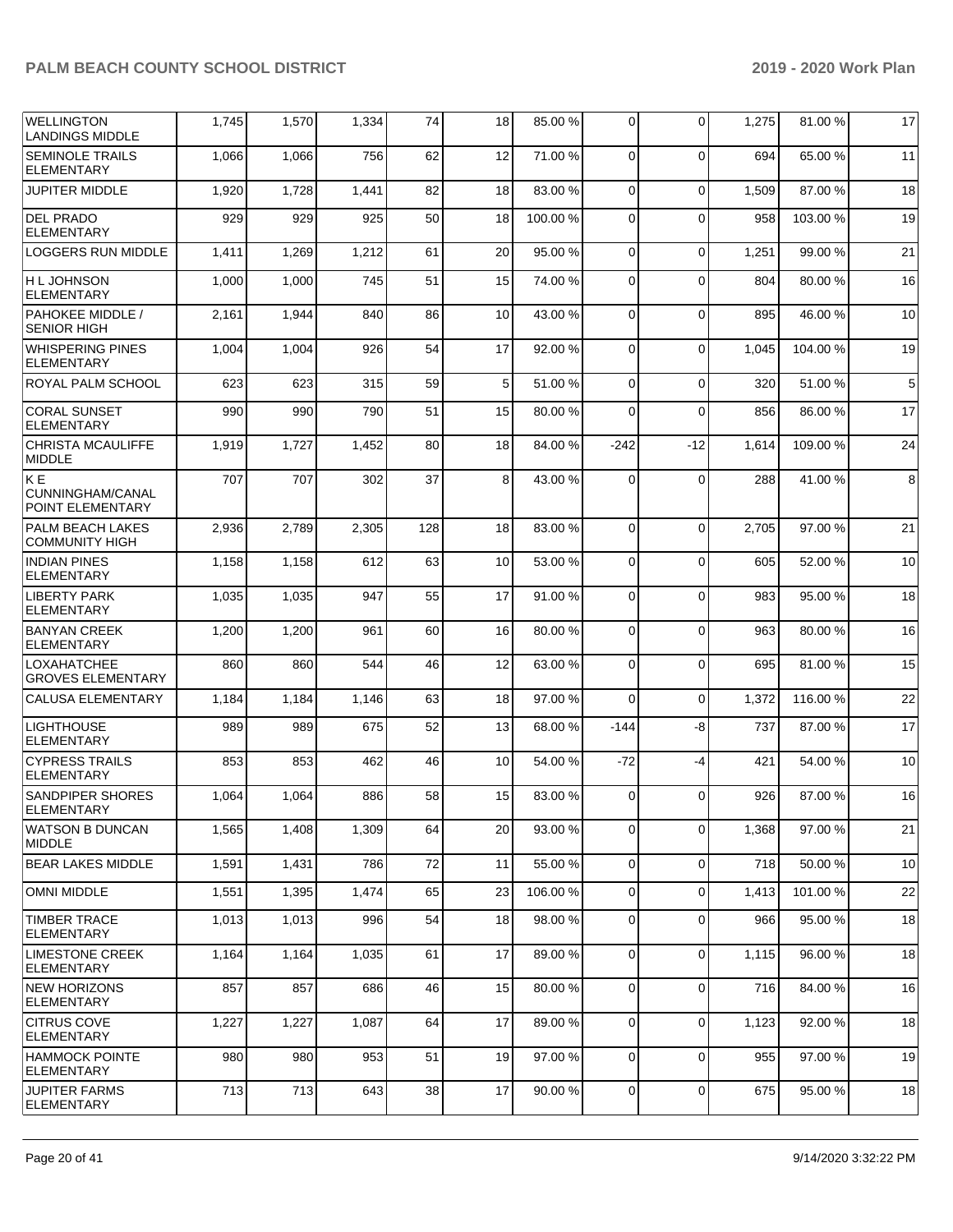| <b>CRYSTAL LAKES</b><br><b>ELEMENTARY</b>       | 890   | 890   | 762   | 45  | 17              | 86.00 % | 0              | $\Omega$       | 830   | 93.00 %  | 18 |
|-------------------------------------------------|-------|-------|-------|-----|-----------------|---------|----------------|----------------|-------|----------|----|
| <b>LAKE WORTH MIDDLE</b>                        | 1,580 | 1,422 | 1,172 | 65  | 18              | 82.00 % | 0              | $\Omega$       | 1,256 | 88.00 %  | 19 |
| <b>ACREAGE PINES</b><br><b>ELEMENTARY</b>       | 553   | 553   | 486   | 30  | 16              | 88.00 % | $\Omega$       | $\Omega$       | 550   | 99.00 %  | 18 |
| <b>PANTHER RUN</b><br><b>ELEMENTARY</b>         | 978   | 978   | 849   | 50  | 17              | 87.00 % | $\mathbf 0$    | $\Omega$       | 932   | 95.00 %  | 19 |
| <b>OLYMPIC HEIGHTS</b><br><b>COMMUNITY HIGH</b> | 2,367 | 2,248 | 2,106 | 100 | 21              | 94.00 % | 0              | $\Omega$       | 2,490 | 111.00 % | 25 |
| <b>WELLINGTON</b><br><b>COMMUNITY HIGH</b>      | 2,845 | 2,702 | 2,412 | 118 | 20              | 89.00 % | 0              | $\Omega$       | 2,607 | 96.00 %  | 22 |
| <b>WILLIAM T DWYER HIGH</b>                     | 2,552 | 2,424 | 2,150 | 106 | 20              | 89.00 % | $\Omega$       | $\Omega$       | 2,386 | 98.00 %  | 23 |
| <b>WOODLANDS MIDDLE</b>                         | 1,788 | 1,609 | 1,345 | 75  | 18              | 84.00 % | $\mathbf 0$    | $\Omega$       | 1,655 | 103.00%  | 22 |
| <b>MORIKAMI PARK</b><br><b>ELEMENTARY</b>       | 844   | 844   | 793   | 45  | 18              | 94.00 % | 0              | $\Omega$       | 806   | 95.00 %  | 18 |
| <b>CARVER COMMUNITY</b><br><b>MIDDLE</b>        | 1,704 | 1,533 | 930   | 71  | 13              | 61.00 % | 0              | $\Omega$       | 805   | 53.00 %  | 11 |
| <b>GLADES CENTRAL</b><br><b>COMMUNITY HIGH</b>  | 1,599 | 1,519 | 962   | 70  | 14              | 63.00 % | $\mathbf 0$    | $\Omega$       | 996   | 66.00 %  | 14 |
| <b>STARLIGHT COVE</b><br><b>ELEMENTARY</b>      | 1,086 | 1,086 | 824   | 59  | 14              | 76.00 % | $\mathbf 0$    | $\Omega$       | 779   | 72.00 %  | 13 |
| <b>MANATEE</b><br><b>ELEMENTARY</b>             | 1,441 | 1,441 | 1,193 | 75  | 16              | 83.00 % | 0              | $\Omega$       | 1,245 | 86.00 %  | 17 |
| <b>EGRET LAKE</b><br><b>ELEMENTARY</b>          | 727   | 727   | 645   | 39  | 17              | 89.00 % | $\mathbf 0$    | $\Omega$       | 664   | 91.00 %  | 17 |
| <b>BOYNTON BEACH</b><br><b>COMMUNITY HIGH</b>   | 2,648 | 2,515 | 1,488 | 110 | 14              | 59.00 % | $\mathbf 0$    | $\Omega$       | 1,507 | 60.00 %  | 14 |
| <b>ORCHARD VIEW</b><br><b>ELEMENTARY</b>        | 800   | 800   | 548   | 43  | 13              | 69.00 % | 0              | $\Omega$       | 576   | 72.00 %  | 13 |
| <b>INDIAN RIDGE SCHOOL</b>                      | 269   | 269   | 100   | 26  | 4               | 37.00 % | $\mathbf 0$    | $\Omega$       | 105   | 39.00 %  | 4  |
| <b>PIONEER PARK</b><br><b>ELEMENTARY</b>        | 800   | 800   | 333   | 43  | 8               | 42.00%  | 0              | $\Omega$       | 402   | 50.00 %  | 9  |
| <b>BELLE GLADE</b><br><b>ELEMENTARY</b>         | 978   | 978   | 706   | 52  | 14              | 72.00 % | $\mathbf 0$    | $\Omega$       | 761   | 78.00 %  | 15 |
| ROYAL PALM BEACH<br><b>COMMUNITY HIGH</b>       | 2,839 | 2,697 | 2,247 | 118 | 19              | 83.00 % | 0              | $\Omega$       | 2,363 | 88.00 %  | 20 |
| <b>WATERS EDGE</b><br><b>ELEMENTARY</b>         | 926   | 926   | 823   | 50  | 16              | 89.00 % | 0              | $\Omega$       | 846   | 91.00 %  | 17 |
| <b>ROOSEVELT</b><br><b>COMMUNITY MIDDLE</b>     | 1,699 | 1,529 | 1,072 | 72  | 15 <sup>1</sup> | 70.00 % | $\overline{0}$ | $\overline{0}$ | 1,072 | 70.00 %  | 15 |
| OKEEHEELEE MIDDLE                               | 1,925 | 1,732 | 1,469 | 81  | 18              | 85.00 % | 0              | $\Omega$       | 1,572 | 91.00 %  | 19 |
| <b>SOUTH INTENSIVE</b><br><b>TRANSITION</b>     | 318   | 318   | 55    | 16  | 3               | 17.00 % | 0              | $\Omega$       | 62    | 19.00 %  | 4  |
| <b>GOLDEN GROVE</b><br><b>ELEMENTARY</b>        | 749   | 749   | 655   | 40  | 16              | 87.00 % | $\mathbf 0$    | $\mathbf 0$    | 781   | 104.00%  | 20 |
| WESTERN PINES<br><b>MIDDLE</b>                  | 1,281 | 1,152 | 1,145 | 54  | 21              | 99.00 % | $-198$         | -9             | 983   | 103.00%  | 22 |
| <b>EAGLES LANDING</b><br><b>MIDDLE</b>          | 1,913 | 1,721 | 1,466 | 81  | 18              | 85.00 % | -44            | $-2$           | 1,591 | 95.00 %  | 20 |
| <b>CORAL REEF</b><br><b>ELEMENTARY</b>          | 1,198 | 1,198 | 992   | 62  | 16              | 83.00 % | 0              | $\Omega$       | 1,033 | 86.00 %  | 17 |
| DR MARY MCLEOD<br><b>BETHUNE ELEMENTARY</b>     | 798   | 798   | 546   | 43  | 13              | 68.00 % | $\mathbf 0$    | $\Omega$       | 648   | 81.00 %  | 15 |
| <b>BINKS FOREST</b><br>ELEMENTARY               | 1,206 | 1,206 | 958   | 66  | 15              | 79.00 % | 0              | $\mathbf 0$    | 1,004 | 83.00 %  | 15 |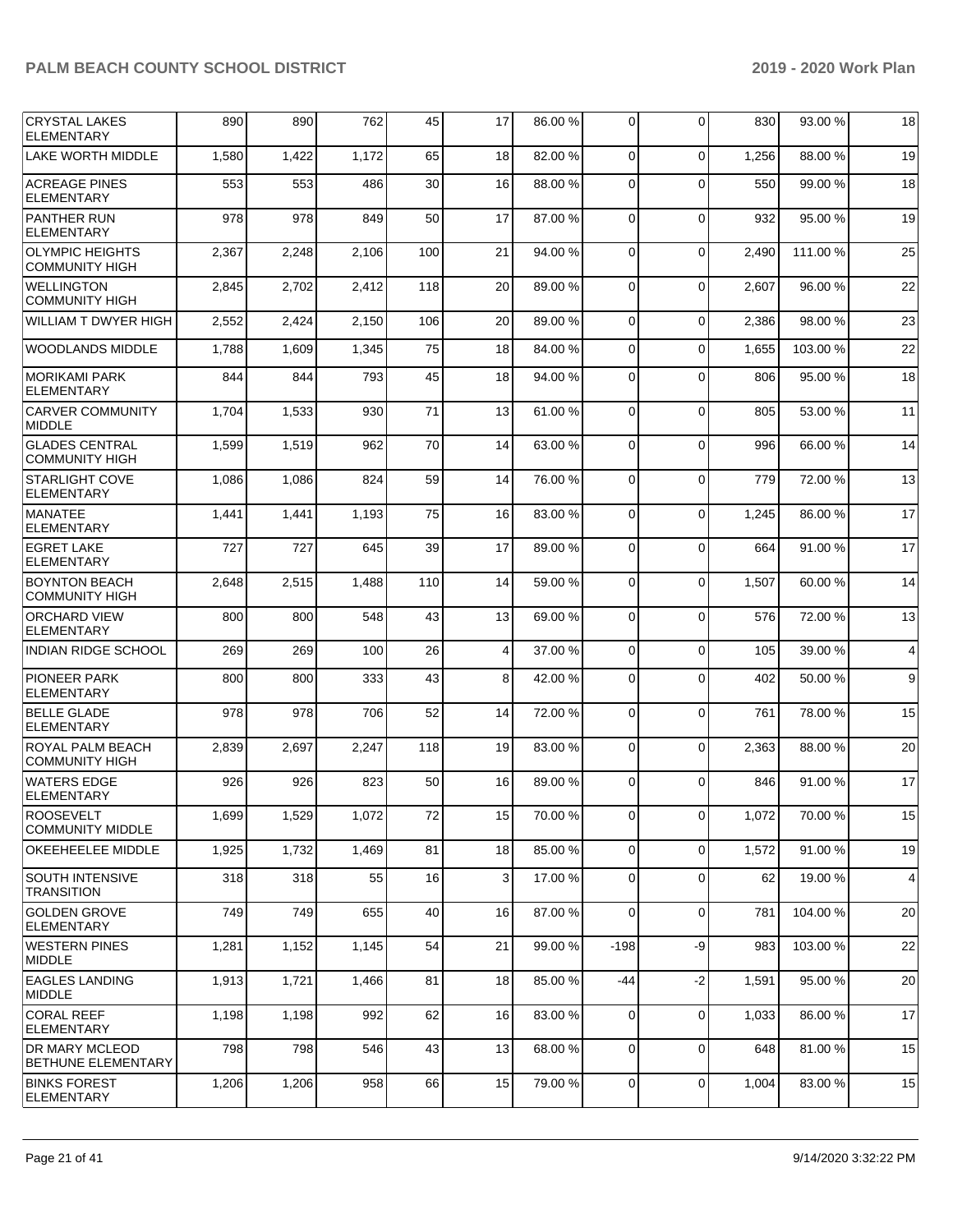| POLO PARK MIDDLE                                                         | 1,568 | 1,411 | 1,079    | 65  | 17          | 76.00 % | 0              | $\mathbf 0$ | 1,289       | 91.00 % | 20          |
|--------------------------------------------------------------------------|-------|-------|----------|-----|-------------|---------|----------------|-------------|-------------|---------|-------------|
| <b>HERITAGE</b><br><b>ELEMENTARY</b>                                     | 1,080 | 1,080 | 811      | 59  | 14          | 75.00 % | 0              | $\Omega$    | 791         | 73.00 % | 13          |
| <b>ODYSSEY MIDDLE</b>                                                    | 1,655 | 1,489 | $\Omega$ | 68  | $\mathbf 0$ | 0.00%   | $\mathbf 0$    | $\mathbf 0$ | $\mathbf 0$ | 0.00%   | $\mathbf 0$ |
| <b>VILLAGE ACADEMY</b>                                                   | 1,203 | 1,082 | 592      | 58  | 10          | 55.00 % | 0              | $\Omega$    | 571         | 53.00 % | 10          |
| <b>FRONTIER</b><br><b>ELEMENTARY</b>                                     | 846   | 846   | 602      | 46  | 13          | 71.00 % | 0              | $\Omega$    | 631         | 75.00 % | 14          |
| <b>BEACON COVE</b><br><b>INTERMEDIATE BESSIE</b><br><b>DUBOIS CAMPUS</b> | 1,001 | 1,001 | 741      | 52  | 14          | 74.00 % | 0              | $\Omega$    | 712         | 71.00 % | 14          |
| <b>SUNRISE PARK</b><br><b>ELEMENTARY</b>                                 | 1,224 | 1,224 | 918      | 67  | 14          | 75.00 % | $\mathbf 0$    | $\Omega$    | 1,060       | 87.00 % | 16          |
| <b>DISCOVERY KEY</b><br><b>ELEMENTARY</b>                                | 1,188 | 1,188 | 953      | 65  | 15          | 80.00 % | 0              | $\Omega$    | 1,038       | 87.00 % | 16          |
| <b>FREEDOM SHORES</b><br><b>ELEMENTARY</b>                               | 1,166 | 1,166 | 804      | 63  | 13          | 69.00 % | $\mathbf 0$    | $\Omega$    | 761         | 65.00 % | 12          |
| INDEPENDENCE<br><b>MIDDLE</b>                                            | 1,670 | 1,503 | 1,371    | 69  | 20          | 91.00%  | $\mathbf 0$    | $\mathbf 0$ | 1,412       | 94.00 % | 20          |
| PALM BEACH CENTRAL<br><b>HIGH</b>                                        | 2,874 | 2,730 | 2,829    | 120 | 24          | 104.00% | 0              | $\Omega$    | 3,024       | 111.00% | 25          |
| <b>CHOLEE LAKE</b><br><b>ELEMENTARY</b>                                  | 1,126 | 1,126 | 1,056    | 63  | 17          | 94.00 % | $\mathbf 0$    | $\Omega$    | 1,012       | 90.00 % | 16          |
| <b>ROYAL PALM BEACH</b><br><b>ELEMENTARY</b>                             | 846   | 846   | 698      | 46  | 15          | 83.00 % | 0              | $\mathbf 0$ | 750         | 89.00 % | 16          |
| <b>CROSSPOINTE</b><br><b>ELEMENTARY</b>                                  | 882   | 882   | 675      | 48  | 14          | 77.00 % | 0              | $\Omega$    | 701         | 79.00 % | 15          |
| <b>PLEASANT CITY</b><br><b>ELEMENTARY</b>                                | 386   | 386   | 279      | 21  | 13          | 72.00 % | 0              | $\Omega$    | 329         | 85.00 % | 16          |
| <b>JEAGA MIDDLE</b>                                                      | 1,383 | 1,244 | 935      | 58  | 16          | 75.00 % | $\mathbf 0$    | $\mathbf 0$ | 859         | 69.00 % | 15          |
| <b>BENOIST FARMS</b><br><b>ELEMENTARY</b>                                | 856   | 856   | 493      | 48  | 10          | 58.00 % | 0              | 0           | 499         | 58.00 % | 10          |
| <b>LAKE SHORE MIDDLE</b><br>(NEW)                                        | 1,598 | 1,438 | 685      | 68  | 10          | 48.00 % | 0              | $\Omega$    | 689         | 48.00 % | 10          |
| <b>DON ESTRIDGE HIGH</b><br><b>TECH MIDDLE</b>                           | 1,393 | 1,253 | 1,278    | 59  | 22          | 102.00% | 0              | $\mathbf 0$ | 1,286       | 103.00% | 22          |
| <b>WEST BOCA RATON</b><br><b>COMMUNITY HIGH</b>                          | 2,426 | 2,304 | 2,076    | 99  | 21          | 90.00 % | 0              | $\mathbf 0$ | 2,295       | 100.00% | 23          |
| <b>TRADEWINDS MIDDLE</b>                                                 | 1,383 | 1,244 | 1,076    | 58  | 19          | 86.00 % | 0              | $\Omega$    | 1,061       | 85.00 % | 18          |
| <b>EQUESTRIAN TRAILS</b><br><b>ELEMENTARY</b>                            | 910   | 910   | 852      | 50  | 17          | 94.00 % | 0              | $\Omega$    | 854         | 94.00 % | 17          |
| <b>PARK VISTA</b><br><b>COMMUNITY HIGH</b>                               | 3,316 | 3,150 | 2,907    | 137 | 21          | 92.00 % | $\overline{0}$ | $\mathbf 0$ | 3,152       | 100.00% | 23          |
| <b>DIAMOND VIEW</b><br><b>ELEMENTARY</b>                                 | 1,130 | 1,130 | 787      | 62  | 13          | 70.00%  | $\mathbf 0$    | $\mathbf 0$ | 771         | 68.00 % | 12          |
| OSCEOLA CREEK<br>MIDDLE                                                  | 1,194 | 1,074 | 737      | 52  | 14          | 69.00 % | 0              | $\mathbf 0$ | 881         | 82.00 % | 17          |
| <b>PIERCE HAMMOCK</b><br><b>ELEMENTARY</b>                               | 808   | 808   | 453      | 44  | 10          | 56.00 % | $\overline{0}$ | $\mathbf 0$ | 499         | 62.00 % | 11          |
| <b>GRASSY WATERS</b><br>ELEMENTARY                                       | 983   | 983   | 820      | 53  | 15          | 83.00 % | $\overline{0}$ | $\mathbf 0$ | 874         | 89.00 % | 16          |
| <b>ATLANTIC COMMUNITY</b><br>HIGH (NEW)                                  | 2,573 | 2,444 | 2,237    | 109 | 21          | 92.00 % | 0              | $\mathbf 0$ | 2,257       | 92.00 % | 21          |
| <b>SEMINOLE RIDGE</b><br><b>COMMUNITY HIGH</b>                           | 2,475 | 2,351 | 2,088    | 103 | 20          | 89.00 % | $\overline{0}$ | $\mathbf 0$ | 2,315       | 98.00 % | 22          |
| L.C. SWAIN MIDDLE                                                        | 1,671 | 1,503 | 1,392    | 70  | 20          | 93.00 % | 88             | 4           | 1,467       | 92.00 % | 20          |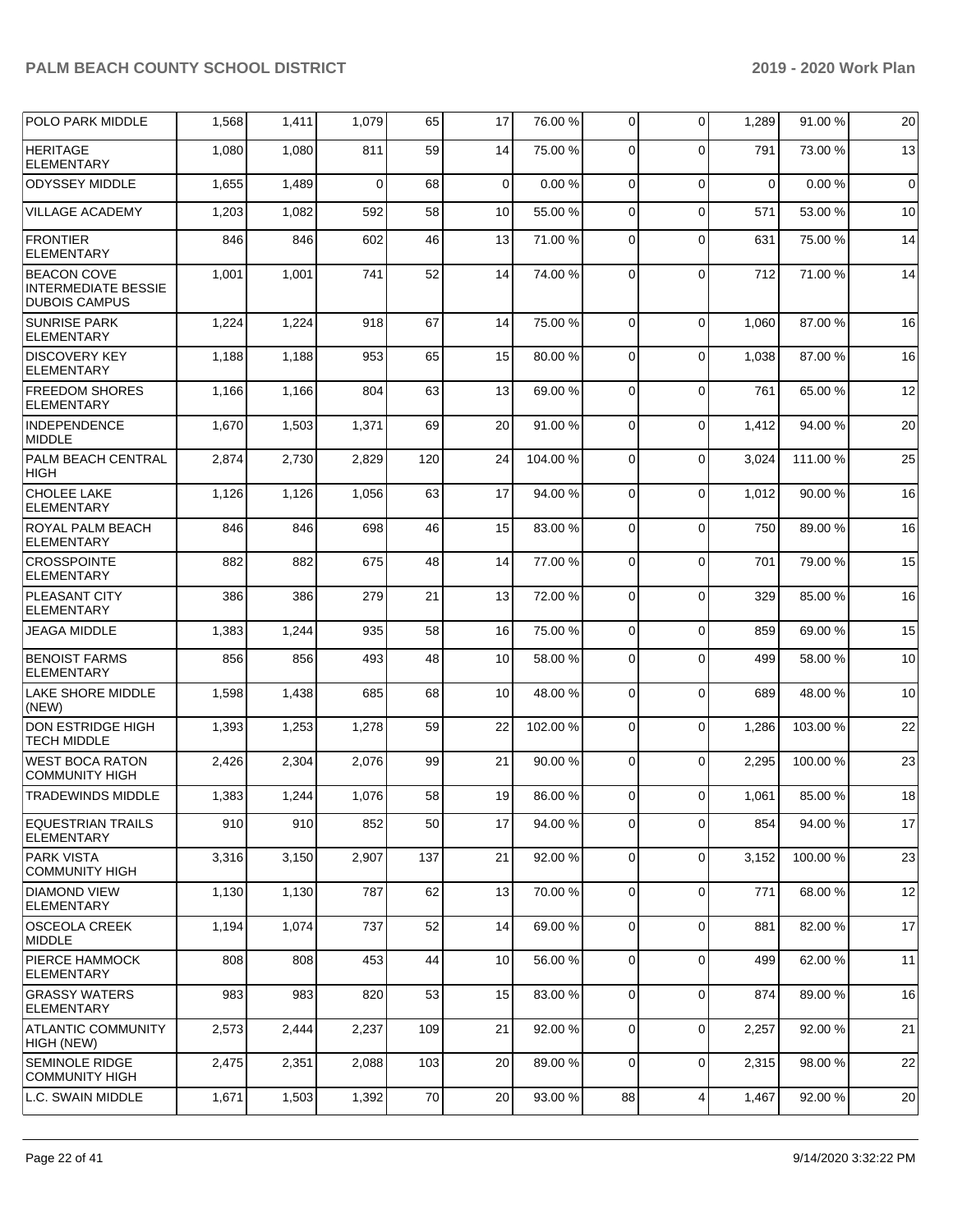|                                                     | 220,167  | 209,496  | 170,036  | 10,489         | 16       | 81.16%  | $-764$       | $-66$    | 177,137  | 84.86%  | 17       |
|-----------------------------------------------------|----------|----------|----------|----------------|----------|---------|--------------|----------|----------|---------|----------|
| <b>SEACREST TRAINING</b><br><b>CENTER</b>           | $\Omega$ | $\Omega$ | $\Omega$ | $\overline{0}$ | $\Omega$ | 0.00%   | $\Omega$     | $\Omega$ | $\Omega$ | 0.00%   | $\Omega$ |
| EVERGLADES<br><b>IELEMENTARY SCHOOL</b><br>$(03-W)$ | 942      | 942      | 946      | 50             | 19       | 100.00% | $\Omega$     | $\Omega$ | 964      | 102.00% | 19       |
| ISUNCOAST<br> COMMUNITY HIGH<br> SCHOOL (NEW)       | 1,804    | 1,713    | 1,569    | 73             | 21       | 92.00 % | <sup>0</sup> | $\Omega$ | 1,550    | 90.00 % | 21       |
| <b>HOPE CENTENNIAL</b><br>ELEMENTARY (06-D)         | 952      | 952      | 633      | 52             | 12       | 67.00 % | $\Omega$     | $\Omega$ | 671      | 70.00 % | 13       |
| <b>PINE JOG ELEMENTARY</b><br>$ (03-Y)$             | 974      | 974      | 906      | 53             | 17       | 93.00 % | $\Omega$     | $\Omega$ | 935      | 96.00 % | 18       |
| <b>SUNSET PALMS</b><br>ELEMENTARY (03-Z)            | 1,024    | 1,024    | 1,002    | 56             | 18       | 98.00 % | $\Omega$     | $\Omega$ | 1,008    | 98.00 % | 18       |
| HAGEN ROAD<br>ELEMENTARY (NEW)                      | 849      | 849      | 717      | 50             | 14       | 84.00 % | $\Omega$     | $\Omega$ | 776      | 91.00 % | 16       |
| <b>MARSH POINTE</b><br>ELEMENTARY (03-X)            | 1,022    | 1,022    | 888      | 52             | 17       | 87.00 % | $\Omega$     | $\Omega$ | 995      | 97.00 % | 19       |
| <b>TURNING POINTS</b><br><b>ACADEMY</b>             | 820      | 820      | 63       | 36             | 2        | 8.00 %  | $\Omega$     | $\Omega$ | 77       | 9.00%   | 2        |
| <b>ELBRIDGE GALE</b><br>ELEMENTARY                  | 1,038    | 1,038    | 1,046    | 54             | 19       | 101.00% | $\Omega$     | $\Omega$ | 1,023    | 99.00 % | 19       |
| <b>EMERALD COVE</b><br>MIDDLE (02-JJ)               | 1,565    | 1,408    | 1,274    | 66             | 19       | 90.00 % | $\Omega$     | $\Omega$ | 1,201    | 85.00 % | 18       |
| HIDDEN OAKS<br>ELEMENTARY                           | 1.122    | 1,122    | 794      | 60             | 13       | 71.00 % | 0            | $\Omega$ | 887      | 79.00 % | 15       |

The COFTE Projected Total (177,137) for 2023 - 2024 must match the Official Forecasted COFTE Total (177,136 ) for 2023 - 2024 before this section can be completed. In the event that the COFTE Projected Total does not match the Official forecasted COFTE, then the Balanced Projected COFTE Table should be used to balance COFTE.

| Projected COFTE for 2023 - 2024 |         |
|---------------------------------|---------|
| Elementary (PK-3)               | 54,983  |
| Middle (4-8)                    | 65,273  |
| High (9-12)                     | 56,881  |
|                                 | 177,136 |

| <b>Grade Level Type</b> | <b>Balanced Projected</b><br>COFTE for 2023 - 2024 |
|-------------------------|----------------------------------------------------|
| Elementary (PK-3)       |                                                    |
| Middle (4-8)            |                                                    |
| High (9-12)             |                                                    |
|                         | 177,137                                            |

#### **Relocatable Replacement**

Number of relocatable classrooms clearly identified and scheduled for replacement in the school board adopted financially feasible 5-year district work program.

| Location                      | 2019 - 2020 | $2020 - 2021$ | $2021 - 2022$ | 2022 - 2023 | 2023 - 2024 | Year 5 Total |
|-------------------------------|-------------|---------------|---------------|-------------|-------------|--------------|
| <b>WASHINGTON ELEMENTARY</b>  |             |               |               |             |             |              |
| <b>LINCOLN ELEMENTARY</b>     |             |               |               |             |             |              |
| <b>SABAL PALM/HIGHRIDGE</b>   |             |               |               |             |             |              |
| <b>ADULT EDUCATION CENTER</b> |             |               |               |             |             | o            |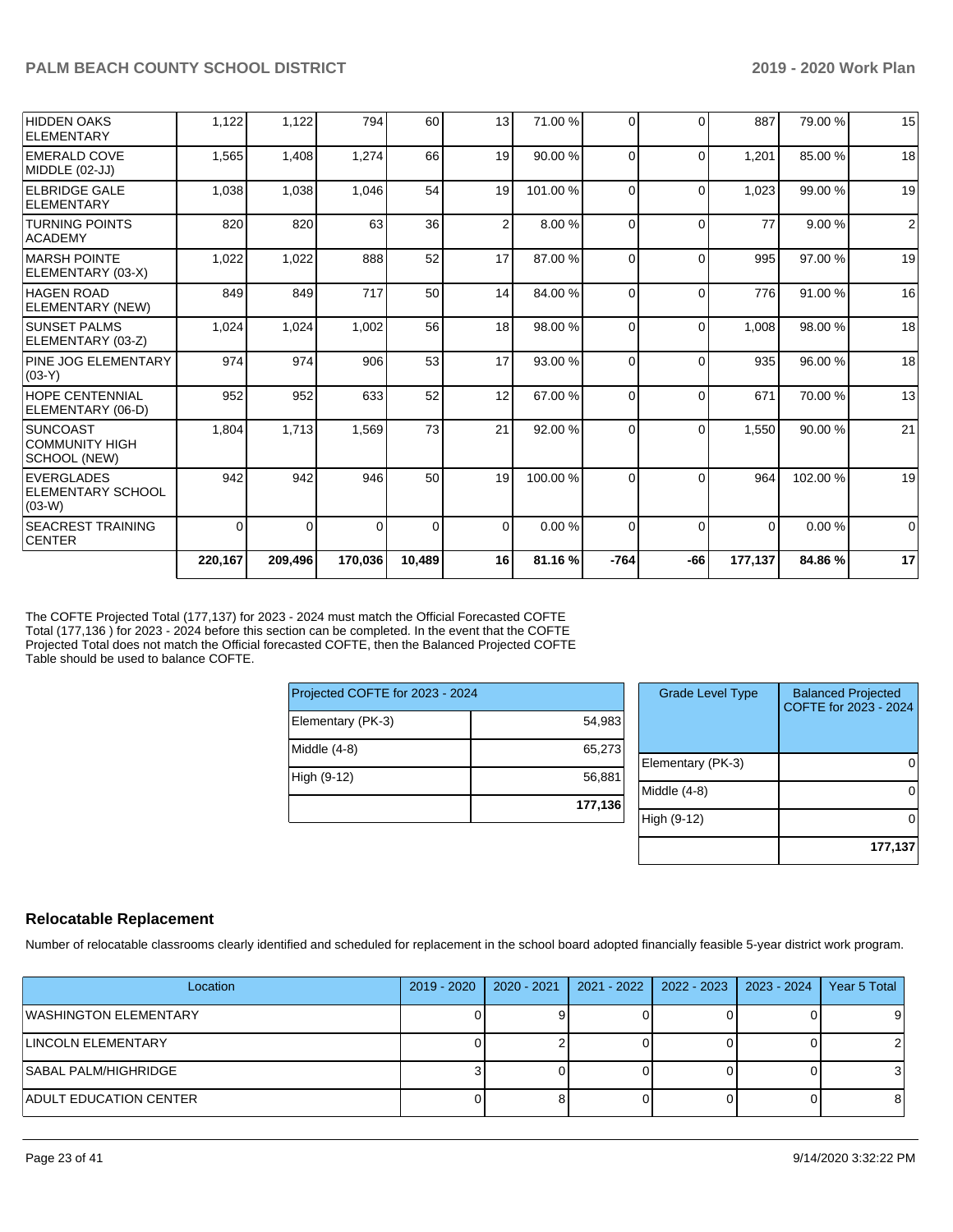## PALM BEACH COUNTY SCHOOL DISTRICT **1999 - 2019 - 2019 - 2020 Work Plan**

| <b>DELRAY FULL SERVICE CENTER</b>      | $\Omega$ | 6        | $\Omega$ | 0              | $\Omega$     | $6 \,$         |
|----------------------------------------|----------|----------|----------|----------------|--------------|----------------|
| CROSS ROADS ACADEMY (LAKE SHORE ANNEX) | $\Omega$ | $\Omega$ | $\Omega$ | 0              |              | 4              |
| <b>GOVE ELEMENTARY</b>                 | $\Omega$ | 26       | $\Omega$ | $\Omega$       | $\Omega$     | 26             |
| WYNNEBROOK ELEMENTARY                  | $\Omega$ | 0        | 0        | 11             | $\Omega$     | 11             |
| <b>GROVE PARK ELEMENTARY</b>           | 0        | $\Omega$ | $\Omega$ | 2              | $\Omega$     | $\overline{2}$ |
| MELALEUCA ELEMENTARY                   | $\Omega$ | $\Omega$ | 5        | 0              | $\Omega$     | 5              |
| SOUTH TECHNICAL COMMUNITY HIGH         | 0        | 19       | 0        | 0              | $\Omega$     | 19             |
| SANTALUCES COMMUNITY HIGH              | $\Omega$ | $\Omega$ | 0        | 2              | $\Omega$     | $\overline{2}$ |
| <b>WELLINGTON LANDINGS MIDDLE</b>      | $\Omega$ | $\Omega$ | $\Omega$ | $\overline{2}$ | <sup>0</sup> | $\overline{2}$ |
| <b>CALUSA ELEMENTARY</b>               | $\Omega$ | $\Omega$ | $\Omega$ | 3              | <sup>0</sup> | $\overline{3}$ |
| <b>LIGHTHOUSE ELEMENTARY</b>           | $\Omega$ | 7        | $\Omega$ | 0              | $\Omega$     | $\overline{7}$ |
| <b>CYPRESS TRAILS ELEMENTARY</b>       | $\Omega$ | 8        | 0        | 0              | <sup>0</sup> | 8              |
| WELLINGTON COMMUNITY HIGH              | $\Omega$ | $\Omega$ | $\Omega$ | 4              | 0            | $\overline{4}$ |
| BELLE GLADE ELEMENTARY                 | $\Omega$ | $\Omega$ | $\Omega$ |                | $\Omega$     | 7              |
| <b>OKEEHEELEE MIDDLE</b>               | $\Omega$ | 8        | $\Omega$ | 0              | $\Omega$     | 8              |
| <b>SOUTH INTENSIVE TRANSITION</b>      | $\Omega$ | 18       | $\Omega$ | 0              | $\Omega$     | 18             |
| <b>WESTERN PINES MIDDLE</b>            | $\Omega$ | $\Omega$ | 9        | $\Omega$       | <sup>0</sup> | 9              |
| <b>EAGLES LANDING MIDDLE</b>           | $\Omega$ | $\Omega$ | $\Omega$ | $\overline{2}$ | $\Omega$     | 2              |
| <b>HERITAGE ELEMENTARY</b>             | $\Omega$ | 3        | $\Omega$ | $\Omega$       | $\Omega$     | 3              |
| <b>Total Relocatable Replacements:</b> | 3        | 114      | 14       | 33             |              | 168            |

# **Charter Schools Tracking**

Information regarding the use of charter schools.

| Location-Type                                     | # Relocatable<br>units or<br>permanent<br>classrooms | Owner            | Year Started or<br>Scheduled | <b>Student</b><br><b>Stations</b> | <b>Students</b><br>Enrolled | Years in<br>Contract | <b>Total Charter</b><br><b>Students</b><br>projected for<br>2023 - 2024 |
|---------------------------------------------------|------------------------------------------------------|------------------|------------------------------|-----------------------------------|-----------------------------|----------------------|-------------------------------------------------------------------------|
| Toussaint L'Ouverture High<br>School              |                                                      | 7 <b>PRIVATE</b> | 2011                         | 150                               | 78                          |                      | 80 l                                                                    |
| Palm Beach School for Autism                      |                                                      | 49 PRIVATE       | 2003                         | 298                               | 298                         | 15                   | 305                                                                     |
| Ben Gamla                                         |                                                      | 17 PRIVATE       | 2011                         | 512                               | 292                         | 15                   | 299                                                                     |
| Glades Academy Elementary<br>Charter School       |                                                      | 16 PRIVATE       | 2001                         | 248                               | 198                         | 10                   | 203                                                                     |
| Gulfstream Goodwill Transition to<br>Life Academy |                                                      | 9 PRIVATE        | 2005                         | 175                               | 86                          | 10                   | 88                                                                      |
| Somerset Academy JFK                              |                                                      | 36 PRIVATE       | 2002                         | 650                               | 507                         | 15                   | 519                                                                     |
| Montessori Academy of Early<br>Enrichment         |                                                      | 15 PRIVATE       | 2005                         | 210                               | 210                         | 15                   | 214                                                                     |
| Palm Beach Maritime Academy<br>Middle High        |                                                      | 17 PRIVATE       | 2014                         | 808                               | 100                         | 5                    | 103                                                                     |
| <b>Potentials Charter School</b>                  |                                                      | 5 <b>PRIVATE</b> | 2001                         | 32                                | 32                          | 15                   | 33                                                                      |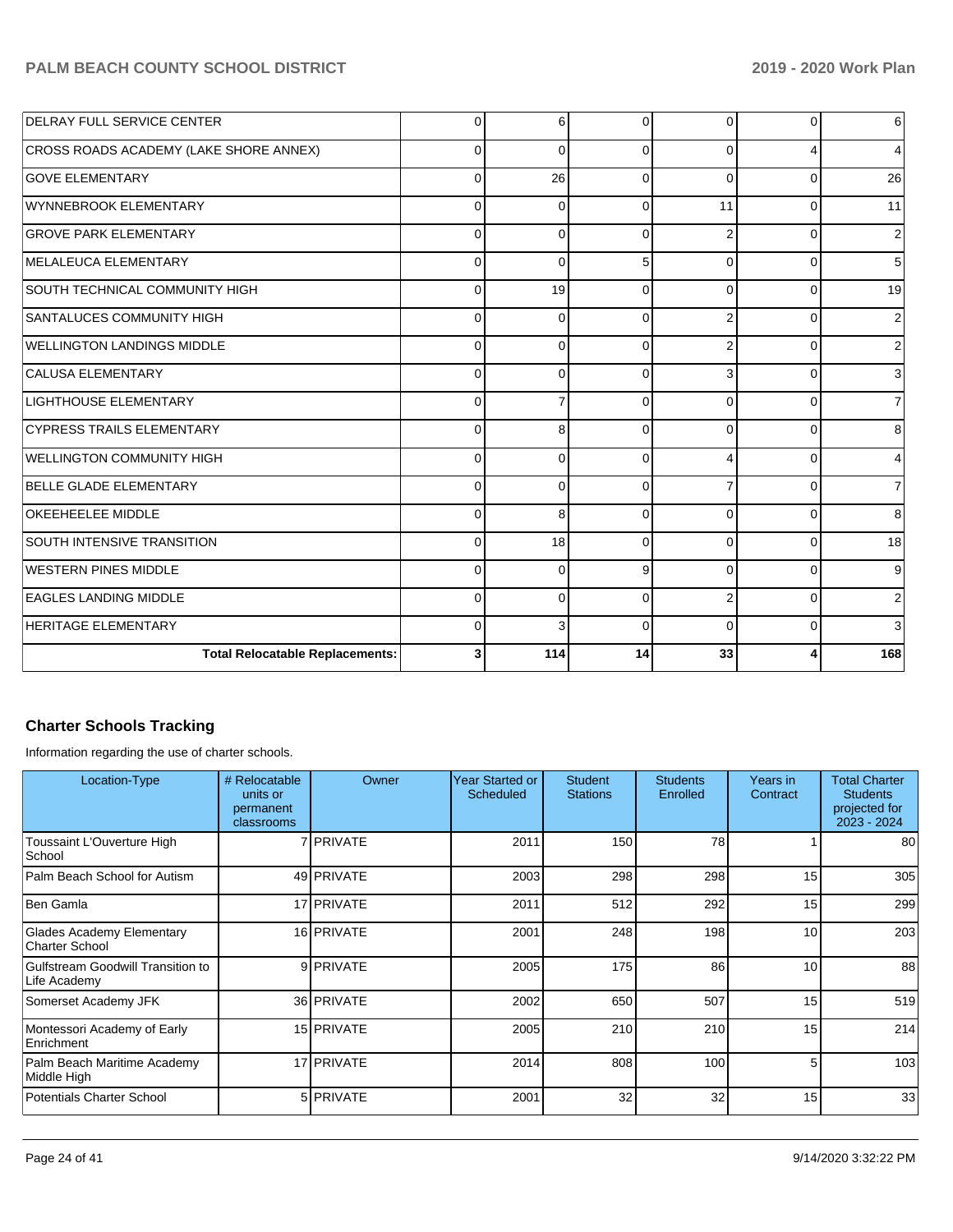| Seagull Academy (SAIL)                                       | 6 PRIVATE     | 2001 | 175   | 48    | 10             | 49    |
|--------------------------------------------------------------|---------------|------|-------|-------|----------------|-------|
| Connections Education Center of<br>the Palm Beaches          | 9 PRIVATE     | 2016 | 150   | 47    | 5              | 48    |
| Sports Leadership & Management                               | 23 PRIVATE    | 2014 | 750   | 60    | 10             | 61    |
| The Learning Center @ the Els<br>Center of Excellence Middle | 18 PRIVATE    | 1999 | 110   | 107   | 10             | 110   |
| Gardens School of Technology                                 | 23 PRIVATE    | 2011 | 267   | 267   | 10             | 273   |
| Imagine Schools - Chancellor                                 | 62 PRIVATE    | 2001 | 1,050 | 1,050 | 15             | 1,076 |
| Palm Beach Preparatory Charter<br>Academy                    | 9 PRIVATE     | 2011 | 425   | 442   | 5              | 454   |
| Quantum High School                                          | 8 PRIVATE     | 2011 | 500   | 326   | 10             | 334   |
| Worthington High School                                      | 10 PRIVATE    | 2011 | 500   | 268   | 10             | 274   |
| South Tech Academy                                           | 58 LEASE RENT | 2004 | 1,300 | 1,130 | 10             | 1,158 |
| Western Academy Charter                                      | 33 PRIVATE    | 2003 | 456   | 456   | 15             | 467   |
| Renaissance Charter School at<br>Summit                      | 59 PRIVATE    | 2013 | 1,415 | 970   | 10             | 994   |
| Somerset Academy Boca East                                   | 20 PRIVATE    | 2012 | 750   | 339   | 15             | 347   |
| Somerset Academy Boca Middle                                 | 9 PRIVATE     | 2013 | 425   | 61    | 15             | 62    |
| Somerset Academy Canyons<br>High                             | 44 PRIVATE    | 2012 | 800   | 432   | 10             | 443   |
| Somerset Academy Canyons<br>Middle                           | 37 PRIVATE    | 2012 | 872   | 872   | 10             | 893   |
| South Tech Preparatory Academy                               | 28 LEASE RENT | 2013 | 370   | 370   | 10             | 379   |
| Franklin Academy Palm Beach<br>Gardens                       | 69 PRIVATE    | 2012 | 1,340 | 1,275 | 10             | 1,306 |
| <b>Inlet Grove</b>                                           | 44 LEASE RENT | 2004 | 800   | 668   | 10             | 684   |
| Franklin Academy Charter B                                   | 80 PRIVATE    | 2014 | 1,325 | 1,189 | 15             | 1,220 |
| Renaissance Charter School at<br>Central Palm                | 56 PRIVATE    | 2014 | 768   | 768   | 10             | 786   |
| Renaissance Charter School at<br>Cypress                     | 44 PRIVATE    | 2014 | 1,145 | 614   | 10             | 629   |
| Renaissance Charter School At<br>Wellington                  | 36 PRIVATE    | 2014 | 661   | 491   | 10             | 503   |
| Florida Futures Academy                                      | 6 PRIVATE     | 2014 | 350   | 143   | 10             | 146   |
| University Preparatory Academy                               | 24 PRIVATE    | 2014 | 900   | 160   | $10$           | 163   |
| Academy for Positive Learning                                | 10 PRIVATE    | 2004 | 300   | 137   | 15             | 139   |
| <b>Believers Academy</b>                                     | 13 PRIVATE    | 2006 | 117   | 117   | $10$           | 119   |
| <b>Bright Futures Academy</b>                                | 15 PRIVATE    | 2003 | 569   | 547   | 15             | 560   |
| Ed Venture Charter School                                    | 12 PRIVATE    | 1998 | 150   | 74    | $10$           | 75    |
| Everglades Prepartatory Academy                              | 7 PRIVATE     | 2002 | 200   | 88    | $10$           | 90    |
| G-Star School of the Arts                                    | 52 PRIVATE    | 2002 | 1,300 | 982   | 10             | 1,007 |
| Bridge Prep Charter Academy of<br>Palm Beach, Inc.           | 25 PRIVATE    | 2017 | 1,000 | 297   | $\overline{5}$ | 304   |
| Palm Beach Maritime Academy<br>Elementary                    | 59 PRIVATE    | 1999 | 1,200 | 1,075 | 15             | 1,103 |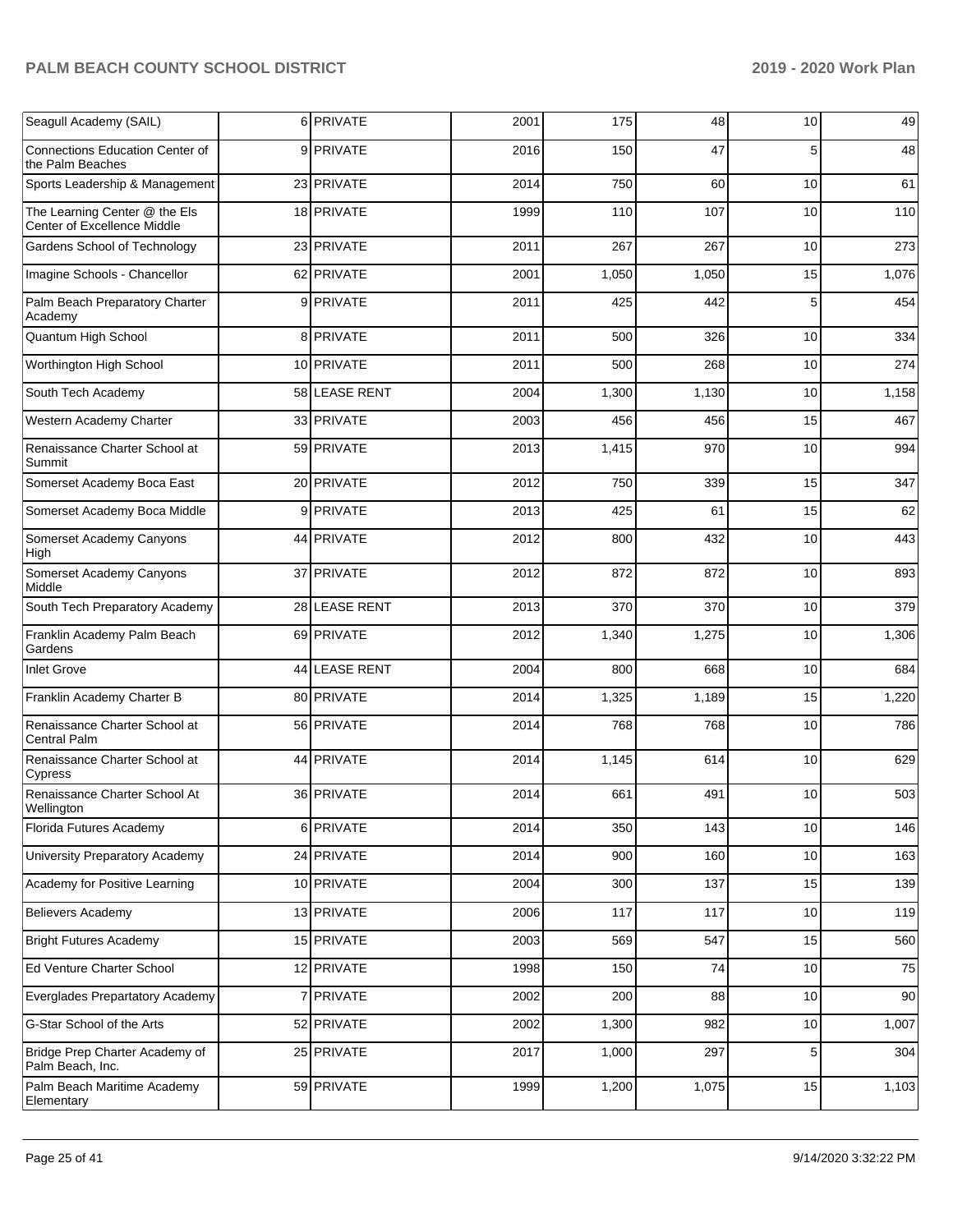| <b>Olympus International Academy</b>                         |      | 12 PRIVATE       | 2018 | 193    | 193              | 5  | 198    |
|--------------------------------------------------------------|------|------------------|------|--------|------------------|----|--------|
| Renaissance Charter - Palms<br>lWest                         |      | 39 PRIVATE       | 2013 | 1,415  | 774              | 15 | 794    |
| Renaissance Charter School at<br>West Palm Beach             |      | 52 PRIVATE       | 2012 | 1,415  | 929              | 15 | 952    |
| Somerset Academy of the Arts                                 |      | 7 <b>PRIVATE</b> | 2019 | 71     | 71               | 5  | 72     |
| SLAM Academy Boca                                            |      | 24 PRIVATE       | 2017 | 1,500  | 1,500            | 5  | 1,538  |
| <b>SLAM Academy High Palm Beach</b>                          |      | 13 PRIVATE       | 2019 | 63     | 63               | 5  | 64     |
| South Tech Success Center                                    |      | 5 <b>PRIVATE</b> | 2019 | 111    | 111              | 5  | 114    |
| The Learning Academy at the Als<br>Center of Excellence High |      | 13 PRIVATE       | 2009 | 115    | 115 <sup>1</sup> | 10 | 118    |
| Somerset Academy Lakes                                       |      | 20 PRIVATE       | 2014 | 272    | 272              | 10 | 278    |
|                                                              | 1364 |                  |      | 30,678 | 21,699           |    | 22,228 |

#### **Special Purpose Classrooms Tracking**

The number of classrooms that will be used for certain special purposes in the current year, by facility and type of classroom, that the district will, 1), not use for educational purposes, and 2), the co-teaching classrooms that are not open plan classrooms and will be used for educational purposes.

| <b>School</b> |                                        | School Type $\frac{1}{4}$ of Elementary $\frac{1}{4}$ of Middle 4-8 $\frac{1}{4}$ of High 9-12<br>K-3 Classrooms I | <b>Classrooms</b> | <b>Classrooms</b> | # of $ESE$<br><b>Classrooms</b> | # of Combo<br><b>Classrooms</b> | Total<br><b>Classrooms</b> |
|---------------|----------------------------------------|--------------------------------------------------------------------------------------------------------------------|-------------------|-------------------|---------------------------------|---------------------------------|----------------------------|
|               | <b>Total Educational Classrooms: I</b> |                                                                                                                    |                   |                   |                                 |                                 | $\mathbf{0}$               |

| School                                                 | School Type | # of Elementary<br>K-3 Classrooms | # of Middle 4-8<br>Classrooms | # of High 9-12<br>Classrooms | # of ESE<br>Classrooms | # of Combo<br>Classrooms | <b>Total</b><br>Classrooms |
|--------------------------------------------------------|-------------|-----------------------------------|-------------------------------|------------------------------|------------------------|--------------------------|----------------------------|
| <b>SEMINOLE RIDGE COMMUNITY</b><br>HIGH                | Co-Teaching |                                   | 0                             |                              | <sup>0</sup>           | 0                        |                            |
| <b>PALM BEACH GARDENS</b><br><b>ELEMENTARY</b>         | Co-Teaching |                                   | 0                             | ∩                            | 0                      | $\Omega$                 |                            |
| <b>PLUMOSA ELEMENTARY</b><br><b>SCHOOL OF THE ARTS</b> | Co-Teaching |                                   | $\Omega$                      | $\Omega$                     | $\Omega$               | $\Omega$                 |                            |
| <b>S D SPADY ELEMENTARY</b>                            | Co-Teaching |                                   | 0                             | $\Omega$                     | 0                      | $\Omega$                 | 11                         |
| <b>J C MITCHELL ELEMENTARY</b>                         | Co-Teaching |                                   | $\Omega$                      | ſ                            | 0                      | $\Omega$                 | 1 <sup>1</sup>             |
| H L JOHNSON ELEMENTARY                                 | Co-Teaching |                                   | $\Omega$                      | ∩                            | $\Omega$               | 0                        | $\overline{2}$             |
| PAHOKEE MIDDLE / SENIOR HIGH Co-Teaching               |             | ∩                                 | 0                             |                              | $\Omega$               | $\Omega$                 | 1                          |
| K E CUNNINGHAM/CANAL POINT<br><b>ELEMENTARY</b>        | Co-Teaching | <sup>0</sup>                      |                               |                              | $\Omega$               | $\Omega$                 |                            |
| <b>PALM BEACH LAKES</b><br><b>COMMUNITY HIGH</b>       | Co-Teaching | $\Omega$                          | $\Omega$                      |                              | $\Omega$               | $\Omega$                 | $\overline{2}$             |
| <b>MANATEE ELEMENTARY</b>                              | Co-Teaching |                                   | 2                             |                              |                        | $\Omega$                 | $\vert$                    |
| PALM BEACH CENTRAL HIGH                                | Co-Teaching | ∩                                 | 0                             |                              | ∩                      | $\Omega$                 | $\overline{2}$             |
| CHOLEE LAKE ELEMENTARY                                 | Co-Teaching |                                   | $\Omega$                      | ſ                            | 0                      | $\Omega$                 | $\overline{2}$             |
| PLEASANT CITY ELEMENTARY                               | Co-Teaching |                                   | $\overline{0}$                | $\Omega$                     | $\Omega$               | $\Omega$                 | $\overline{2}$             |
| EMERALD COVE MIDDLE (02-JJ)                            | Co-Teaching | 0                                 | $\overline{2}$                | $\Omega$                     | $\Omega$               | $\Omega$                 | $\overline{2}$             |
| <b>PARK VISTA COMMUNITY HIGH</b>                       | Co-Teaching |                                   | 0                             |                              | $\Omega$               | $\Omega$                 | $\overline{2}$             |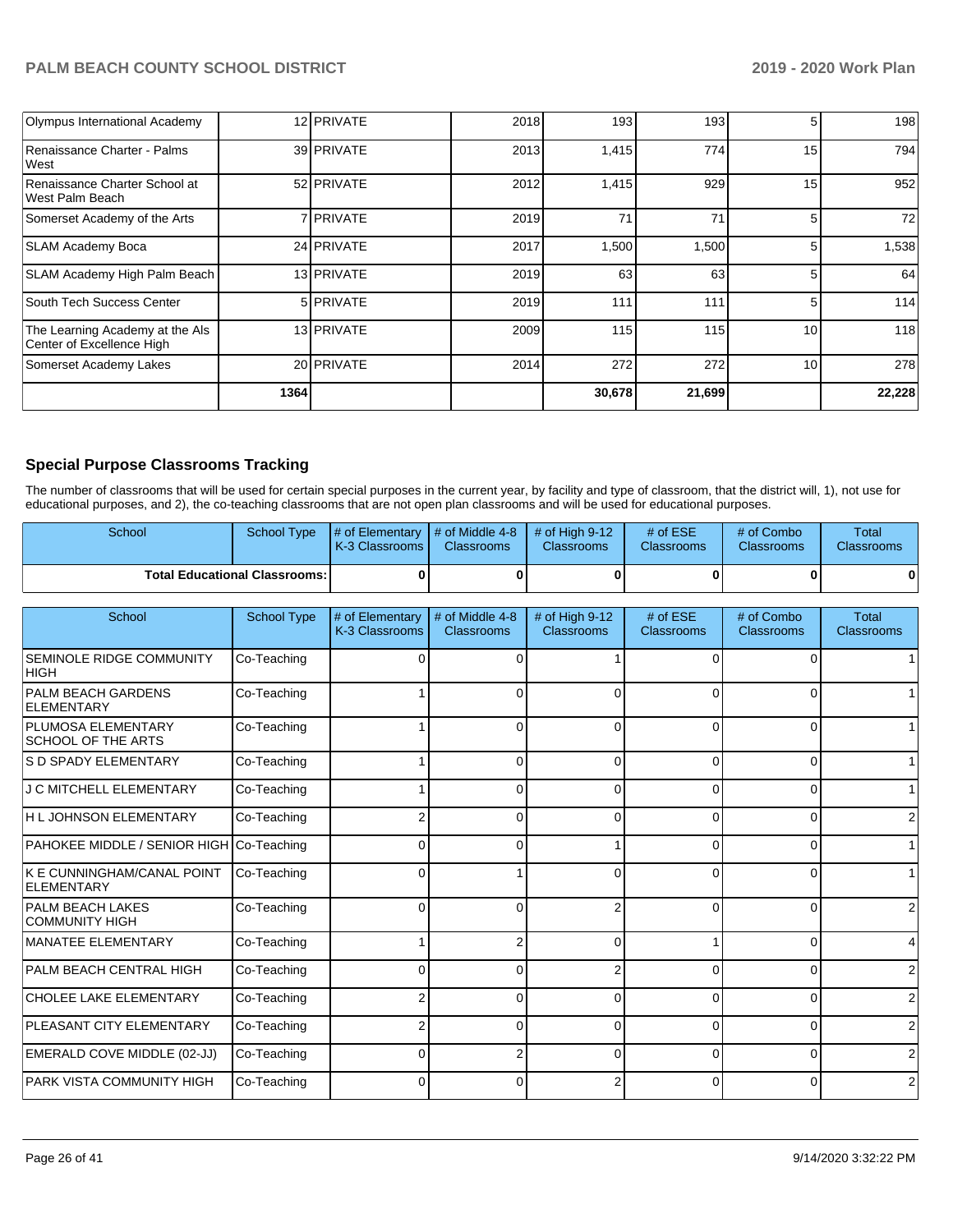|                                                                | <b>Total Co-Teaching Classrooms:</b> | 64           | 33             | 16       |              | 0              | 114              |
|----------------------------------------------------------------|--------------------------------------|--------------|----------------|----------|--------------|----------------|------------------|
| <b>INDEPENDENCE MIDDLE</b>                                     | Co-Teaching                          | $\Omega$     | 4              | $\Omega$ | 0            | $\overline{0}$ | $\overline{4}$   |
| <b>BEACON COVE INTERMEDIATE</b><br><b>BESSIE DUBOIS CAMPUS</b> | Co-Teaching                          |              |                | $\Omega$ | $\Omega$     | $\Omega$       | 8                |
| <b>HERITAGE ELEMENTARY</b>                                     | Co-Teaching                          |              | 0              | $\Omega$ | 0            | 0              | 1                |
| WELLINGTON COMMUNITY HIGH                                      | Co-Teaching                          | 0            | $\Omega$       |          | <sup>0</sup> | 0              | $\overline{7}$   |
| <b>HAMMOCK POINTE ELEMENTARY</b>                               | Co-Teaching                          | 0            |                | $\Omega$ | 0            | $\Omega$       | $\mathbf{1}$     |
| <b>LIMESTONE CREEK</b><br>ELEMENTARY                           | Co-Teaching                          |              | 0              | $\Omega$ | <sup>0</sup> | 0              | 1                |
| <b>TIMBER TRACE ELEMENTARY</b>                                 | Co-Teaching                          |              | 0              | $\Omega$ | 0            | 0              | 1                |
| <b>WATSON B DUNCAN MIDDLE</b>                                  | Co-Teaching                          | 0            | $\overline{2}$ | $\Omega$ | 0            | $\overline{0}$ | $\overline{2}$   |
| <b>CALUSA ELEMENTARY</b>                                       | Co-Teaching                          | 3            | $\Omega$       | $\Omega$ | 0            | $\Omega$       | $\overline{3}$   |
| <b>CLIFFORD O TAYLOR/KIRKLANE</b><br><b>ELEMENTARY</b>         | Co-Teaching                          | 17           |                | $\Omega$ | ∩            | 0              | 24               |
| <b>WEST RIVIERA ELEMENTARY</b>                                 | Co-Teaching                          | 10           | 8              | $\Omega$ | 0            | $\Omega$       | 18               |
| <b>GOVE ELEMENTARY</b>                                         | Co-Teaching                          | 2            | 0              | $\Omega$ | $\Omega$     | $\Omega$       | $\overline{2}$   |
| CONNISTON COMMUNITY<br>MIDDLE                                  | Co-Teaching                          | $\Omega$     | 2              | $\Omega$ | $\Omega$     | $\Omega$       | $\overline{2}$   |
| ALEXANDER W DREYFOOS JR<br><b>SCHOOL OF THE ARTS</b>           | Co-Teaching                          | 0            | 0              |          | 0            | 0              | 1 <sup>1</sup>   |
| NORTHMORE ELEMENTARY                                           | Co-Teaching                          | 6            | 0              | $\Omega$ | 0            | $\Omega$       | $6 \overline{6}$ |
| <b>LINCOLN ELEMENTARY</b>                                      | Co-Teaching                          | <sup>0</sup> | 3              | $\Omega$ | <sup>0</sup> | 0              | 3                |
| THE CONSERVATORY SCHOOL<br>AT NORTH PALM BEACH                 | Co-Teaching                          | 5            | $\Omega$       | $\Omega$ | <sup>0</sup> | $\Omega$       | $5\overline{)}$  |

#### **Infrastructure Tracking**

**Necessary offsite infrastructure requirements resulting from expansions or new schools. This section should include infrastructure information related to capacity project schedules and other project schedules (Section 4).** 

School Plans are coordinated with local governments. If there are necessary improvements or sidewalks to serve new schools, District staff meets with local governments requesting inclusion in their capital plan. Infrastructure for new schools or expansions to existing schools includes turn lanes, water and sewer lines and connections and drainage improvements. These are necessary improvements to support the school.

**Proposed location of planned facilities, whether those locations are consistent with the comprehensive plans of all affected local governments, and recommendations for infrastructure and other improvements to land adjacent to existing facilities. Provisions of 1013.33(12), (13) and (14) and 1013.36 must be addressed for new facilities planned within the 1st three years of the plan (Section 5).** 

Any and all planned new facilities will be consistent with the local government's comprehensive plan in which the school is located.

**Consistent with Comp Plan?** Yes

#### **Net New Classrooms**

The number of classrooms, by grade level and type of construction, that were added during the last fiscal year.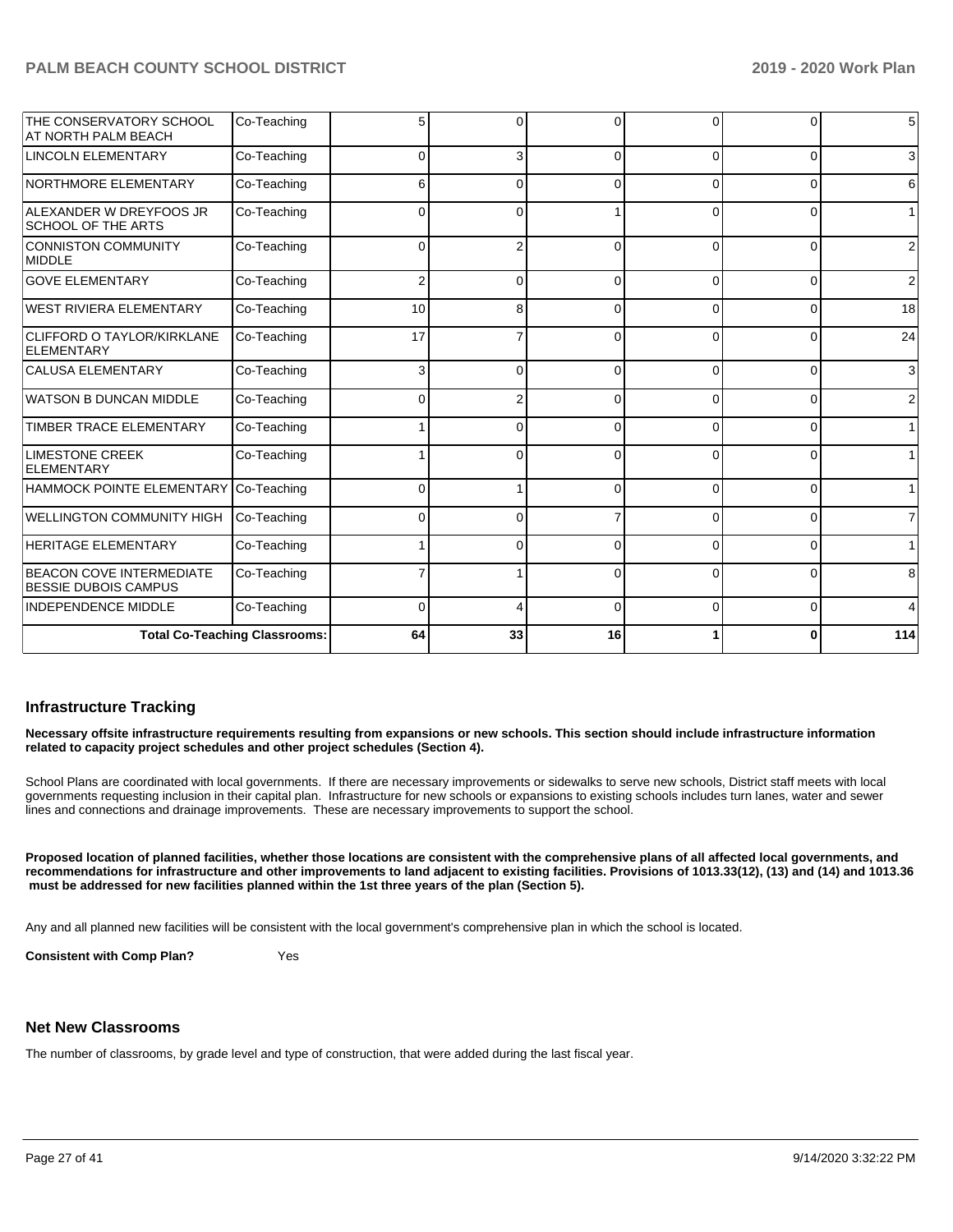| List the net new classrooms added in the 2018 - 2019 fiscal year.                                                                                       |                              |                            |                                |                        | List the net new classrooms to be added in the 2019 - 2020 fiscal<br>year. |                            |                                |                        |
|---------------------------------------------------------------------------------------------------------------------------------------------------------|------------------------------|----------------------------|--------------------------------|------------------------|----------------------------------------------------------------------------|----------------------------|--------------------------------|------------------------|
| 'Classrooms" is defined as capacity carrying classrooms that are added to increase<br>capacity to enable the district to meet the Class Size Amendment. |                              |                            |                                |                        | Totals for fiscal year 2019 - 2020 should match totals in Section 15A.     |                            |                                |                        |
| Location                                                                                                                                                | $2018 - 2019$ #<br>Permanent | $2018 - 2019$ #<br>Modular | $2018 - 2019$ #<br>Relocatable | $2018 - 2019$<br>Total | $2019 - 2020$ #<br>Permanent                                               | $2019 - 2020$ #<br>Modular | $2019 - 2020$ #<br>Relocatable | $2019 - 2020$<br>Total |
| Elementary (PK-3)                                                                                                                                       |                              |                            |                                |                        |                                                                            |                            |                                |                        |
| Middle (4-8)                                                                                                                                            |                              |                            |                                |                        |                                                                            |                            |                                | 0                      |
| High (9-12)                                                                                                                                             |                              |                            |                                |                        |                                                                            |                            |                                | ΩI                     |
|                                                                                                                                                         |                              |                            |                                |                        |                                                                            |                            |                                |                        |

#### **Relocatable Student Stations**

Number of students that will be educated in relocatable units, by school, in the current year, and the projected number of students for each of the years in the workplan.

| <b>Site</b>                          | 2019 - 2020 | 2020 - 2021 | 2021 - 2022 | 2022 - 2023 | 2023 - 2024 | 5 Year Average |
|--------------------------------------|-------------|-------------|-------------|-------------|-------------|----------------|
| LIBERTY PARK ELEMENTARY              | 0           | $\Omega$    | $\Omega$    | 0           | $\Omega$    | $\mathbf 0$    |
| <b>WOODLANDS MIDDLE</b>              | 220         | 228         | 228         | 228         | 228         | 226            |
| MORIKAMI PARK ELEMENTARY             | 0           | $\Omega$    | $\Omega$    | $\Omega$    | $\Omega$    | $\mathbf 0$    |
| <b>CARVER COMMUNITY MIDDLE</b>       | 0           | $\Omega$    | $\Omega$    | 0           | 0           | $\mathbf 0$    |
| <b>GLADES CENTRAL COMMUNITY HIGH</b> | 0           | 0           | $\Omega$    | $\Omega$    | $\Omega$    | $\mathbf 0$    |
| STARLIGHT COVE ELEMENTARY            | 0           | 0           | $\Omega$    | $\Omega$    | 0           | $\mathbf 0$    |
| MANATEE ELEMENTARY                   | 0           | 0           | $\Omega$    | $\Omega$    | 0           | $\mathbf 0$    |
| <b>EGRET LAKE ELEMENTARY</b>         | 0           | 0           | $\Omega$    | 0           | 0           | $\Omega$       |
| <b>BOYNTON BEACH COMMUNITY HIGH</b>  | 350         | 60          | 80          | 100         | 120         | 142            |
| <b>ORCHARD VIEW ELEMENTARY</b>       | 0           | $\Omega$    | $\Omega$    | 0           | 0           | $\mathbf 0$    |
| INDIAN RIDGE SCHOOL                  | 0           | 0           | $\Omega$    | $\Omega$    | $\Omega$    | $\Omega$       |
| <b>PIONEER PARK ELEMENTARY</b>       | 0           | 0           | $\Omega$    | 0           | 0           | 0              |
| <b>BELLE GLADE ELEMENTARY</b>        | 0           | $\Omega$    | $\Omega$    | $\Omega$    | $\Omega$    | $\mathbf 0$    |
| ROYAL PALM BEACH COMMUNITY HIGH      | 500         | 410         | 410         | 410         | 410         | 428            |
| WATERS EDGE ELEMENTARY               | 108         | 58          | 58          | 58          | 58          | 68             |
| <b>ROOSEVELT COMMUNITY MIDDLE</b>    | 0           | $\Omega$    | $\Omega$    | 0           | 0           | $\mathbf 0$    |
| OKEEHEELEE MIDDLE                    | 132         | $\Omega$    | $\Omega$    | $\Omega$    | $\Omega$    | 26             |
| <b>SOUTH INTENSIVE TRANSITION</b>    | 298         | 58          | $\Omega$    | $\Omega$    | 0           | 71             |
| PALM BEACH CENTRAL HIGH              | 0           | 0           | $\Omega$    | 0           | 0           | $\mathbf 0$    |
| <b>CHOLEE LAKE ELEMENTARY</b>        | 0           | 0           | $\Omega$    | $\Omega$    | $\Omega$    | $\mathbf 0$    |
| ROYAL PALM BEACH ELEMENTARY          | 0           | $\Omega$    | $\Omega$    | 0           | 0           | $\mathbf 0$    |
| <b>CROSSPOINTE ELEMENTARY</b>        | 0           | 0           | $\Omega$    | 0           | 0           | $\mathbf 0$    |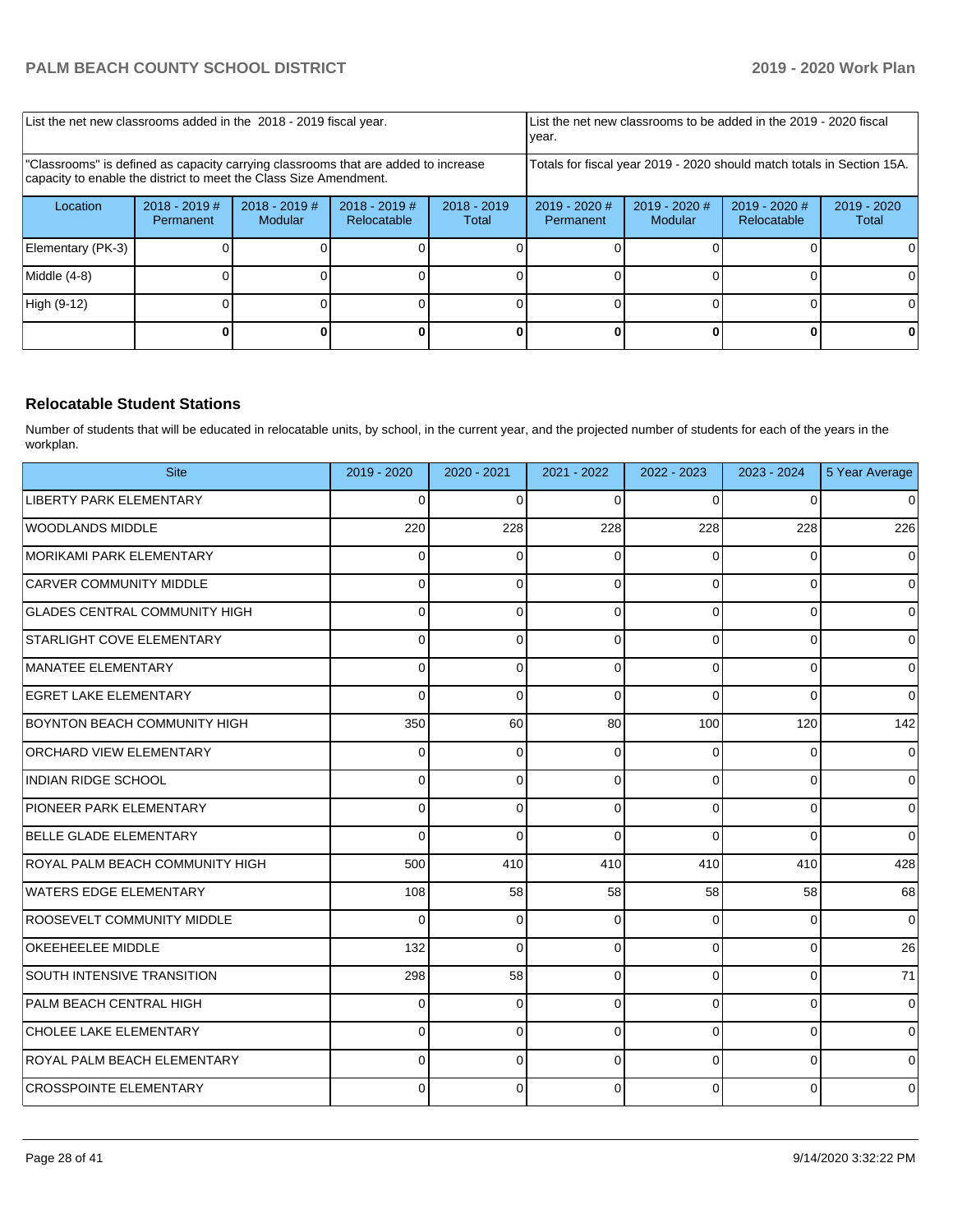| PLEASANT CITY ELEMENTARY                                  | $\Omega$       | 0           | 0              | 0              | $\mathbf 0$ | 0           |
|-----------------------------------------------------------|----------------|-------------|----------------|----------------|-------------|-------------|
| LAKE SHORE MIDDLE (NEW)                                   | $\Omega$       | 0           | 0              | 0              | $\Omega$    |             |
| DON ESTRIDGE HIGH TECH MIDDLE                             | $\Omega$       | 0           | $\Omega$       | $\Omega$       | $\Omega$    | 0           |
| PIERCE HAMMOCK ELEMENTARY                                 | $\Omega$       | 0           | 0              | $\Omega$       | $\mathbf 0$ | 0           |
| <b>GRASSY WATERS ELEMENTARY</b>                           | $\Omega$       | 0           | $\Omega$       | 0              | $\Omega$    | $\Omega$    |
| ATLANTIC COMMUNITY HIGH (NEW)                             | $\Omega$       | 0           | 0              | 0              | $\Omega$    | 0           |
| L.C. SWAIN MIDDLE                                         | 88             | 0           | $\Omega$       | 0              | $\mathbf 0$ | 18          |
| EMERALD COVE MIDDLE (02-JJ)                               | $\Omega$       | 0           | 0              | 0              | $\mathbf 0$ | 0           |
| TURNING POINTS ACADEMY                                    | $\Omega$       | 0           | $\Omega$       | 0              | $\Omega$    | 0           |
| JOHN I LEONARD SENIOR HIGH                                | $\Omega$       | 0           | 0              | $\Omega$       | $\mathbf 0$ | 0           |
| PALM BEACH GARDENS COMMUNITY HIGH                         | $\Omega$       | 0           | $\Omega$       | $\Omega$       | $\Omega$    | 0           |
| WYNNEBROOK ELEMENTARY                                     | 102            | 54          | 54             | 54             | $\mathbf 0$ | 53          |
| WEST RIVIERA ELEMENTARY                                   | $\Omega$       | 0           | $\Omega$       | 0              | $\mathbf 0$ | $\Omega$    |
| <b>GROVE PARK ELEMENTARY</b>                              | 126            | 73          | 73             | $\Omega$       | $\mathbf 0$ | 54          |
| MELALEUCA ELEMENTARY                                      | 40             | 67          | 67             | 0              | $\Omega$    | 35          |
| ADDISON MIZNER ELEMENTARY                                 | $\Omega$       | 0           | 0              | 0              | $\Omega$    | 0           |
| RIVIERA BEACH PREPARATORY & ACHIEVEMENT<br><b>ACADEMY</b> | 50             |             |                |                |             | 16          |
| <b>BOCA RATON COMMUNITY MIDDLE</b>                        | 0              | 0           | $\Omega$       | 0              | $\Omega$    | 0           |
| HIGHLAND ELEMENTARY                                       | $\Omega$       | $\mathbf 0$ | $\Omega$       | O              | $\Omega$    | 0           |
| NORTH GRADE ELEMENTARY                                    | 108            | 106         | 106            | 106            | 106         | 106         |
| LAKE WORTH COMMUNITY HIGH                                 | $\mathbf 0$    | $\mathbf 0$ | $\Omega$       | 0              | $\Omega$    | 0           |
| SOUTH GRADE ELEMENTARY                                    | 88             | 0           | $\Omega$       | 0              | $\Omega$    | 18          |
| <b>BARTON ELEMENTARY</b>                                  | $\mathbf 0$    | $\mathbf 0$ | $\mathbf 0$    | 0              | $\Omega$    | 0           |
| LANTANA ELEMENTARY                                        | $\Omega$       | 0           | $\Omega$       | 0              | $\Omega$    |             |
| LANTANA COMMUNITY MIDDLE                                  | $\overline{0}$ | 0           | 0              | 0              | 0           | 0           |
| <b>ROLLING GREEN ELEMENTARY</b>                           | $\Omega$       | 0           | $\Omega$       | $\Omega$       | 0           | $\mathbf 0$ |
| POINCIANA ELEMENTARY                                      | $\Omega$       | $\mathbf 0$ | $\Omega$       | $\Omega$       | $\mathbf 0$ | $\mathbf 0$ |
| GALAXY ELEMENTARY                                         | $\Omega$       | 0           | $\Omega$       | 0              | 0           | 0           |
| <b>FOREST PARK ELEMENTARY</b>                             | $\Omega$       | 0           | $\Omega$       | $\Omega$       | 0           | 0           |
| PLUMOSA ELEMENTARY SCHOOL OF THE ARTS                     | $\Omega$       | 0           | $\Omega$       | $\Omega$       | $\mathbf 0$ | 0           |
| <b>S D SPADY ELEMENTARY</b>                               | $\Omega$       | 0           | $\Omega$       | $\Omega$       | 0           | 0           |
| <b>DELRAY FULL SERVICE CENTER</b>                         | 105            | 0           | $\Omega$       | 0              | 0           | 21          |
| <b>PINE GROVE ELEMENTARY</b>                              | 198            | 55          | 55             | 55             | 0           | 73          |
| J C MITCHELL ELEMENTARY                                   | $\Omega$       | 0           | $\Omega$       | $\Omega$       | $\mathbf 0$ | 0           |
| <b>BOCA RATON ELEMENTARY</b>                              | $\overline{0}$ | 0           | $\overline{0}$ | $\overline{0}$ | 0           | 0           |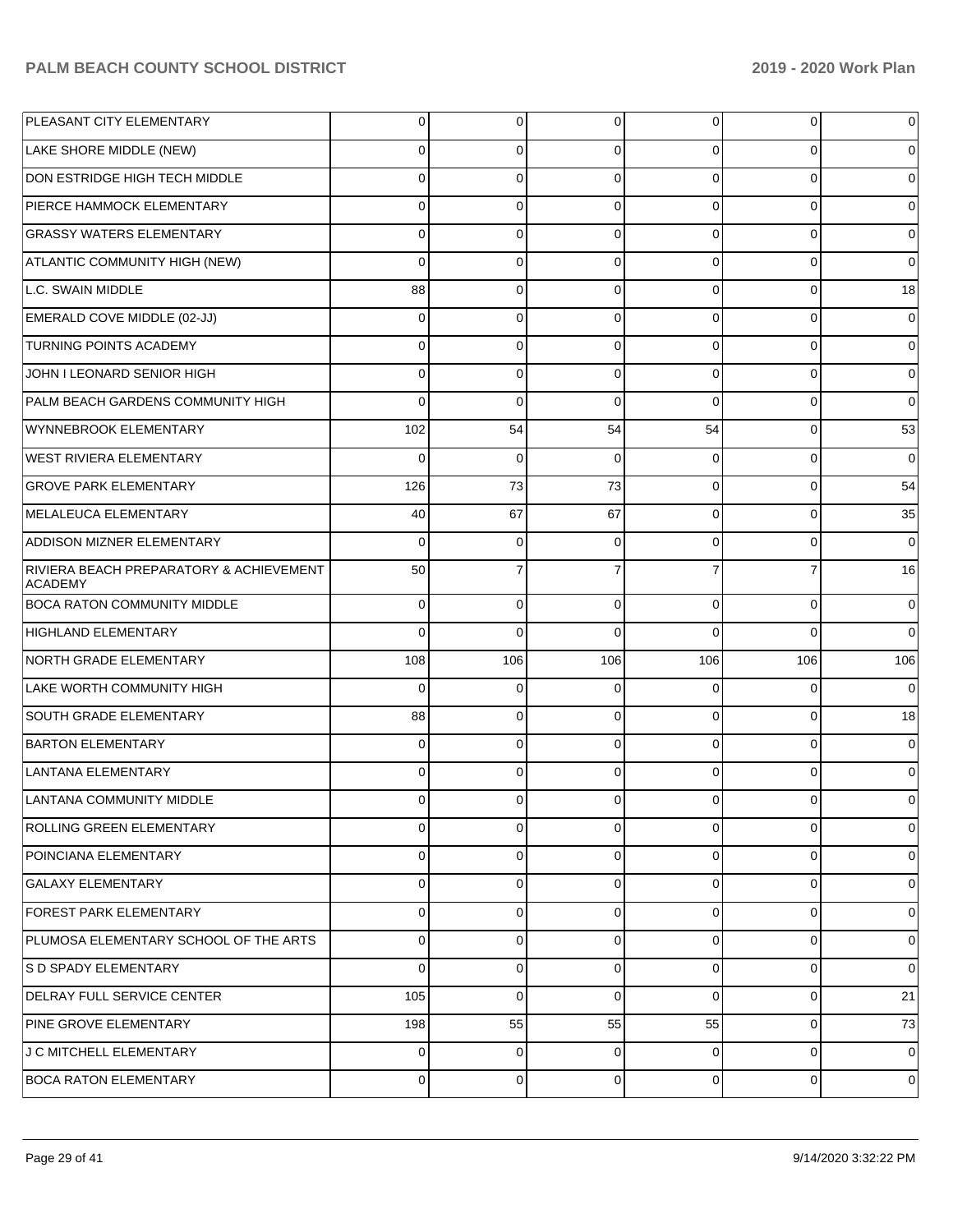| <b>BOCA RATON COMMUNITY HIGH</b>      | $\Omega$ | 0        | $\Omega$    | $\Omega$ | $\overline{0}$ | $\overline{0}$ |
|---------------------------------------|----------|----------|-------------|----------|----------------|----------------|
| SANTALUCES COMMUNITY HIGH             | 300      | 293      | 293         | 293      | 293            | 294            |
| <b>GOLD COAST COMMUNITY SCHOOL</b>    | 0        | 0        | $\Omega$    | 0        | $\Omega$       | $\overline{0}$ |
| JERRY THOMAS ELEMENTARY               | 0        | 0        | $\Omega$    | 0        | $\overline{0}$ | $\overline{0}$ |
| <b>VERDE ELEMENTARY</b>               | 0        | 0        | $\Omega$    | $\Omega$ | $\overline{0}$ | $\overline{0}$ |
| <b>WELLINGTON ELEMENTARY</b>          | 0        | 0        | $\Omega$    | 0        | $\overline{0}$ | $\overline{0}$ |
| <b>SPANISH RIVER COMMUNITY HIGH</b>   | 0        | 0        | $\Omega$    | $\Omega$ | $\overline{0}$ | $\overline{0}$ |
| <b>CRESTWOOD MIDDLE</b>               | 0        | 0        | $\Omega$    | $\Omega$ | $\overline{0}$ | $\overline{0}$ |
| <b>WELLINGTON LANDINGS MIDDLE</b>     | 0        | 0        | $\Omega$    | $\Omega$ | $\overline{0}$ | $\overline{0}$ |
| SEMINOLE TRAILS ELEMENTARY            | 0        | 0        | $\Omega$    | 0        | $\overline{0}$ | $\overline{0}$ |
| <b>JUPITER MIDDLE</b>                 | 0        | 0        | $\Omega$    | $\Omega$ | $\overline{0}$ | $\overline{0}$ |
| <b>DEL PRADO ELEMENTARY</b>           | 0        | $\Omega$ | $\Omega$    | $\Omega$ | $\Omega$       | $\overline{0}$ |
| <b>LOGGERS RUN MIDDLE</b>             | 250      | 287      | 287         | 287      | 287            | 280            |
| <b>ELBRIDGE GALE ELEMENTARY</b>       | 0        | 0        | $\Omega$    | 0        | $\overline{0}$ | $\overline{0}$ |
| MARSH POINTE ELEMENTARY (03-X)        | 0        | $\Omega$ | $\Omega$    | $\Omega$ | $\overline{0}$ | $\mathbf 0$    |
| <b>JEAGA MIDDLE</b>                   | 0        | 0        | $\Omega$    | 0        | $\overline{0}$ | $\overline{0}$ |
| <b>BENOIST FARMS ELEMENTARY</b>       | 0        | 0        | $\Omega$    | 0        | $\overline{0}$ | $\mathbf 0$    |
| <b>WEST BOCA RATON COMMUNITY HIGH</b> | 0        | 0        | $\Omega$    | $\Omega$ | $\overline{0}$ | $\overline{0}$ |
| <b>TRADEWINDS MIDDLE</b>              | 0        | 0        | $\Omega$    | $\Omega$ | $\overline{0}$ | $\mathbf 0$    |
| EQUESTRIAN TRAILS ELEMENTARY          | 0        | 0        | $\Omega$    | $\Omega$ | $\overline{0}$ | $\overline{0}$ |
| PARK VISTA COMMUNITY HIGH             | 0        | $\Omega$ | $\Omega$    | 0        | $\overline{0}$ | $\mathbf 0$    |
| <b>DIAMOND VIEW ELEMENTARY</b>        | 0        | 0        | $\Omega$    | $\Omega$ | $\overline{0}$ | $\overline{0}$ |
| <b>OSCEOLA CREEK MIDDLE</b>           | 0        | 0        | $\Omega$    | $\Omega$ | $\overline{0}$ | $\mathbf 0$    |
| HAGEN ROAD ELEMENTARY (NEW)           | 0        | $\Omega$ | $\Omega$    | 0        | $\overline{0}$ | $\overline{0}$ |
| SUNSET PALMS ELEMENTARY (03-Z)        | 0        | 0        | $\Omega$    |          | 0              | $\overline{0}$ |
| PINE JOG ELEMENTARY (03-Y)            | 0        | 0        | $\mathbf 0$ | 0        | $\overline{0}$ | $\mathbf 0$    |
| HOPE CENTENNIAL ELEMENTARY (06-D)     | 0        | 0        | 0           | 0        | $\mathbf 0$    | $\mathbf 0$    |
| SUNCOAST COMMUNITY HIGH SCHOOL (NEW)  | 0        | 0        | 0           | 0        | $\overline{0}$ | $\mathbf 0$    |
| EVERGLADES ELEMENTARY SCHOOL (03-W)   | 0        | 0        | 0           | 0        | $\overline{0}$ | $\mathbf 0$    |
| SEACREST TRAINING CENTER              | 0        | 0        | 0           | 0        | $\overline{0}$ | $\mathbf 0$    |
| H L JOHNSON ELEMENTARY                | 0        | 0        | 0           | 0        | $\overline{0}$ | $\mathbf 0$    |
| PAHOKEE MIDDLE / SENIOR HIGH          | 0        | 0        | 0           | $\Omega$ | $\overline{0}$ | $\mathbf 0$    |
| WHISPERING PINES ELEMENTARY           | 72       | 35       | 35          | 35       | 35             | 42             |
| ROYAL PALM SCHOOL                     | 0        | 0        | 0           | 0        | $\overline{0}$ | $\mathbf 0$    |
| <b>CORAL SUNSET ELEMENTARY</b>        | 0        | 0        | $\mathbf 0$ | $\Omega$ | $\overline{0}$ | $\mathbf 0$    |
| CHRISTA MCAULIFFE MIDDLE              | 462      | 314      | 314         | 314      | 189            | 319            |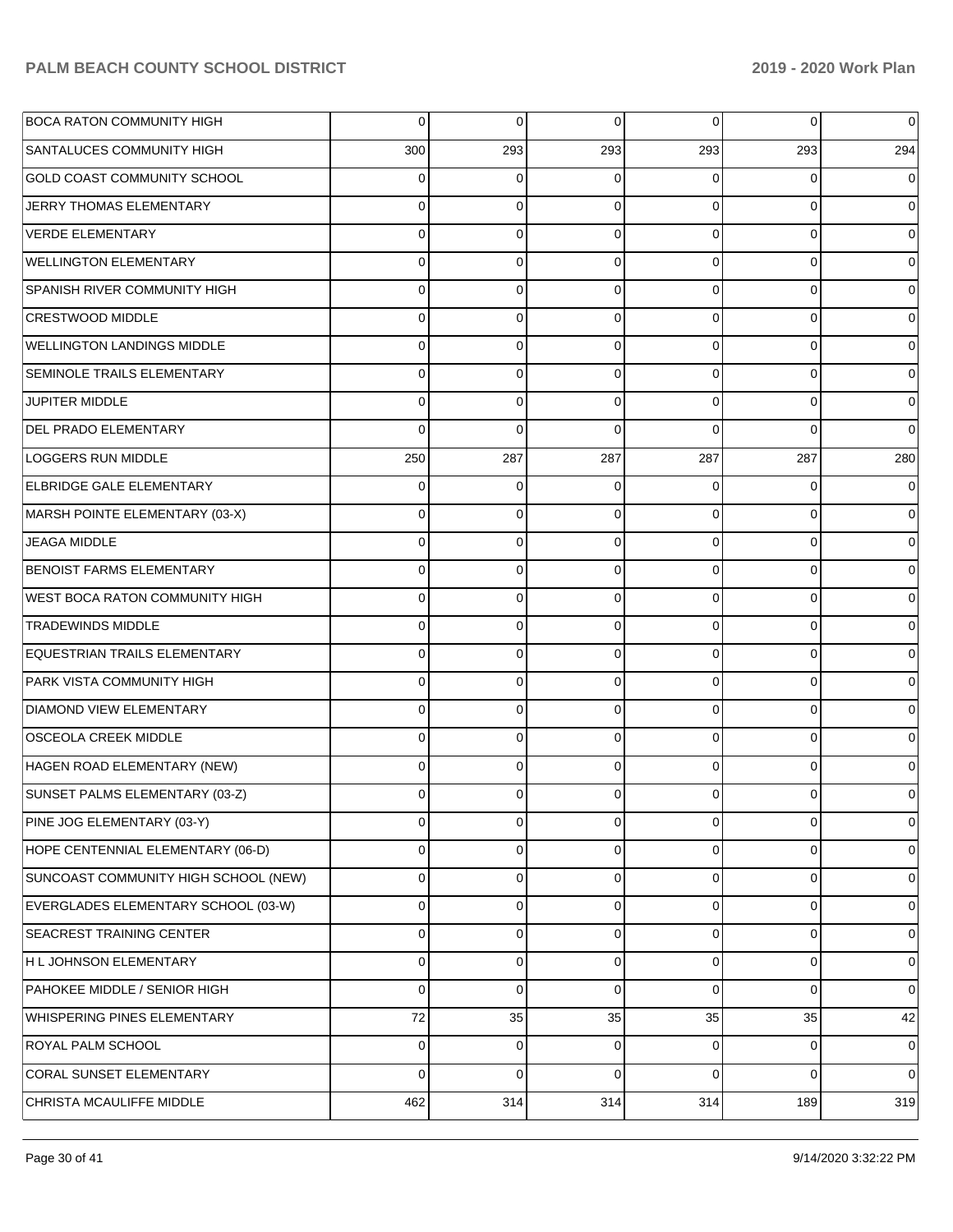| K E CUNNINGHAM/CANAL POINT ELEMENTARY | $\overline{0}$ | 0   | 0   | $\overline{0}$ | 0           | $\overline{0}$  |
|---------------------------------------|----------------|-----|-----|----------------|-------------|-----------------|
| PALM BEACH LAKES COMMUNITY HIGH       | 50             | 0   | 0   | 0              | 0           | 10 <sup>1</sup> |
| <b>INDIAN PINES ELEMENTARY</b>        | 0              | 0   | 0   | $\Omega$       | 0           | $\overline{0}$  |
| CLIFFORD O TAYLOR/KIRKLANE ELEMENTARY | 0              | 0   | 0   | $\Omega$       | 0           | $\overline{0}$  |
| DWIGHT D EISENHOWER ELEMENTARY        | $\Omega$       | 0   | 0   | $\Omega$       | 0           | $\Omega$        |
| SOUTH TECHNICAL COMMUNITY HIGH        | 491            | 428 | 0   | $\Omega$       | 0           | 184             |
| <b>CONGRESS MIDDLE</b>                | $\Omega$       | 0   | 0   | $\Omega$       | $\Omega$    | $\overline{0}$  |
| <b>BANYAN CREEK ELEMENTARY</b>        | 64             | 18  | 18  | 18             | 18          | 27              |
| LOXAHATCHEE GROVES ELEMENTARY         | $\Omega$       | 0   | 0   | $\Omega$       | $\Omega$    | $\overline{0}$  |
| <b>CALUSA ELEMENTARY</b>              | 216            | 226 | 226 | $\Omega$       | 0           | 134             |
| LIGHTHOUSE ELEMENTARY                 | 126            | 0   | 0   | $\Omega$       | 0           | 25              |
| <b>CYPRESS TRAILS ELEMENTARY</b>      | 72             | 0   | 0   | $\Omega$       | 0           | 14              |
| SANDPIPER SHORES ELEMENTARY           | $\Omega$       | 0   | 0   | $\Omega$       | $\Omega$    | $\overline{0}$  |
| <b>WATSON B DUNCAN MIDDLE</b>         | 44             | 45  | 45  | 45             | 45          | 45              |
| <b>BEAR LAKES MIDDLE</b>              | 0              | 0   | 0   | 0              | 0           | $\overline{0}$  |
| <b>OMNI MIDDLE</b>                    | 0              | 0   | 0   | $\Omega$       | 0           | $\overline{0}$  |
| TIMBER TRACE ELEMENTARY               | $\Omega$       | 0   | 0   | $\Omega$       | $\Omega$    | $\Omega$        |
| LIMESTONE CREEK ELEMENTARY            | 106            | 38  | 38  | 38             | 38          | 52              |
| NEW HORIZONS ELEMENTARY               | 108            | 109 | 109 | 109            | 109         | 109             |
| <b>CITRUS COVE ELEMENTARY</b>         | 0              | 0   | 0   | 0              | 0           | 0               |
| HAMMOCK POINTE ELEMENTARY             | $\Omega$       | 0   | 0   | $\Omega$       | $\Omega$    | $\Omega$        |
| JUPITER FARMS ELEMENTARY              | 36             | 36  | 36  | 36             | 36          | 36              |
| <b>CRYSTAL LAKES ELEMENTARY</b>       | $\Omega$       | 0   | 0   | 0              | 0           | $\overline{0}$  |
| LAKE WORTH MIDDLE                     | $\Omega$       | 0   | 0   | 0              | $\Omega$    | $\Omega$        |
| <b>ACREAGE PINES ELEMENTARY</b>       | 0              | 0   | 0   | 0              | 0           | 0               |
| PANTHER RUN ELEMENTARY                | $\overline{0}$ | 0   | 0   | $\overline{0}$ | 0           | $\overline{0}$  |
| OLYMPIC HEIGHTS COMMUNITY HIGH        | 0              | 0   | 0   | $\Omega$       | $\Omega$    | 0               |
| <b>WELLINGTON COMMUNITY HIGH</b>      | 475            | 518 | 518 | 518            | 518         | 509             |
| <b>WILLIAM T DWYER HIGH</b>           | $\overline{0}$ | 0   | 0   | $\Omega$       | 0           | 0               |
| <b>GOLDEN GROVE ELEMENTARY</b>        | 0              | 0   | 0   | $\overline{0}$ | 0           | $\overline{0}$  |
| <b>WESTERN PINES MIDDLE</b>           | 110            | 127 | 0   | $\Omega$       | $\Omega$    | 47              |
| <b>EAGLES LANDING MIDDLE</b>          | 484            | 258 | 258 | 258            | 258         | 303             |
| CORAL REEF ELEMENTARY                 | 36             | 34  | 34  | 34             | 34          | 34              |
| DR MARY MCLEOD BETHUNE ELEMENTARY     | $\overline{0}$ | 0   | 0   | $\Omega$       | 0           | 0               |
| SEMINOLE RIDGE COMMUNITY HIGH         | $\overline{0}$ | 0   | 0   | $\overline{0}$ | 0           | 0               |
| JUPITER ELEMENTARY                    | $\overline{0}$ | 0   | 0   | $\overline{0}$ | $\mathbf 0$ | 0               |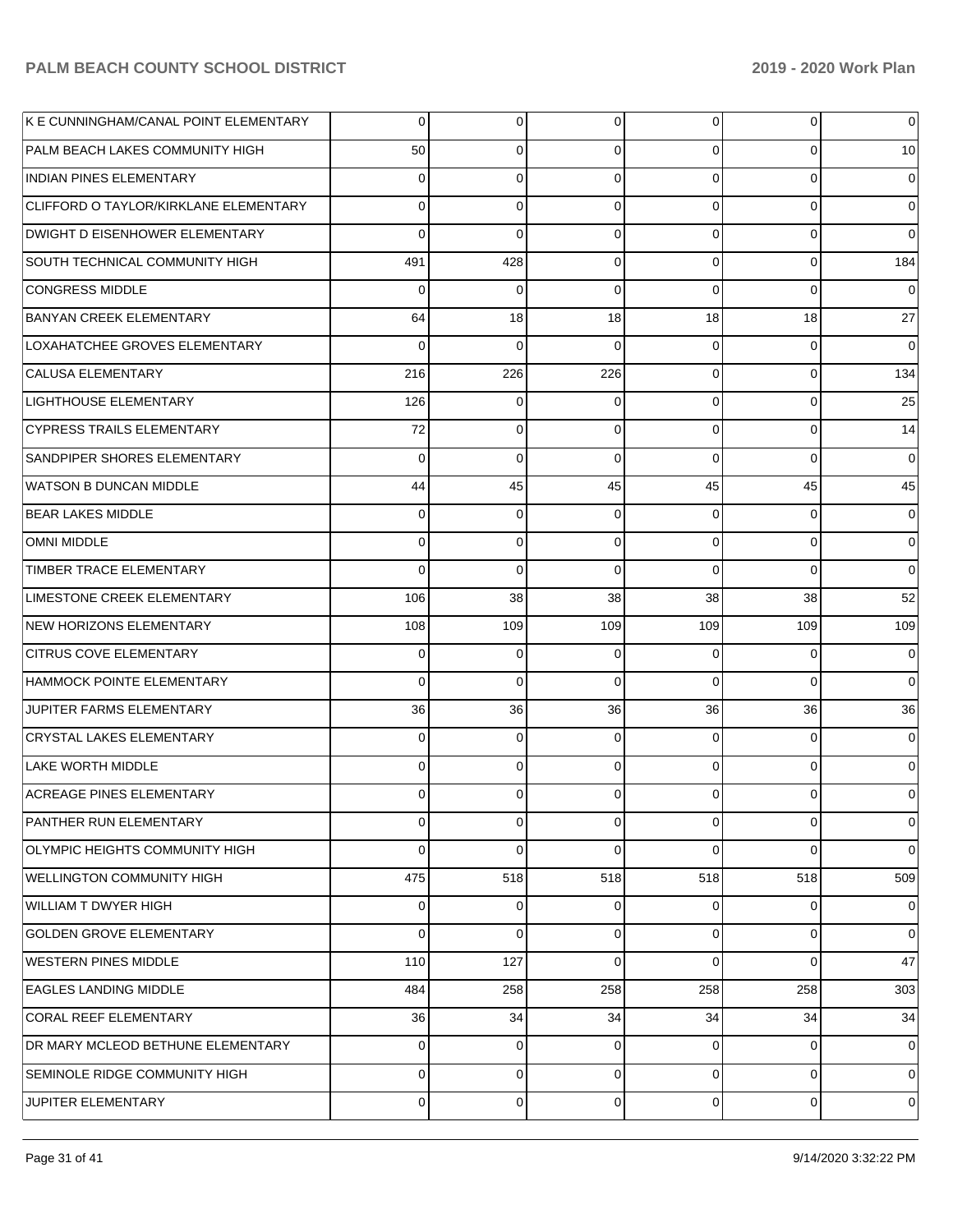| <b>JUPITER COMMUNITY HIGH</b>                         | 0            | $\overline{0}$ | 0        | 0           | $\overline{0}$ | $\mathbf 0$         |
|-------------------------------------------------------|--------------|----------------|----------|-------------|----------------|---------------------|
| ALLAMANDA ELEMENTARY                                  | 0            | 0              | 0        | 0           | 0              | $\overline{0}$      |
| PALM BEACH GARDENS ELEMENTARY                         | 0            | 0              | 0        | $\Omega$    | $\overline{0}$ | $\mathbf 0$         |
| <b>HOWELL L WATKINS MIDDLE</b>                        | 0            | 0              | 0        | $\Omega$    | $\overline{0}$ | $\overline{0}$      |
| PALM SPRINGS COMMUNITY MIDDLE                         | 0            | 0              | 0        | $\Omega$    | 0              | $\overline{0}$      |
| <b>FOREST HILL ELEMENTARY</b>                         | 216          | 69             | 69       | 69          | 69             | 98                  |
| <b>GREENACRES ELEMENTARY</b>                          | 0            | 0              | 0        | 0           | 0              | $\mathbf 0$         |
| PALM SPRINGS ELEMENTARY                               | 0            | 0              | 0        | $\Omega$    | $\overline{0}$ | $\overline{0}$      |
| HIDDEN OAKS ELEMENTARY                                | 0            | 0              | 0        | $\Omega$    | 0              | $\overline{0}$      |
| THE CONSERVATORY SCHOOL AT NORTH PALM<br><b>BEACH</b> | 50           | 43             | 43       | 43          | 43             | 44                  |
| LAKE PARK ELEMENTARY                                  | 18           | $\mathbf 0$    | $\Omega$ | $\Omega$    | $\Omega$       | $\overline{4}$      |
| INLET GROVE @ OLD SUNCOAST                            | 50           | 53             | 53       | 53          | 53             | 52                  |
| <b>WASHINGTON ELEMENTARY</b>                          | 102          | 0              | $\Omega$ | $\Omega$    | $\overline{0}$ | 20                  |
| JOHN F KENNEDY MIDDLE                                 | 0            | $\mathbf 0$    | $\Omega$ | $\Omega$    | $\overline{0}$ | $\mathbf 0$         |
| <b>LINCOLN ELEMENTARY</b>                             | 0            | 0              | $\Omega$ | $\Omega$    | $\overline{0}$ | $\overline{0}$      |
| <b>SABAL PALM/HIGHRIDGE</b>                           | $\Omega$     | $\mathbf 0$    | $\Omega$ | $\Omega$    | $\Omega$       | $\overline{0}$      |
| NORTHMORE ELEMENTARY                                  | 126          | 95             | 95       | 95          | 95             | 101                 |
| NORTHBORO ELEMENTARY                                  | $\Omega$     | 0              | $\Omega$ | $\Omega$    | $\overline{0}$ | $\overline{0}$      |
| <b>ADULT EDUCATION CENTER</b>                         | 202          | 0              | $\Omega$ | $\Omega$    | $\overline{0}$ | 40                  |
| ROOSEVELT ELEMENTARY                                  | 0            | 0              | $\Omega$ | $\Omega$    | $\overline{0}$ | $\overline{0}$      |
| <b>WESTWARD ELEMENTARY</b>                            | $\Omega$     | $\mathbf 0$    | $\Omega$ | $\Omega$    | $\overline{0}$ | $\mathbf 0$         |
| U B KINSEY/PALMVIEW ELEMENTARY                        | 0            | 0              | $\Omega$ | $\Omega$    | $\overline{0}$ | $\mathbf 0$         |
| ALEXANDER W DREYFOOS JR SCHOOL OF THE<br><b>ARTS</b>  | $\Omega$     | $\mathbf 0$    | $\Omega$ | $\Omega$    | $\overline{0}$ | $\mathbf 0$         |
| BAK MIDDLE SCHOOL OF THE ARTS                         | $\Omega$     | $\mathbf 0$    | $\Omega$ | $\Omega$    | $\Omega$       | $\overline{0}$      |
| <b>PALM BEACH PUBLIC SCHOOL</b>                       | <sup>n</sup> | $\Omega$       | $\Omega$ | $\Omega$    | $\Omega$       | $\Omega$            |
| <b>WEST GATE ELEMENTARY</b>                           | 324          | 38             | 38       | 38          | 38             | 95                  |
| <b>BELVEDERE ELEMENTARY</b>                           | $\mathbf 0$  | $\overline{0}$ | $\Omega$ | $\Omega$    | $\overline{0}$ | $\mathbf 0$         |
| CONNISTON COMMUNITY MIDDLE                            | $\mathbf 0$  | $\overline{0}$ | $\Omega$ | $\mathbf 0$ | $\overline{0}$ | $\mathbf 0$         |
| PALMETTO ELEMENTARY                                   | $\mathbf 0$  | $\mathbf 0$    | $\Omega$ | $\Omega$    | $\overline{0}$ | $\overline{0}$      |
| <b>SOUTH OLIVE ELEMENTARY</b>                         | 72           | 48             | 48       | 48          | 48             | 53                  |
| FOREST HILL COMMUNITY HIGH                            | $\mathbf 0$  | $\overline{0}$ | $\Omega$ | $\mathbf 0$ | $\overline{0}$ | $\mathbf 0$         |
| MEADOW PARK ELEMENTARY                                | $\mathbf 0$  | $\overline{0}$ | $\Omega$ | 0           | $\overline{0}$ | $\overline{0}$      |
| <b>BERKSHIRE ELEMENTARY</b>                           | $\Omega$     | $\mathbf 0$    | $\Omega$ | $\Omega$    | $\overline{0}$ | $\mathsf{O}\xspace$ |
| PAHOKEE ELEMENTARY                                    | $\Omega$     | $\overline{0}$ | $\Omega$ | $\Omega$    | $\overline{0}$ | $\overline{0}$      |
| CROSS ROADS ACADEMY (LAKE SHORE ANNEX)                | 450          | 61             | 61       | 61          | 61             | 139                 |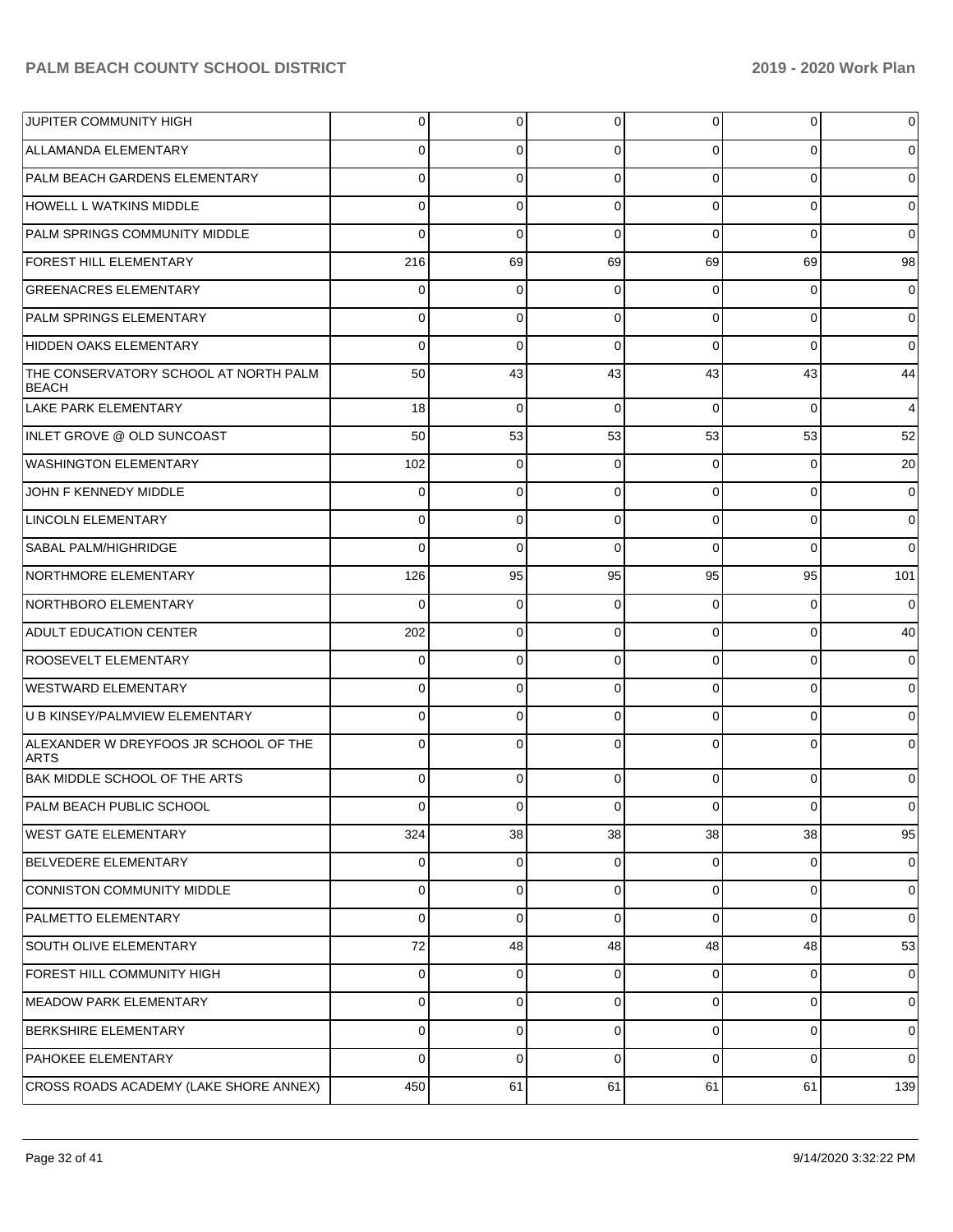| <b>GOVE ELEMENTARY</b>                                  | 455          |     | 0        | $\Omega$ |          | 91             |
|---------------------------------------------------------|--------------|-----|----------|----------|----------|----------------|
| <b>GLADE VIEW ELEMENTARY</b>                            | ŋ            |     | $\Omega$ | $\Omega$ | $\Omega$ | $\Omega$       |
| ROSENWALD ELEMENTARY                                    | 0            |     | 0        | $\Omega$ | 0        | $\overline{0}$ |
| <b>BINKS FOREST ELEMENTARY</b>                          | $\Omega$     |     | $\Omega$ | $\Omega$ | 0        | $\Omega$       |
| <b>POLO PARK MIDDLE</b>                                 | $\Omega$     |     | 0        | $\Omega$ | 0        | $\overline{0}$ |
| HERITAGE ELEMENTARY                                     | 234          | 18  | 18       | 18       | 18       | 61             |
| <b>ODYSSEY MIDDLE</b>                                   | $\Omega$     |     | $\Omega$ | $\Omega$ |          | $\Omega$       |
| VILLAGE ACADEMY                                         | $\Omega$     | n   | $\Omega$ | $\Omega$ | 0        | $\Omega$       |
| <b>FRONTIER ELEMENTARY</b>                              |              |     | $\Omega$ | $\Omega$ |          | $\Omega$       |
| BEACON COVE INTERMEDIATE BESSIE DUBOIS<br><b>CAMPUS</b> | 0            |     | $\Omega$ | $\Omega$ | ŋ        | $\Omega$       |
| <b>SUNRISE PARK ELEMENTARY</b>                          | 252          | 152 | 152      | 152      | 152      | 172            |
| <b>DISCOVERY KEY ELEMENTARY</b>                         | C            |     | $\Omega$ | $\Omega$ | $\Omega$ | $\Omega$       |
| <b>FREEDOM SHORES ELEMENTARY</b>                        | $\Omega$     | 0   | $\Omega$ | $\Omega$ | $\Omega$ | 0              |
| INDEPENDENCE MIDDLE                                     | <sup>0</sup> |     | $\Omega$ | $\Omega$ | $\Omega$ | $\Omega$       |
| ROOSEVELT FULL SERVICE CENTER                           | 0            |     | 0        | $\Omega$ | 0        | $\Omega$       |

| Totals for PALM BEACH COUNTY SCHOOL DISTRICT      |         |         |         |         |         |         |
|---------------------------------------------------|---------|---------|---------|---------|---------|---------|
| Total students in relocatables by year.           | 8.566   | 4.519   | 3,926   | 3.580   | 3,366   | 4,791   |
| Total number of COFTE students projected by year. | 171,113 | 172.700 | 174.448 | 176.124 | 177,136 | 174.304 |
| Percent in relocatables by year.                  | 5%      | 3%      | 2%      | 2 % I   | 2 % l   | 3%      |

#### **Leased Facilities Tracking**

Exising leased facilities and plans for the acquisition of leased facilities, including the number of classrooms and student stations, as reported in the educational plant survey, that are planned in that location at the end of the five year workplan.

| Location                       | # of Leased<br>Classrooms 2019 -<br>2020 | <b>FISH Student</b><br><b>Stations</b> | Owner | # of Leased<br>Classrooms 2023 -<br>2024 | <b>FISH Student</b><br><b>Stations</b> |
|--------------------------------|------------------------------------------|----------------------------------------|-------|------------------------------------------|----------------------------------------|
| <b>INDIAN PINES ELEMENTARY</b> |                                          | 0                                      |       | 0                                        | <sup>0</sup>                           |
| BERKSHIRE ELEMENTARY           |                                          | 0                                      |       | 0                                        |                                        |
| PALM SPRINGS COMMUNITY MIDDLE  |                                          | $\Omega$                               |       | $\Omega$                                 |                                        |
| FOREST HILL ELEMENTARY         |                                          | 0                                      |       | $\Omega$                                 |                                        |
| <b>GREENACRES ELEMENTARY</b>   | 0                                        | 0                                      |       | $\Omega$                                 |                                        |
| PALM SPRINGS ELEMENTARY        | 0                                        | 0                                      |       | $\Omega$                                 | 0                                      |
| HIGHLAND ELEMENTARY            |                                          | 0                                      |       | 0                                        | <sup>0</sup>                           |
| NORTH GRADE ELEMENTARY         | 0                                        | 0                                      |       | 0                                        | <sup>0</sup>                           |
| LAKE WORTH COMMUNITY HIGH      |                                          | 0                                      |       | $\Omega$                                 | ∩                                      |
| <b>SOUTH GRADE ELEMENTARY</b>  | <sup>n</sup>                             | U                                      |       | $\Omega$                                 | ∩                                      |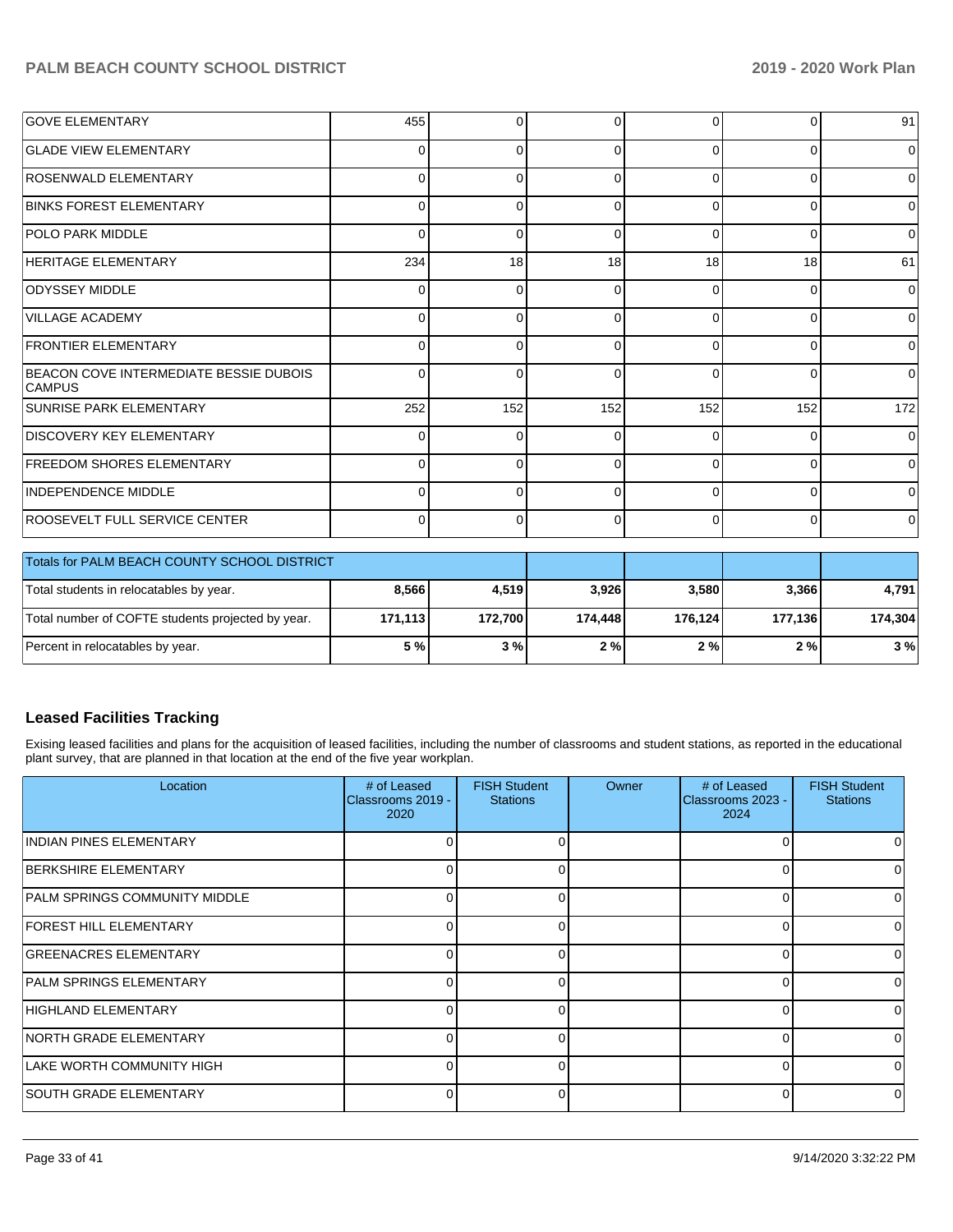| <b>BARTON ELEMENTARY</b>                                  | $\overline{0}$ | 0        | $\overline{0}$ | 0           |
|-----------------------------------------------------------|----------------|----------|----------------|-------------|
| LANTANA ELEMENTARY                                        | $\Omega$       | 0        | 0              | 0           |
| LANTANA COMMUNITY MIDDLE                                  | $\Omega$       | $\Omega$ | 0              | 0           |
| ROLLING GREEN ELEMENTARY                                  | $\Omega$       | 0        | 0              | 0           |
| POINCIANA ELEMENTARY                                      | $\Omega$       | $\Omega$ | 0              | 0           |
| <b>FOREST PARK ELEMENTARY</b>                             | $\Omega$       | 0        | 0              | 0           |
| PLUMOSA ELEMENTARY SCHOOL OF THE ARTS                     | $\Omega$       | $\Omega$ | 0              | 0           |
| S D SPADY ELEMENTARY                                      | $\Omega$       | 0        | 0              | 0           |
| PINE GROVE ELEMENTARY                                     | $\Omega$       | $\Omega$ | 0              | 0           |
| J C MITCHELL ELEMENTARY                                   | $\Omega$       | 0        | 0              | 0           |
| <b>BOCA RATON ELEMENTARY</b>                              | $\Omega$       | $\Omega$ | 0              | 0           |
| PAHOKEE ELEMENTARY                                        | $\Omega$       | 0        | 0              | 0           |
| <b>GOVE ELEMENTARY</b>                                    | $\Omega$       | $\Omega$ | 0              | 0           |
| <b>GLADE VIEW ELEMENTARY</b>                              | $\Omega$       | 0        | 0              | 0           |
| <b>ROSENWALD ELEMENTARY</b>                               | $\Omega$       | $\Omega$ | 0              | 0           |
| JOHN I LEONARD SENIOR HIGH                                | $\Omega$       | $\Omega$ | 0              | 0           |
| PALM BEACH GARDENS COMMUNITY HIGH                         | $\Omega$       | $\Omega$ | 0              | 0           |
| WYNNEBROOK ELEMENTARY                                     | $\Omega$       | $\Omega$ | 0              | 0           |
| WEST RIVIERA ELEMENTARY                                   | $\Omega$       | $\Omega$ | 0              | 0           |
| <b>GROVE PARK ELEMENTARY</b>                              | $\Omega$       | $\Omega$ | 0              | 0           |
| MELALEUCA ELEMENTARY                                      | $\Omega$       | $\Omega$ | 0              | 0           |
| <b>ADDISON MIZNER ELEMENTARY</b>                          | $\Omega$       | $\Omega$ | 0              | 0           |
| RIVIERA BEACH PREPARATORY & ACHIEVEMENT<br><b>ACADEMY</b> | $\Omega$       |          | $\Omega$       |             |
| <b>BOCA RATON COMMUNITY MIDDLE</b>                        | $\Omega$       | $\Omega$ | 0              |             |
| CLIFFORD O TAYLOR/KIRKLANE ELEMENTARY                     | 0              | $\Omega$ | 0              | 0           |
| <b>DWIGHT D EISENHOWER ELEMENTARY</b>                     | $\Omega$       | $\Omega$ | 0              | $\mathbf 0$ |
| SOUTH TECHNICAL COMMUNITY HIGH                            | $\Omega$       | $\Omega$ | $\Omega$       | 0           |
| CONGRESS MIDDLE                                           | $\Omega$       | $\Omega$ | $\mathbf 0$    | 0           |
| SANTALUCES COMMUNITY HIGH                                 | $\Omega$       | $\Omega$ | $\Omega$       | 0           |
| <b>GOLD COAST COMMUNITY SCHOOL</b>                        | $\Omega$       | $\Omega$ | $\mathbf 0$    | 0           |
| JERRY THOMAS ELEMENTARY                                   | $\Omega$       | $\Omega$ | $\Omega$       | 0           |
| <b>VERDE ELEMENTARY</b>                                   | $\Omega$       | $\Omega$ | 0              | 0           |
| SPANISH RIVER COMMUNITY HIGH                              | $\Omega$       | $\Omega$ | $\Omega$       | 0           |
| <b>CRESTWOOD MIDDLE</b>                                   | $\Omega$       | $\Omega$ | $\mathbf 0$    | 0           |
| SEMINOLE TRAILS ELEMENTARY                                | $\overline{0}$ | 0        | $\mathbf 0$    | 0           |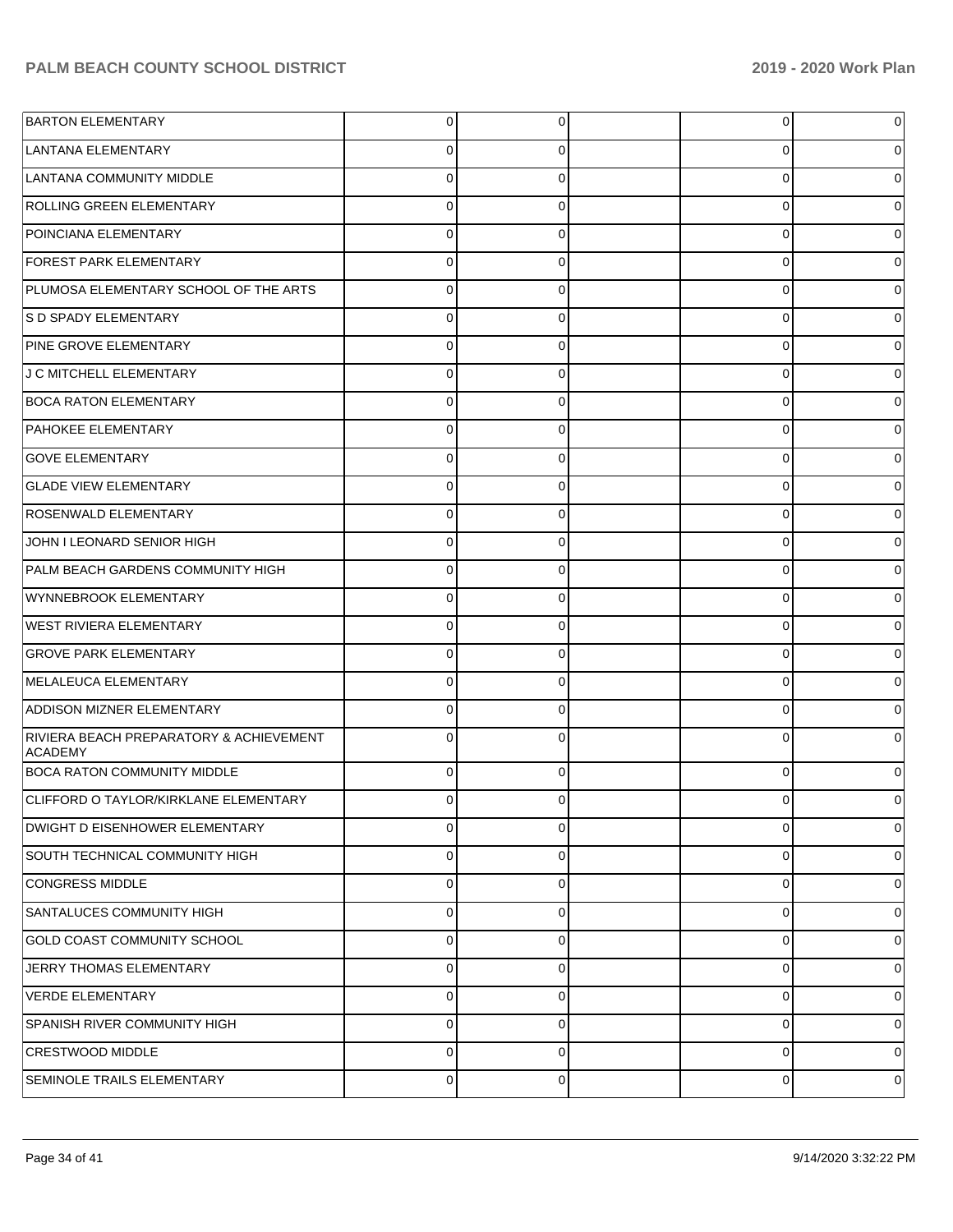| JUPITER MIDDLE                        | $\Omega$    | 0   | 0 | 0 |
|---------------------------------------|-------------|-----|---|---|
| <b>DEL PRADO ELEMENTARY</b>           |             | 0   | 0 |   |
| <b>LOGGERS RUN MIDDLE</b>             | $\Omega$    | 0   | 0 |   |
| H L JOHNSON ELEMENTARY                |             | 0   | 0 |   |
| PAHOKEE MIDDLE / SENIOR HIGH          | n           | 0   | 0 |   |
| WHISPERING PINES ELEMENTARY           | 0           | 0   | 0 |   |
| <b>ROYAL PALM SCHOOL</b>              | $\Omega$    | 0   | 0 |   |
| <b>CORAL SUNSET ELEMENTARY</b>        | 0           | 0   | 0 |   |
| CHRISTA MCAULIFFE MIDDLE              | 11          | 242 | 0 |   |
| K E CUNNINGHAM/CANAL POINT ELEMENTARY | $\Omega$    | 0   | 0 |   |
| PALM BEACH LAKES COMMUNITY HIGH       | O           | 0   | 0 |   |
| LIBERTY PARK ELEMENTARY               | ∩           | 0   | 0 |   |
| LOXAHATCHEE GROVES ELEMENTARY         |             | 0   | 0 |   |
| <b>CALUSA ELEMENTARY</b>              |             | 0   | 0 |   |
| LIGHTHOUSE ELEMENTARY                 |             | 0   | 0 |   |
| <b>CYPRESS TRAILS ELEMENTARY</b>      | 0           | 0   | 0 |   |
| SANDPIPER SHORES ELEMENTARY           |             | 0   | 0 |   |
| <b>WATSON B DUNCAN MIDDLE</b>         | C           | 0   | 0 |   |
| <b>BEAR LAKES MIDDLE</b>              |             | 0   | 0 |   |
| <b>OMNI MIDDLE</b>                    | ∩           | 0   | 0 |   |
| TIMBER TRACE ELEMENTARY               |             | 0   | 0 |   |
| LIMESTONE CREEK ELEMENTARY            | 0           | 0   | 0 |   |
| NEW HORIZONS ELEMENTARY               |             | 0   | 0 |   |
| <b>CITRUS COVE ELEMENTARY</b>         | ∩           | 0   | 0 |   |
| HAMMOCK POINTE ELEMENTARY             |             | 0   | 0 |   |
| JUPITER FARMS ELEMENTARY              | $\Omega$    | 0   | 0 |   |
| <b>CRYSTAL LAKES ELEMENTARY</b>       | $\Omega$    | 0   | 0 | 0 |
| <b>ACREAGE PINES ELEMENTARY</b>       | $\Omega$    | 0   | 0 | 0 |
| PANTHER RUN ELEMENTARY                | $\Omega$    | 0   | 0 | 0 |
| OLYMPIC HEIGHTS COMMUNITY HIGH        | $\Omega$    | 0   | 0 | 0 |
| <b>WELLINGTON COMMUNITY HIGH</b>      | $\Omega$    | 0   | 0 | 0 |
| <b>WILLIAM T DWYER HIGH</b>           | $\Omega$    | 0   | 0 | 0 |
| MORIKAMI PARK ELEMENTARY              | $\Omega$    | 0   | 0 | 0 |
| <b>CARVER COMMUNITY MIDDLE</b>        | $\Omega$    | 0   | 0 | 0 |
| <b>GLADES CENTRAL COMMUNITY HIGH</b>  | $\Omega$    | 0   | 0 | 0 |
| STARLIGHT COVE ELEMENTARY             | $\mathbf 0$ | 0   | 0 | 0 |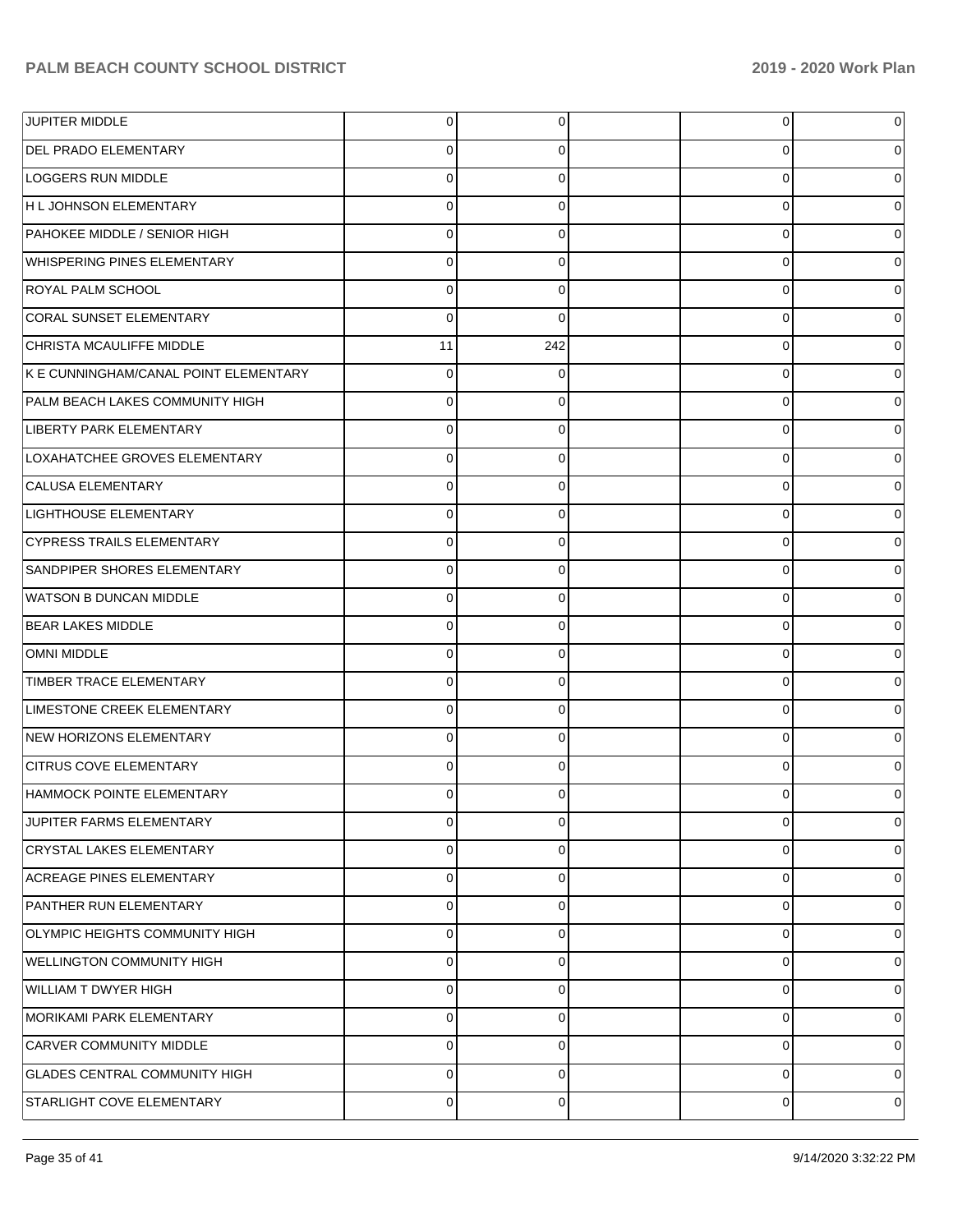| <b>MANATEE ELEMENTARY</b>                               | $\overline{0}$ | $\Omega$ | $\overline{0}$ | 0 |
|---------------------------------------------------------|----------------|----------|----------------|---|
| <b>EGRET LAKE ELEMENTARY</b>                            | $\Omega$       | 0        | 0              |   |
| <b>BOYNTON BEACH COMMUNITY HIGH</b>                     | $\Omega$       | $\Omega$ | 0              | 0 |
| <b>ORCHARD VIEW ELEMENTARY</b>                          | $\Omega$       | 0        | 0              | 0 |
| INDIAN RIDGE SCHOOL                                     | $\Omega$       | $\Omega$ | $\Omega$       |   |
| PIONEER PARK ELEMENTARY                                 | $\Omega$       | $\Omega$ | 0              | 0 |
| <b>BELLE GLADE ELEMENTARY</b>                           | $\Omega$       | $\Omega$ | 0              |   |
| ROYAL PALM BEACH COMMUNITY HIGH                         | $\Omega$       | 0        | 0              | 0 |
| <b>ROOSEVELT COMMUNITY MIDDLE</b>                       | $\Omega$       | $\Omega$ | $\Omega$       |   |
| <b>OKEEHEELEE MIDDLE</b>                                | $\Omega$       | $\Omega$ | 0              | 0 |
| <b>GOLDEN GROVE ELEMENTARY</b>                          | $\Omega$       | $\Omega$ | 0              |   |
| <b>WESTERN PINES MIDDLE</b>                             | $\Omega$       | $\Omega$ | 0              | 0 |
| <b>EAGLES LANDING MIDDLE</b>                            | $\Omega$       | $\Omega$ | 0              |   |
| CORAL REEF ELEMENTARY                                   | $\Omega$       | 0        | 0              | 0 |
| DR MARY MCLEOD BETHUNE ELEMENTARY                       | $\Omega$       | $\Omega$ | 0              |   |
| <b>BINKS FOREST ELEMENTARY</b>                          | $\Omega$       | $\Omega$ | 0              | 0 |
| <b>POLO PARK MIDDLE</b>                                 | $\Omega$       | $\Omega$ | 0              |   |
| <b>HERITAGE ELEMENTARY</b>                              | $\Omega$       | 0        | 0              | 0 |
| <b>ODYSSEY MIDDLE</b>                                   | $\Omega$       | $\Omega$ | 0              | O |
| VILLAGE ACADEMY                                         | $\Omega$       | $\Omega$ | 0              | 0 |
| <b>FRONTIER ELEMENTARY</b>                              | $\Omega$       | 0        | 0              |   |
| BEACON COVE INTERMEDIATE BESSIE DUBOIS<br><b>CAMPUS</b> | $\Omega$       | ∩        | 0              |   |
| <b>SUNRISE PARK ELEMENTARY</b>                          | $\Omega$       | $\Omega$ | 0              | 0 |
| <b>DISCOVERY KEY ELEMENTARY</b>                         | $\Omega$       |          | $\Omega$       |   |
| <b>INDEPENDENCE MIDDLE</b>                              | 0              | $\Omega$ | 0              | 0 |
| PALM BEACH CENTRAL HIGH                                 | 0              | $\Omega$ | 0              | 0 |
| CHOLEE LAKE ELEMENTARY                                  | $\mathbf 0$    | $\Omega$ | 0              | 0 |
| ROYAL PALM BEACH ELEMENTARY                             | 0              | $\Omega$ | 0              | 0 |
| <b>CROSSPOINTE ELEMENTARY</b>                           | $\mathbf 0$    | $\Omega$ | 0              | 0 |
| PLEASANT CITY ELEMENTARY                                | $\mathbf 0$    | $\Omega$ | 0              | 0 |
| <b>JEAGA MIDDLE</b>                                     | $\mathbf 0$    | $\Omega$ | 0              | 0 |
| <b>BENOIST FARMS ELEMENTARY</b>                         | 0              | $\Omega$ | 0              | 0 |
| LAKE SHORE MIDDLE (NEW)                                 | $\mathbf 0$    | $\Omega$ | 0              | 0 |
| DON ESTRIDGE HIGH TECH MIDDLE                           | 0              | $\Omega$ | 0              | 0 |
| WEST BOCA RATON COMMUNITY HIGH                          | 0              | $\Omega$ | 0              | 0 |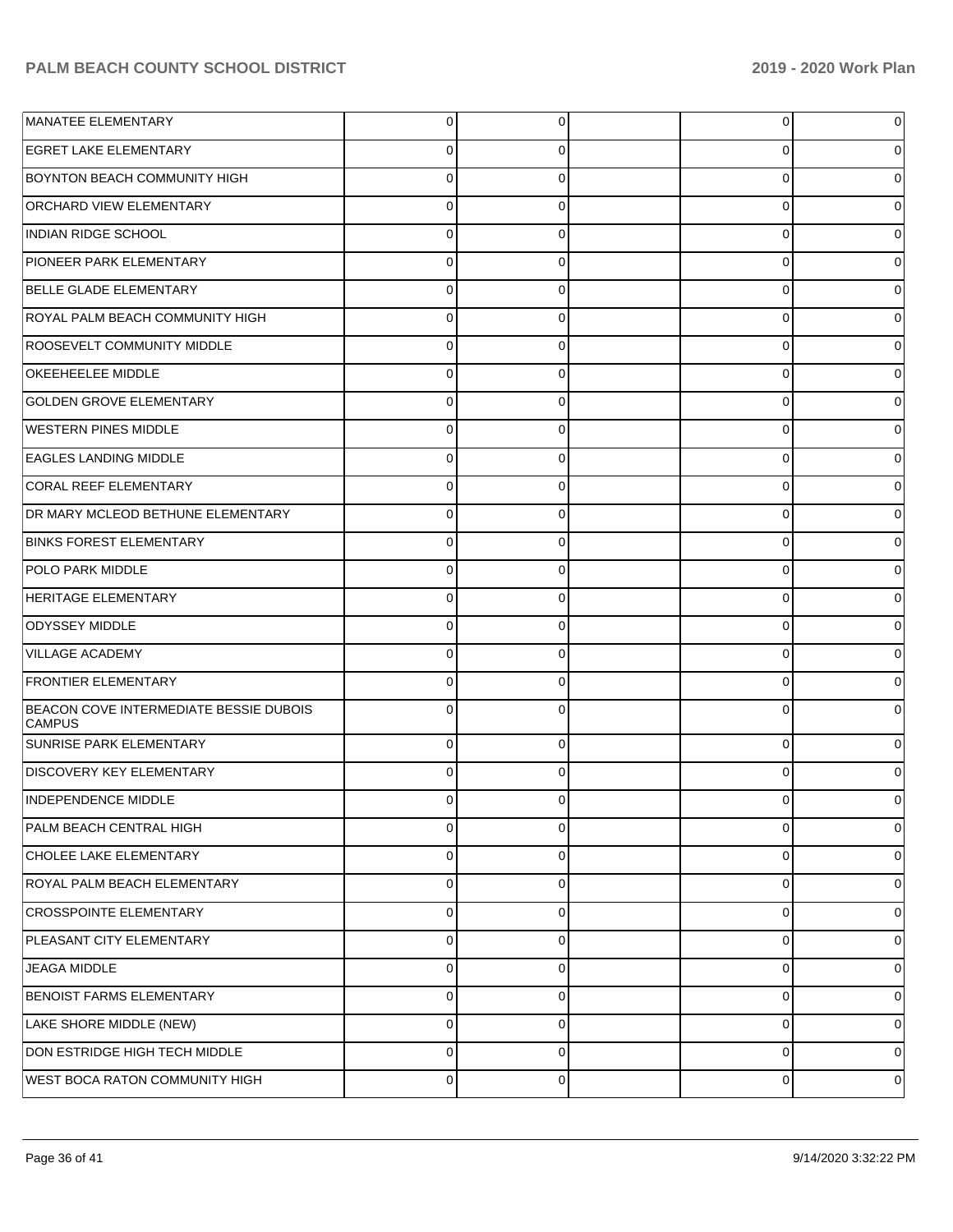| <b>TRADEWINDS MIDDLE</b>               | $\Omega$    | 0              |                  | 0 |    |
|----------------------------------------|-------------|----------------|------------------|---|----|
| EQUESTRIAN TRAILS ELEMENTARY           |             | 0              |                  | 0 |    |
| PARK VISTA COMMUNITY HIGH              | C           | 0              |                  | 0 |    |
| <b>DIAMOND VIEW ELEMENTARY</b>         |             | 0              |                  | 0 |    |
| <b>OSCEOLA CREEK MIDDLE</b>            |             | 0              |                  | 0 |    |
| HOPE CENTENNIAL ELEMENTARY (06-D)      | C           | 0              |                  | 0 |    |
| SUNCOAST COMMUNITY HIGH SCHOOL (NEW)   | C           | 0              |                  | 0 |    |
| EVERGLADES ELEMENTARY SCHOOL (03-W)    | C           | 0              |                  | 0 |    |
| <b>BANYAN CREEK ELEMENTARY</b>         |             | 0              |                  | 0 |    |
| <b>SEACREST TRAINING CENTER</b>        | C           | 0              |                  | 0 |    |
| <b>WELLINGTON ELEMENTARY</b>           |             | 0              |                  | 0 |    |
| <b>WELLINGTON LANDINGS MIDDLE</b>      | C           | 0              |                  | 0 |    |
| <b>GALAXY ELEMENTARY</b>               |             | 0              |                  | 0 |    |
| INLET GROVE @ OLD SUNCOAST             | C           | 0              |                  | 0 |    |
| DELRAY FULL SERVICE CENTER             |             | 0              |                  | 0 |    |
| WOODLANDS MIDDLE                       | 0           | 0              |                  | 0 |    |
| WATERS EDGE ELEMENTARY                 |             | 0              |                  | 0 |    |
| <b>FREEDOM SHORES ELEMENTARY</b>       | C           | 0              |                  | 0 |    |
| ADULT EDUCATION CENTER                 |             | 0              |                  | 0 |    |
| <b>BOCA RATON COMMUNITY HIGH</b>       | 0           | 0              |                  | 0 |    |
| CROSS ROADS ACADEMY (LAKE SHORE ANNEX) |             | 0              |                  | 0 |    |
| SOUTH INTENSIVE TRANSITION             | 0           | $\overline{0}$ | <b>GE</b>        | 0 |    |
| <b>WESTWARD ELEMENTARY</b>             |             | 0              |                  | 0 |    |
| <b>LAKE WORTH MIDDLE</b>               | ∩           | 0              |                  | 0 |    |
| PIERCE HAMMOCK ELEMENTARY              |             | 0              |                  | 0 |    |
| <b>GRASSY WATERS ELEMENTARY</b>        | $\Omega$    | 0              |                  | 0 | 0  |
| ATLANTIC COMMUNITY HIGH (NEW)          | $\Omega$    | 0              |                  | 0 | 0  |
| SEMINOLE RIDGE COMMUNITY HIGH          | $\Omega$    | 0              |                  | 0 | 0  |
| L.C. SWAIN MIDDLE                      | $\mathbf 0$ |                | 0 Mobile Modular | 4 | 88 |
| HIDDEN OAKS ELEMENTARY                 | $\Omega$    | 0              |                  | 0 | 0  |
| EMERALD COVE MIDDLE (02-JJ)            | 0           | 0              |                  | 0 | 0  |
| ELBRIDGE GALE ELEMENTARY               | $\Omega$    | 0              |                  | 0 | 0  |
| TURNING POINTS ACADEMY                 | $\Omega$    | 0              |                  | 0 | 0  |
| MARSH POINTE ELEMENTARY (03-X)         | $\Omega$    | 0              |                  | 0 | 0  |
| HAGEN ROAD ELEMENTARY (NEW)            | $\Omega$    | 0              |                  | 0 | 0  |
| SUNSET PALMS ELEMENTARY (03-Z)         | 0           | 0              |                  | 0 | 0  |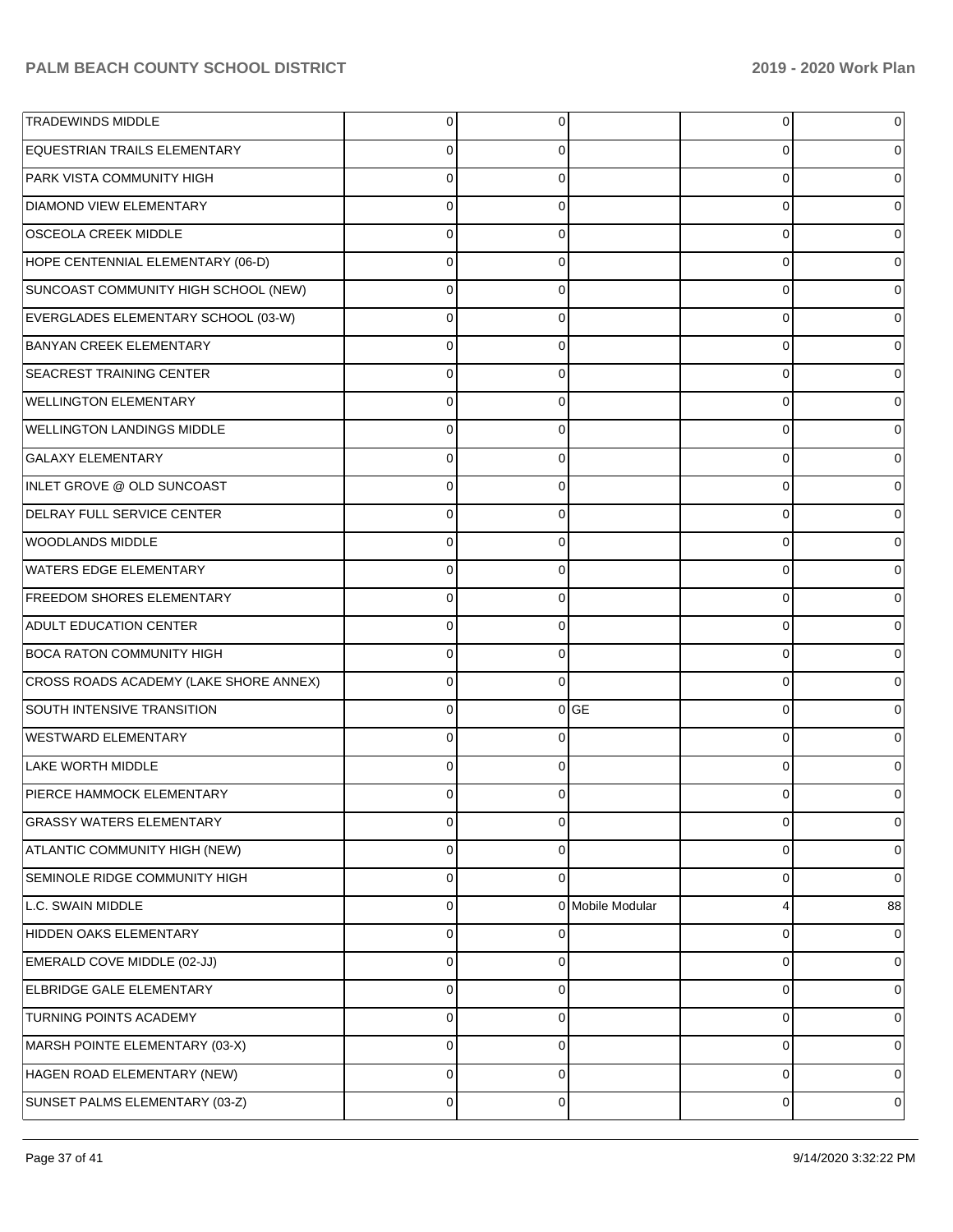| PINE JOG ELEMENTARY (03-Y)                            | $\overline{0}$ | 0        |                   | 0              | 0        |
|-------------------------------------------------------|----------------|----------|-------------------|----------------|----------|
| JUPITER ELEMENTARY                                    | $\Omega$       | $\Omega$ |                   | $\Omega$       | 0        |
| <b>JUPITER COMMUNITY HIGH</b>                         | $\Omega$       | $\Omega$ |                   | $\Omega$       | $\Omega$ |
| ALLAMANDA ELEMENTARY                                  | $\Omega$       | $\Omega$ |                   | $\Omega$       | $\Omega$ |
| PALM BEACH GARDENS ELEMENTARY                         | $\Omega$       | $\Omega$ |                   | $\Omega$       | $\Omega$ |
| <b>HOWELL L WATKINS MIDDLE</b>                        | $\Omega$       | $\Omega$ |                   | $\Omega$       | $\Omega$ |
| THE CONSERVATORY SCHOOL AT NORTH PALM<br><b>BEACH</b> | $\overline{2}$ |          | 50 Mobile Modular | $\overline{2}$ | 50       |
| LAKE PARK ELEMENTARY                                  | $\Omega$       | $\Omega$ |                   | $\mathbf 0$    | $\Omega$ |
| <b>WASHINGTON ELEMENTARY</b>                          | $\mathbf 0$    | $\Omega$ |                   | $\overline{0}$ | $\Omega$ |
| JOHN F KENNEDY MIDDLE                                 | $\Omega$       | $\Omega$ |                   | $\mathbf 0$    | 0        |
| <b>LINCOLN ELEMENTARY</b>                             | $\Omega$       | $\Omega$ |                   | 0              | 0        |
| <b>SABAL PALM/HIGHRIDGE</b>                           | $\mathbf 0$    | $\Omega$ |                   | 0              | 0        |
| NORTHMORE ELEMENTARY                                  | $\mathbf 0$    | $\Omega$ |                   | $\Omega$       | $\Omega$ |
| NORTHBORO ELEMENTARY                                  | $\Omega$       | $\Omega$ |                   | $\Omega$       | $\Omega$ |
| <b>ROOSEVELT ELEMENTARY</b>                           | $\Omega$       | $\Omega$ |                   | 0              | $\Omega$ |
| U B KINSEY/PALMVIEW ELEMENTARY                        | $\Omega$       | $\Omega$ |                   | $\Omega$       | 0        |
| ALEXANDER W DREYFOOS JR SCHOOL OF THE<br><b>ARTS</b>  | $\Omega$       | $\Omega$ |                   | $\Omega$       | 0        |
| <b>BAK MIDDLE SCHOOL OF THE ARTS</b>                  | $\Omega$       | $\Omega$ |                   | $\Omega$       | 0        |
| <b>PALM BEACH PUBLIC SCHOOL</b>                       | $\Omega$       | $\Omega$ |                   | $\Omega$       | 0        |
| <b>WEST GATE ELEMENTARY</b>                           | $\Omega$       | $\Omega$ |                   | $\Omega$       | 0        |
| BELVEDERE ELEMENTARY                                  | $\Omega$       | $\Omega$ |                   | $\Omega$       | $\Omega$ |
| CONNISTON COMMUNITY MIDDLE                            | $\Omega$       | $\Omega$ |                   | 0              | $\Omega$ |
| <b>PALMETTO ELEMENTARY</b>                            | $\Omega$       | $\Omega$ |                   | $\Omega$       | 0        |
| SOUTH OLIVE ELEMENTARY                                | $\mathbf 0$    | $\Omega$ |                   | $\mathbf 0$    | 0        |
| FOREST HILL COMMUNITY HIGH                            | $\Omega$       | $\Omega$ |                   | $\Omega$       | 0        |
| MEADOW PARK ELEMENTARY                                | $\mathbf 0$    | $\Omega$ |                   | 0              | 0        |
| ROOSEVELT FULL SERVICE CENTER                         | $\Omega$       | $\Omega$ |                   | $\Omega$       | 0        |
|                                                       | 13             | 292      |                   | 6              | 138      |

### **Failed Standard Relocatable Tracking**

Relocatable units currently reported by school, from FISH, and the number of relocatable units identified as 'Failed Standards'.

Nothing reported for this section.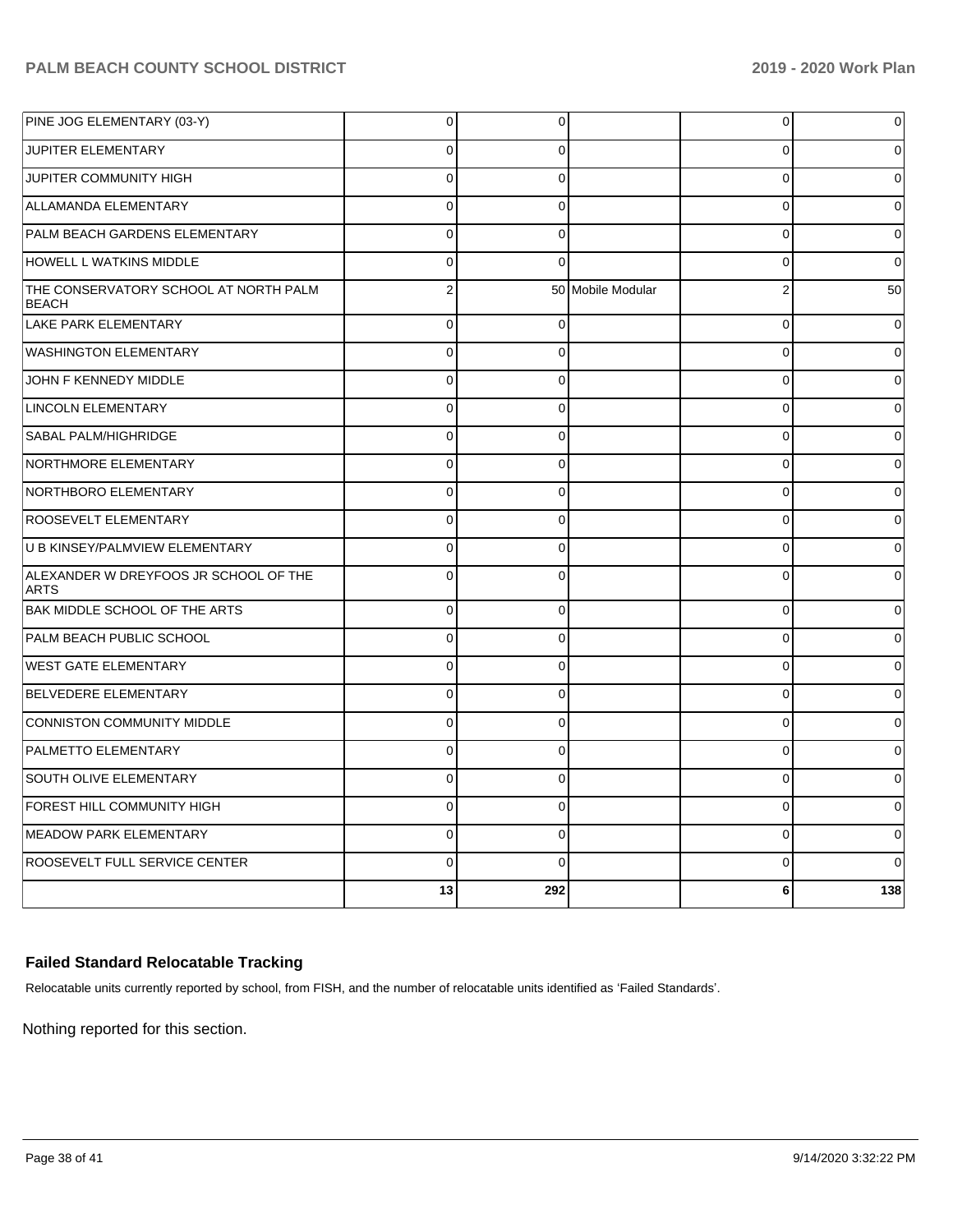# **Planning**

#### **Class Size Reduction Planning**

**Plans approved by the school board that reduce the need for permanent student stations such as acceptable school capacity levels, redistricting, busing, year-round schools, charter schools, magnet schools, public-private partnerships, multitrack scheduling, grade level organization, block scheduling, or other alternatives.**

The District, monitors utilization of its schools to make sure sufficient school facilities exist to meet Class Size Reduction (CSR) requirements. The law requires that all classes in core subject areas, as defined by statute and the Florida Department of Education, not exceed the following maximums: The maximum number of students who are assigned to each teacher for pre-k through grade 3 is 18; grades 4 through 8 is 22; and grades 9 through 12 is 25. Utilization of schools is continuously being monitored to determine where there is a need for improved or additional facilities to meet CSR. In some instances, on-site evaluation of school space is conducted to ensure optimum utilization of facilities to meet CSR. Through modular /relocatable locations on school site, CSR can be met at schools with increased enrollment. The District has converted all middle and high schools to choice to provide for program options, allowing CSR to be met at the School level. Palm Beach County is in full compliance with CSR requirements and is implementing District-wide Controlled Open Enrollment as required by statute.

#### **School Closure Planning**

**Plans for the closure of any school, including plans for disposition of the facility or usage of facility space, and anticipated revenues.** 

The School District is planning to move South Intensive Transition to Old Plumosa ES. The buildings and portables at the current South Intensive Transition site will be demolished and the land will be land-banked.

The School District is planning to repurpose the Odyssey facility from a District-operated middle school to the new location for an existing South Tech Charter School.

The School District is planning to move the Adult Education Center to a new location (former Gold Coast site). The buildings at the current Adult Education location will be demolished and the land will be land-banked.

# **Long Range Planning**

#### **Ten-Year Maintenance**

District projects and locations regarding the projected need for major renovation, repair, and maintenance projects within the district in years 6-10 beyond the projects plans detailed in the five years covered by the work plan.

Nothing reported for this section.

#### **Ten-Year Capacity**

Schedule of capital outlay projects projected to ensure the availability of satisfactory student stations for the projected student enrollment in K-12 programs for the future 5 years beyond the 5-year district facilities work program.

| <b>Project</b>       | Location, Community, Quadrant or other<br>general location | 2023 - 2024 / 2028 - 2029<br><b>Projected Cost</b> |
|----------------------|------------------------------------------------------------|----------------------------------------------------|
| <b>FHSS Addition</b> | Forest Hill High                                           | \$25,906,826                                       |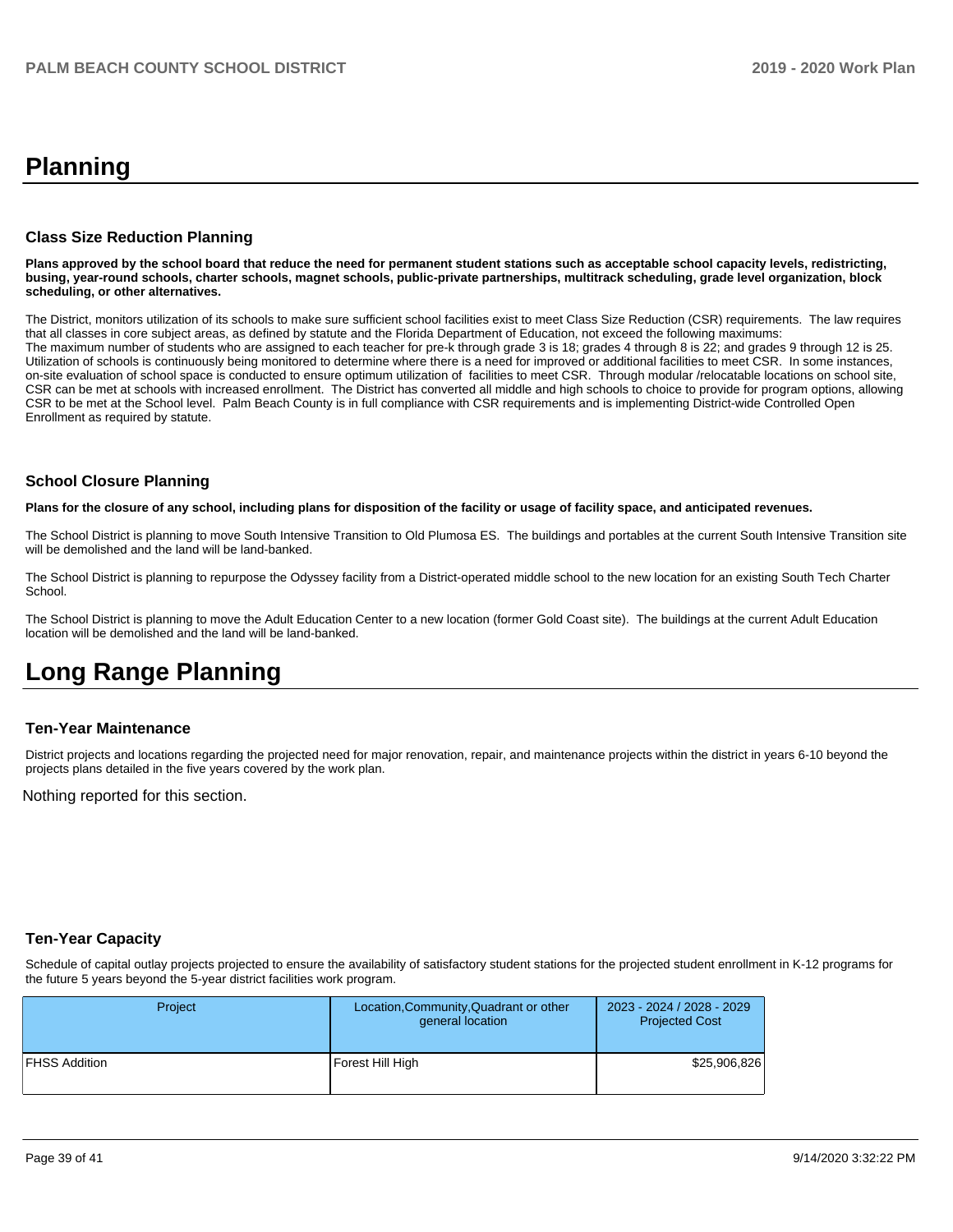| $ 04-A$    | Scripps/Gardens Area       | \$29,885,542  |
|------------|----------------------------|---------------|
| 15-A       | West Acreage Area          | \$29,885,542  |
| $16 - AAA$ | <b>Western Communities</b> | \$92,983,968  |
|            |                            | \$178,661,878 |

#### **Ten-Year Planned Utilization**

Schedule of planned capital outlay projects identifying the standard grade groupings, capacities, and planned utilization rates of future educational facilities of the district for both permanent and relocatable facilities.

| <b>Grade Level Projections</b>  | <b>FISH</b><br><b>Student</b><br><b>Stations</b> | Actual 2018 -<br><b>2019 FISH</b><br>Capacity | Actual<br>$2018 -$<br>2019<br><b>COFTE</b> | Actual 2018 - 2019<br><b>Utilization</b> | Actual 2019 - 2020 / 2028 - 2029 new<br>Student Capacity to be added/removed | Projected 2028<br>2029 COFTE | Projected 2028 -<br>2029 Utilization |
|---------------------------------|--------------------------------------------------|-----------------------------------------------|--------------------------------------------|------------------------------------------|------------------------------------------------------------------------------|------------------------------|--------------------------------------|
| Elementary - District<br>Totals | 98,558                                           | 98,558                                        | 78,044.48                                  | 79.19 %                                  |                                                                              | 88,364                       | 89.66 %                              |
| Middle - District Totals        | 55.983                                           | 50,365                                        | 39.198.51                                  | 77.83 %                                  |                                                                              | 44.088                       | 87.54 %                              |
| High - District Totals          | 58,437                                           | 55,373                                        | 51.012.13                                  | 92.12 %                                  |                                                                              | 56,366                       | 101.79%                              |
| Other - ESE. etc                | 8.135                                            | 5.200                                         | 1.780.49                                   | 34.23 %                                  |                                                                              |                              | 0.02%                                |
|                                 | 221,113                                          |                                               | 209,496   170,035.61                       | 81.16 %                                  |                                                                              | 188,819                      | 90.13%                               |

**Combination schools are included with the middle schools for student stations, capacity, COFTE and utilization purposes because these facilities all have a 90% utilization factor. Use this space to explain or define the grade groupings for combination schools.** 

No comments to report.

#### **Ten-Year Infrastructure Planning**

**Proposed Location of Planned New, Remodeled, or New Additions to Facilities in 06 thru 10 out years (Section 28).**

Nothing reported for this section.

#### Plans for closure of any school, including plans for disposition of the facility or usage of facility space, and anticipated revenues in the 06 thru 10 out **years (Section 29).**

Currently there are no plans for disposition of facilities or usage of facility space. Staff is reviewing the utilization of schools and the possibility of combining or changing grade configuration. Every year as the Plan is updated the changes will be included of any.

#### **Twenty-Year Maintenance**

District projects and locations regarding the projected need for major renovation, repair, and maintenance projects within the district in years 11-20 beyond the projects plans detailed in the five years covered by the work plan.

Nothing reported for this section.